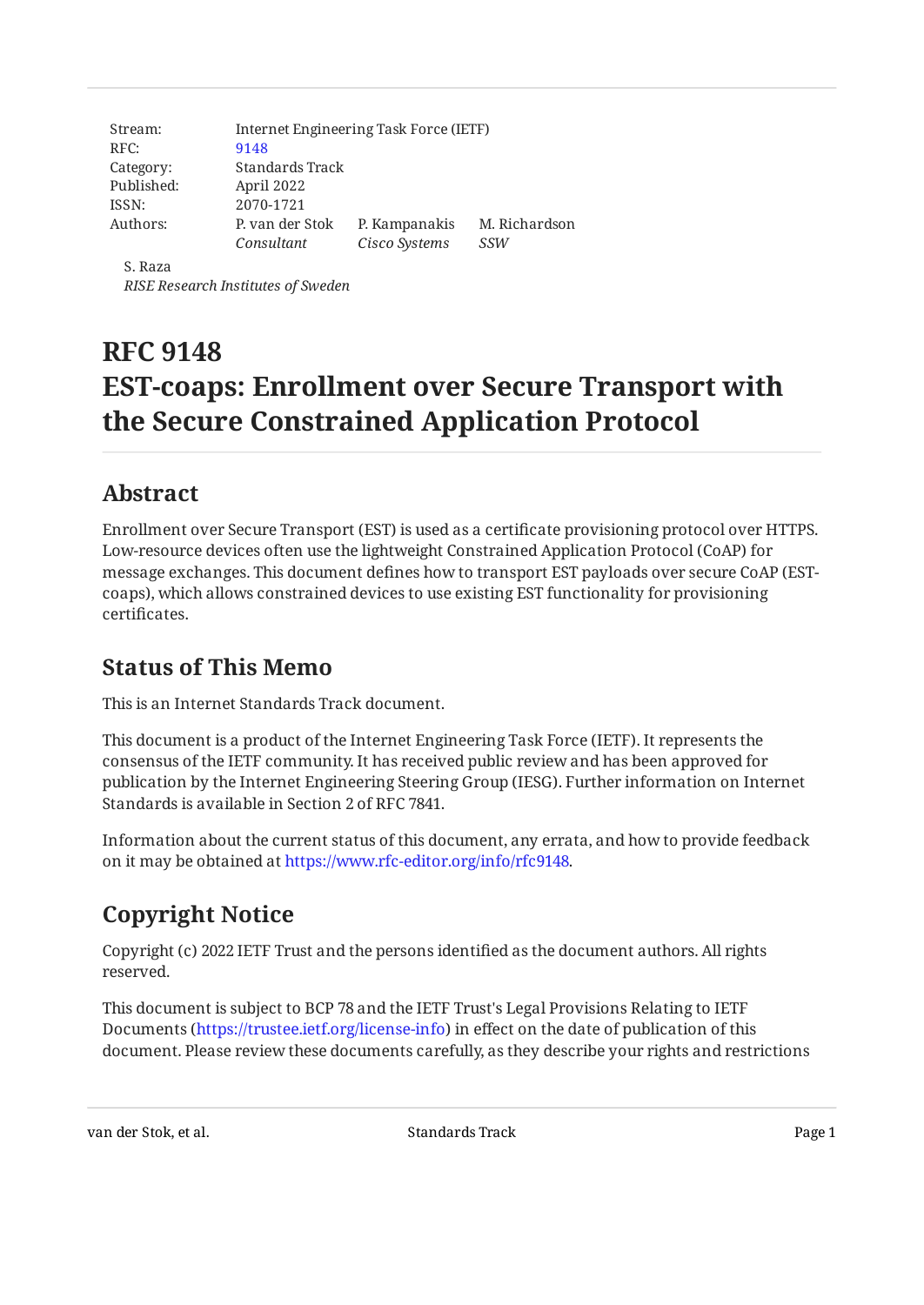with respect to this document. Code Components extracted from this document must include Revised BSD License text as described in Section 4.e of the Trust Legal Provisions and are provided without warranty as described in the Revised BSD License.

### <span id="page-1-0"></span>**[Table of Contents](#page-1-0)**

- [1](#page-2-0). [Introduction](#page-2-0)
- [2](#page-3-0). [Terminology](#page-3-0)
- [3](#page-3-1). [DTLS and Conformance to RFC 7925 Pro](#page-3-1)files
- [4](#page-5-0). [Protocol Design](#page-5-0)
	- [4.1.](#page-5-1) [Discovery and URIs](#page-5-1)
	- [4.2.](#page-7-0) [Mandatory/Optional EST Functions](#page-7-0)
	- [4.3.](#page-8-0) [Payload Formats](#page-8-0)
	- [4.4.](#page-9-0) [Message Bindings](#page-9-0)
	- [4.5.](#page-10-0) [CoAP Response Codes](#page-10-0)
	- [4.6.](#page-11-0) [Message Fragmentation](#page-11-0)
	- [4.7.](#page-11-1) [Delayed Responses](#page-11-1)
	- [4.8.](#page-13-0) [Server-Side Key Generation](#page-13-0)
- [5](#page-15-0). [HTTPS-CoAPS Registrar](#page-15-0)
- [6](#page-16-0). [Parameters](#page-16-0)
- [7](#page-17-0). [Deployment Limitations](#page-17-0)
- [8](#page-17-1). [IANA Considerations](#page-17-1)
	- [8.1.](#page-17-2) [Content-Formats Registry](#page-17-2)
	- [8.2.](#page-17-3) [Resource Type Registry](#page-17-3)
	- [8.3.](#page-18-0) [Well-Known URIs Registry](#page-18-0)
- [9](#page-18-1). [Security Considerations](#page-18-1)
	- [9.1.](#page-18-2) [EST Server Considerations](#page-18-2)
	- [9.2.](#page-20-0) [HTTPS-CoAPS Registrar Considerations](#page-20-0)
- [10](#page-20-1). [References](#page-20-1)
	- [10.1.](#page-20-2) [Normative References](#page-20-2)
	- [10.2.](#page-22-0) [Informative References](#page-22-0)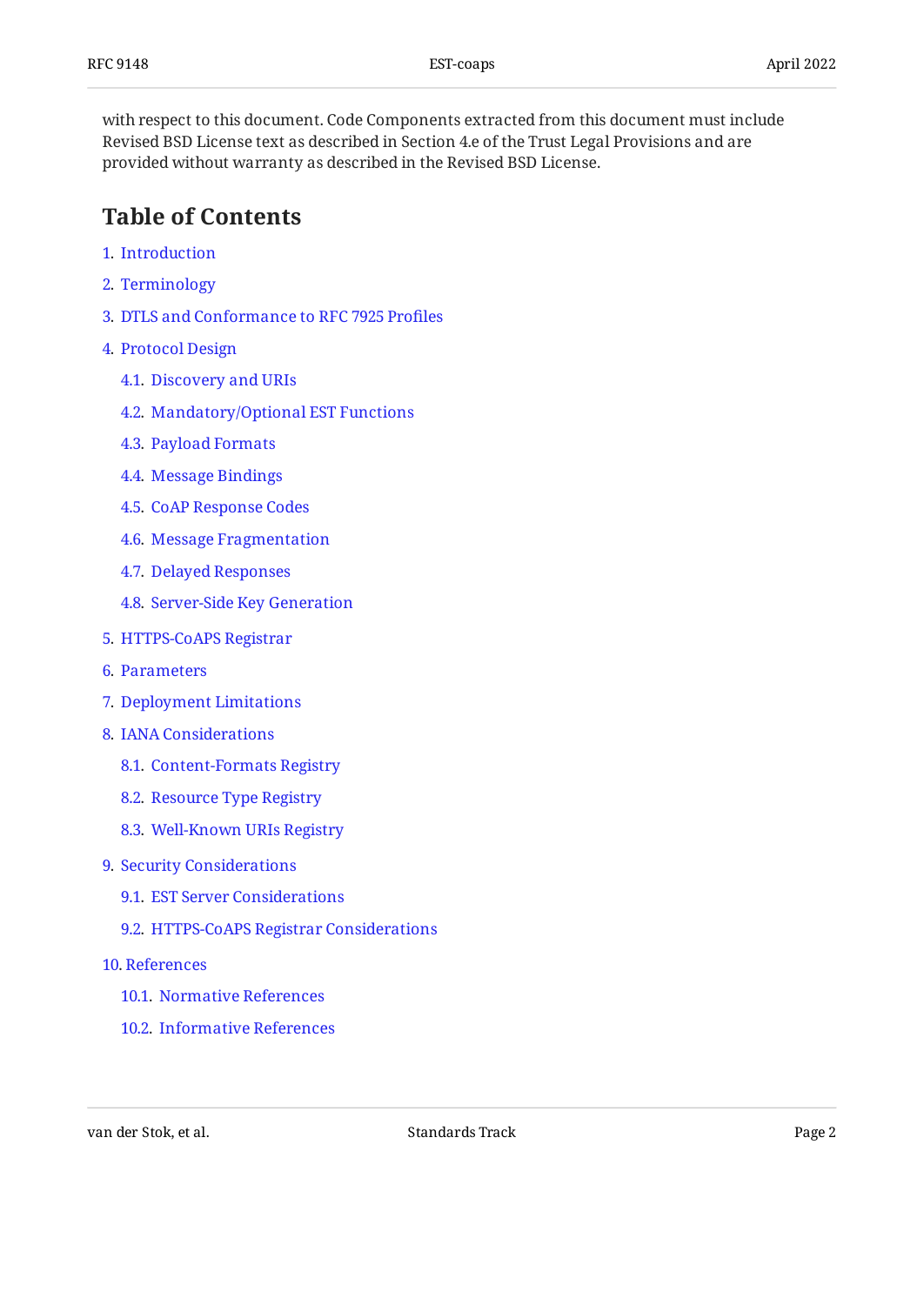| Appendix A. EST Messages to EST-coaps        |
|----------------------------------------------|
| A.1. cacerts                                 |
| A.2. enroll / reenroll                       |
| A.3. serverkeygen                            |
| A.4. csrattrs                                |
| Appendix B. EST-coaps Block Message Examples |
| B.1. cacerts                                 |
| B.2. enroll / reenroll                       |
| Appendix C. Message Content Breakdown        |
| C.1. cacerts                                 |
| C.2. enroll / reenroll                       |
| C.3. serverkeygen                            |
| Acknowledgements                             |
| <b>Contributors</b>                          |
| <b>Authors' Addresses</b>                    |
|                                              |

### <span id="page-2-0"></span>**[1. Introduction](#page-2-0)**

"Classical" Enrollment over Secure Transport (EST) [RFC7030] is used for authenticated/ authorized endpoint certificate enrollment (and optionally key provisioning) through a Certification Authority (CA) or Registration Authority (RA). EST transports messages over HTTPS.

This document defines a new transport for EST based on the Constrained Application Protocol (CoAP) since some Internet of Things (IoT) devices use CoAP instead of HTTP. Therefore, this specification utilizes DTLS [[RFC6347\]](#page-21-1) and CoAP [\[RFC7252\]](#page-21-2) instead of TLS [[RFC8446\]](#page-22-1) and HTTP . [[RFC7230\]](#page-23-0)

EST responses can be relatively large, and for this reason, this specification also uses CoAP Block-Wise Transfer [RFC7959] to offer a fragmentation mechanism of EST messages at the CoAP layer.

This document also profiles the use of EST to support certificate-based client authentication only. NeitherHTTP Basic nor Digest authentication (as described in Section 3.2.3 of [RFC7030]) is supported.

van der Stok, et al. November 1988 standards Track Page 3 and 2011 van der Stok, et al.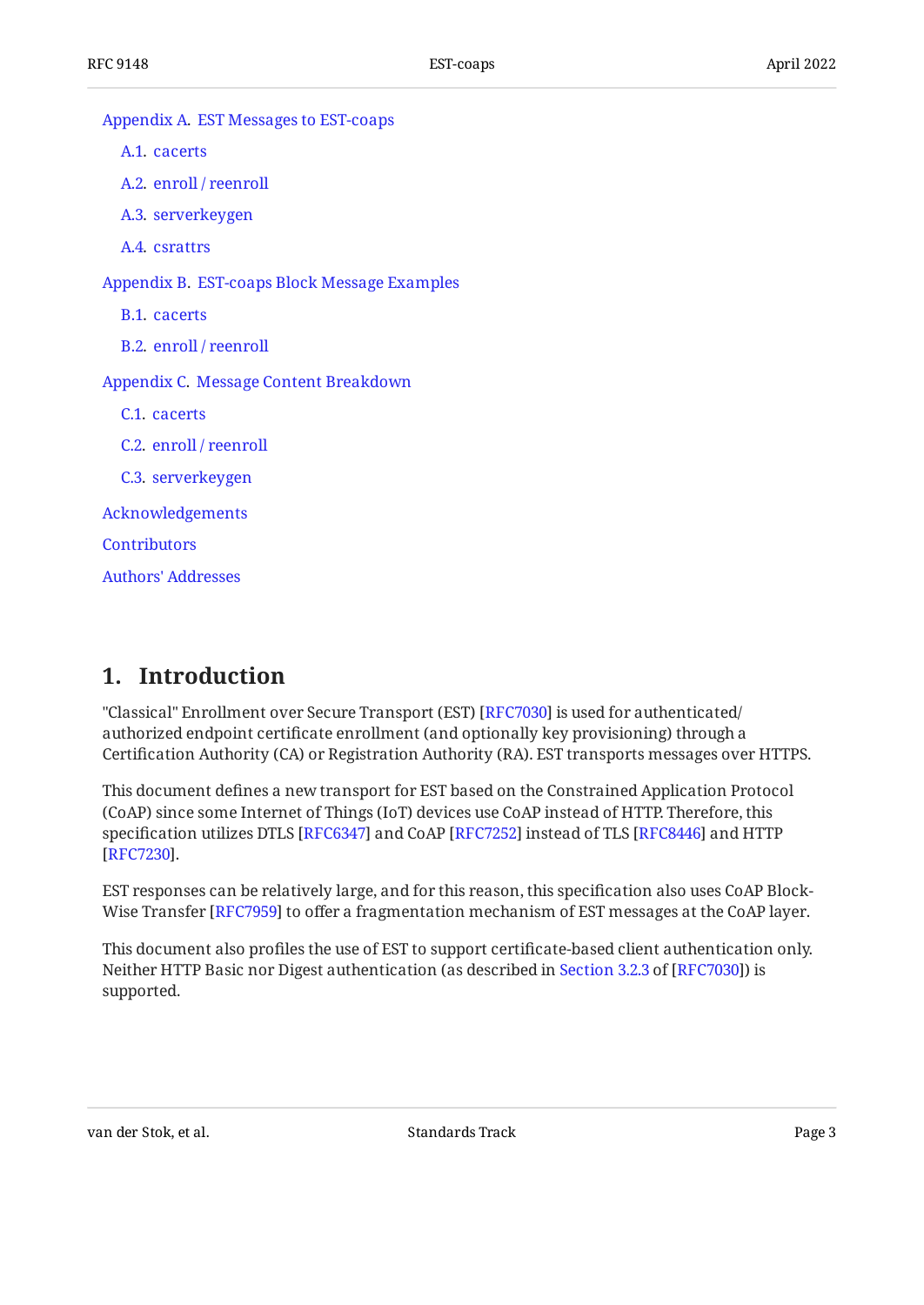## <span id="page-3-0"></span>**[2. Terminology](#page-3-0)**

The key words "MUST", "MUST NOT", "REQUIRED", "SHALL", "SHALL NOT", "SHOULD", "SHOULD NOT", "**RECOMMENDED", "NOT RECOMMENDED", "MAY",** and "OPTIONAL" in this document are to be interpreted as described in BCP 14 [RFC2119] [RFC8174] when, and only when, they appear in all capitals, as shown here.

<span id="page-3-1"></span>Many of the concepts in this document are taken from [RFC7030]. Consequently, much text is directly traceable to [RFC7030].

## **[3. DTLS and Conformance to RFC 7925 Pro](#page-3-1)files**

This section describes how EST-coaps conforms to the profiles of low-resource devices described in [RFC7925]. EST-coaps can transport certificates and private keys. Certificates are responses to (re-)enrollment requests or requests for a trusted certificate list. Private keys can be transported asresponses to a server-side key generation request as described in Section 4.4 of [RFC7030] (and subsections) and discussed in [Section 4.8](#page-13-0) of this document.

<span id="page-3-2"></span>EST-coaps depends on a secure transport mechanism that secures the exchanged CoAP messages. DTLS is one such secure protocol. No other changes are necessary regarding the secure transport of EST messages.

```
+------------------------------------------------+
| EST request/response messages |
    +------------------------------------------------+
| CoAP for message transfer and signaling |
          +------------------------------------------------+
| Secure Transport |
                     +------------------------------------------------+
```
*[Figure 1: EST-coaps Protocol Layers](#page-3-2)* 

In accordance with Sections [3.3](https://www.rfc-editor.org/rfc/rfc7925#section-3.3) and [4.4](https://www.rfc-editor.org/rfc/rfc7925#section-4.4) of [RFC7925], the mandatory cipher suite for DTLS in EST-coaps is TLS\_ECDHE\_ECDSA\_WITH\_AES\_128\_CCM\_8 [[RFC7251\]](#page-23-1). Curve secp256r1 **MUST** be supported [RFC8422]; this curve is equivalent to the NIST P-256 curve. After the publication of [[RFC7748\]](#page-23-2), support for Curve25519 will likely be required in the future by (D)TLS profiles for the Internet of Things [\[RFC7925](#page-21-6)].

DTLS 1.2 implementations must use the Supported Elliptic Curves and Supported Point Formats Extensions in [\[RFC8422](#page-22-2)]. Uncompressed point format must also be supported. DTLS 1.3 [[RFC9147\]](#page-22-3) implementations differ from DTLS 1.2 because they do not support point format negotiation in favor of a single point format for each curve. Thus, support for DTLS 1.3 does not mandate point format extensions and negotiation. In addition, in DTLS 1.3, the Supported Elliptic Curves extension has been renamed to Supported Groups.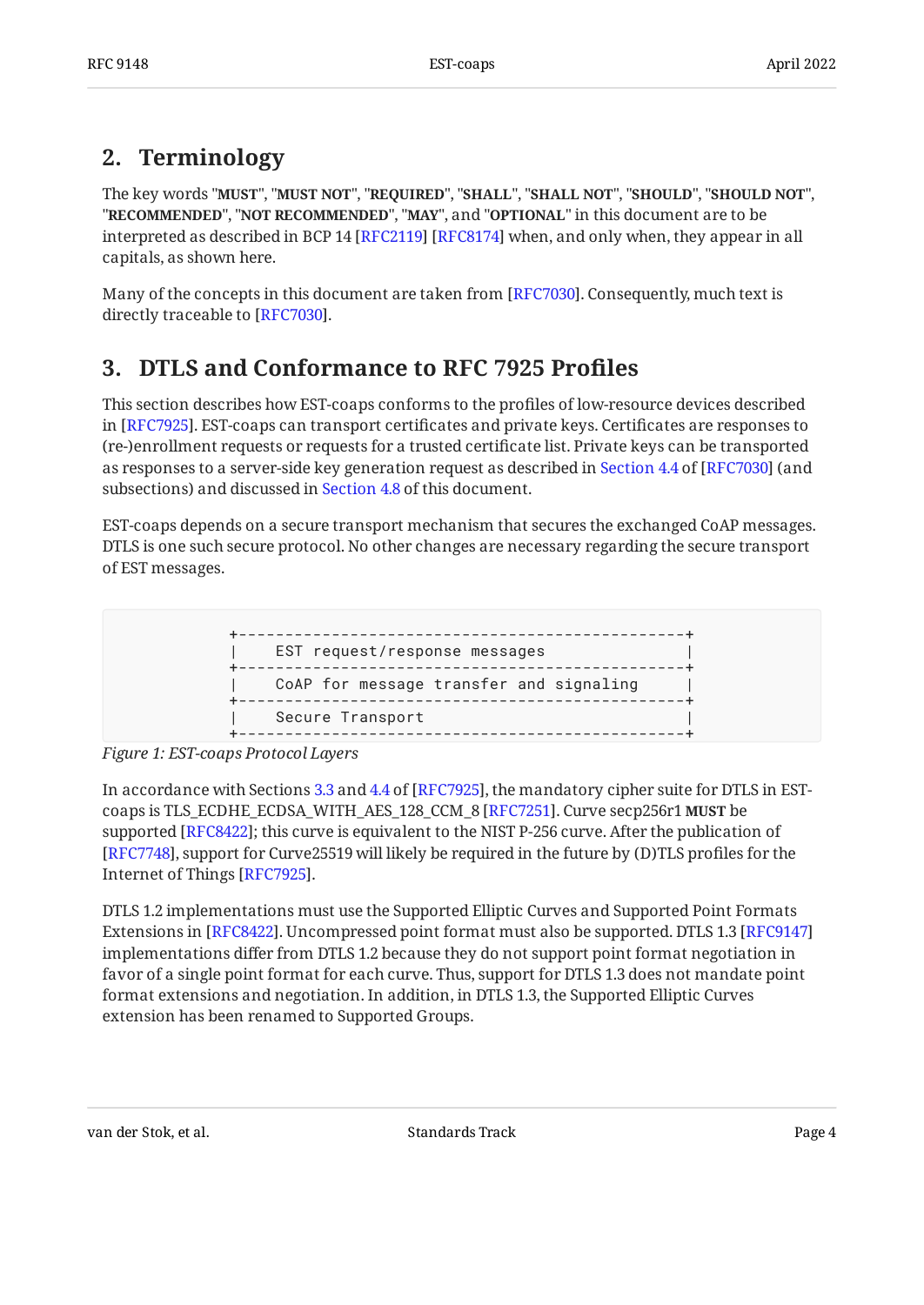CoAP was designed to avoid IP fragmentation. DTLS is used to secure CoAP messages. However, fragmentation is still possible at the DTLS layer during the DTLS handshake even when using Elliptic Curve Cryptography (ECC) cipher suites. If fragmentation is necessary, "DTLS provides a mechanism for fragmenting a handshake message over a number of records, each of which can be transmitted separately, thus avoiding IP fragmentation" [\[RFC6347\]](#page-21-1).

The authentication of the EST-coaps server by the EST-coaps client is based on certificate authentication in the DTLS handshake. The EST-coaps client **MUST** be configured with at least an Implicit Trust Anchor database, which will enable the authentication of the server the first time before updating its trust anchor (Explicit TA) [RFC7030].

The authentication of the EST-coaps client **MUST** be with a client certificate in the DTLS handshake. This can either be:

- $\bullet$  A previously issued client certificate (e.g., an existing certificate issued by the EST CA); this could be a common case for simple re-enrollment of clients.
- A previously installed certificate (e.g., manufacturer IDevID [IEEE802.1AR] or a certificate issued by some other party). IDevID's are expected to have a very long life, as long as the device, but under some conditions could expire. In that case, the server **MAY** authenticate a client certificate against its trust store though the certificate is expired [\(Section 9](#page-18-1)).

EST-coaps supports the certificate types and TAs that are specified for EST in [Section 3](https://www.rfc-editor.org/rfc/rfc7030#section-3) of . [[RFC7030\]](#page-21-0)

Asdescribed in Section 2.1 of [RFC5272], proof-of-identity refers to a value that can be used to prove that an end entity or client is in the possession of and can use the private key corresponding to the certified public key. Additionally, channel-binding information can link proof-of-identity with an established connection. Connection-based proof-of-possession is **OPTIONAL** for EST-coaps clients and servers. When proof-of-possession is desired, a set of actions arerequired regarding the use of tls-unique, described in Section 3.5 of [RFC7030]. The tls-unique information consists of the contents of the first Finished message in the (D)TLS handshake between server and client [RFC5929]. The client adds the Finished message as a challengePassword in the attributes section of the PKCS #10 CertificationRequest [\[RFC5967](#page-21-7)] to prove that the client is indeed in control of the private key at the time of the (D)TLS session establishment. In the case of handshake message fragmentation, if proof-of-possession is desired, the Finished message added as the challengePassword in the Certificate Signing Request (CSR) is calculated as specified by (D)TLS. We summarize it here for convenience. For DTLS 1.2, in the event of handshake message fragmentation, the hash of the handshake messages used in the Message Authentication Code (MAC) calculation of the Finished message must be computed on each reassembled message, as if each message had not been fragmented ( [Section 4.2.6](https://www.rfc-editor.org/rfc/rfc6347#section-4.2.6) of  $[{\rm RFC}6347]$  $[{\rm RFC}6347]$  $[{\rm RFC}6347]$ ). The Finished message is calculated as shown in Section 7.4.9 of  $[{\rm RFC}5246]$ .

For(D)TLS 1.3, Appendix C.5 of [RFC8446] describes the lack of channel bindings similar to tls-unique. [\[TLS13-CHANNEL-BINDINGS](#page-23-5)] can be used instead to derive a 32-byte tls-exporter binding from the (D)TLS 1.3 master secret by using a PRF negotiated in the (D)TLS 1.3 handshake, "EXPORTER-Channel-Binding" with no terminating NUL as the label, the ClientHello.random and ServerHello.random, and a zero-length context string. When proof-of-possession is desired, the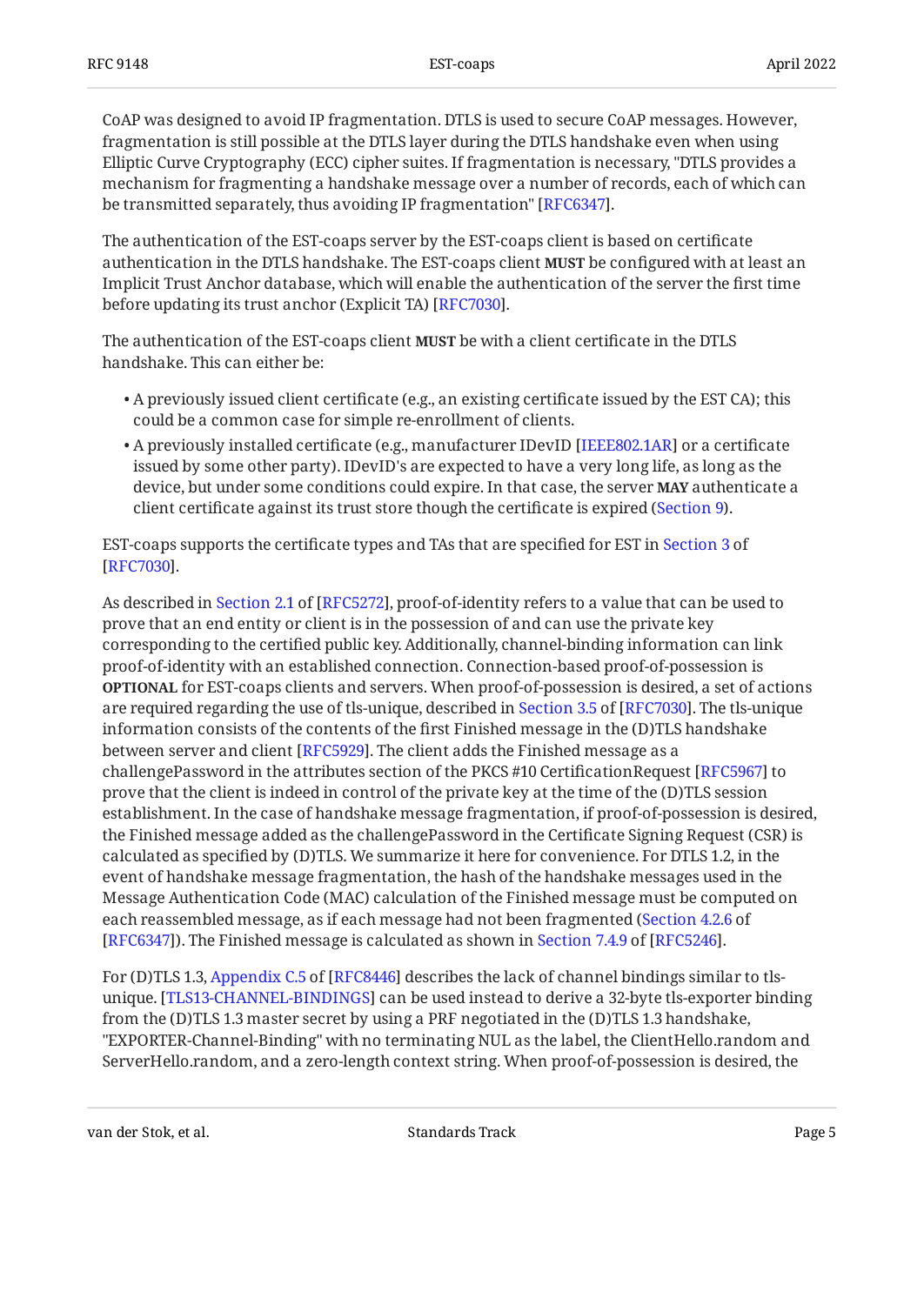client adds the tls-exporter value as a challengePassword in the attributes section of the PKCS #10 CertificationRequest [RFC5967] to prove that the client is indeed in control of the private key at the time of the (D)TLS session establishment.

In a constrained CoAP environment, endpoints can't always afford to establish a DTLS connection for every EST transaction. An EST-coaps DTLS connection **MAY** remain open for sequential EST transactions, which was not the case with [RFC7030]. For example, if a /crts request is followed by a /sen request, both can use the same authenticated DTLS connection. However, when a /crts request is included in the set of sequential EST transactions, some additional security considerations apply regarding the use of the Implicit and Explicit TA database as explained in [Section 9.1](#page-18-2).

Given that after a successful enrollment, it is more likely that a new EST transaction will not take place for a significant amount of time, the DTLS connections **SHOULD** only be kept alive for EST messages that are relatively close to each other. These could include a /sen immediately following a /crts when a device is getting bootstrapped. In some cases, like NAT rebinding, keeping the state of a connection is not possible when devices sleep for extended periods of time. In such occasions, [RFC9146] negotiates a connection ID that can eliminate the need for a new handshake and its additional cost; or, DTLS session resumption provides a less costly alternative than redoing a full DTLS handshake.

### <span id="page-5-0"></span>**[4. Protocol Design](#page-5-0)**

EST-coaps uses CoAP to transfer EST messages, aided by Block-Wise Transfer [\[RFC7959](#page-21-3)], to avoid IP fragmentation. The use of blocks for the transfer of larger EST messages is specified in [Section](#page-11-0) [4.6.](#page-11-0) [Figure 1](#page-3-2) shows the layered EST-coaps architecture.

The EST-coaps protocol design follows closely the EST design. The supported message types in ESTcoaps are:

- CA certificate retrieval needed to receive the complete set of CA certificates. •
- Simple enroll and re-enroll for a CA to sign client identity public keys. •
- $\bullet$  Certificate Signing Request (CSR) attribute messages that informs the client of the fields to include in a CSR.
- $\bullet$  Server-side key generation messages to provide a client identity private key when the client chooses so.

While [RFC7030] permits a number of the EST functions to be used without authentication, this specification requires that the client **MUST** be authenticated for all functions.

#### <span id="page-5-1"></span>**[4.1. Discovery and URIs](#page-5-1)**

EST-coaps is targeted for low-resource networks with small packets. Two types of installations are possible: (1) a rigid one, where the address and the supported functions of the EST server(s) are known, and (2) a flexible one, where the EST server and its supported functions need to be discovered.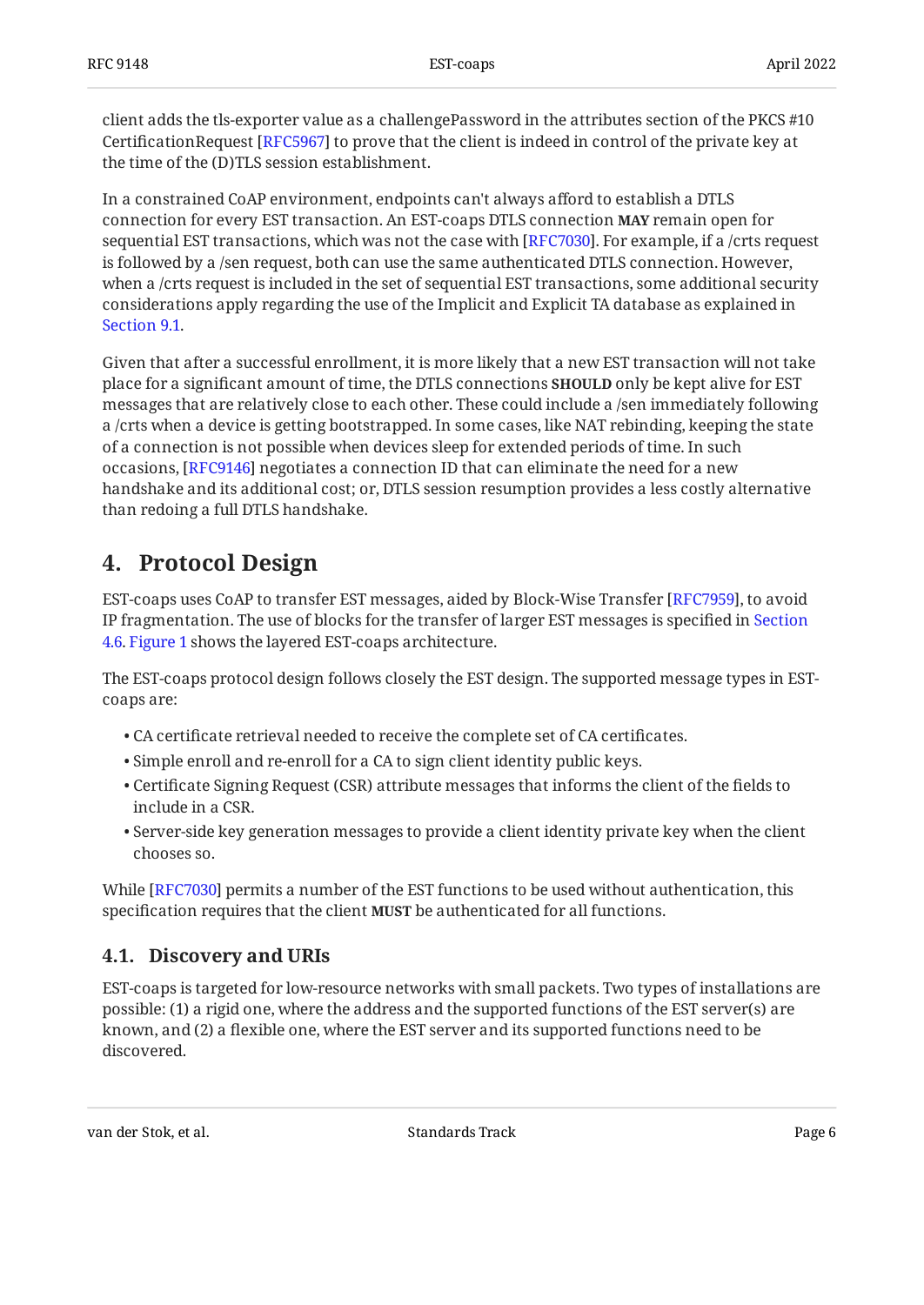For both types of installations, saving header space is important and short EST-coaps URIs are specified in this document. These URIs are shorter than the ones in [ $\rm RFC$ 7030]. Two example ESTcoaps resource path names are:

```
coaps://example.com:<port>/.well-known/est/<short-est>
coaps://example.com:<port>/.well-known/est/ArbitraryLabel/<short-est>
```
The short-est strings are defined in [Table 1.](#page-6-0) Arbitrary Labels are usually defined and used by EST CAs in order to route client requests to the appropriate certificate profile. Implementers should consider using short labels to minimize transmission overhead.

The EST-coaps server URIs, obtained through discovery of the EST-coaps resource(s) as shown below, are of the form:

```
coaps://example.com:<port>/<root-resource>/<short-est>
coaps://example.com:<port>/<root-resource>/ArbitraryLabel/<short-est>
```
<span id="page-6-0"></span>Figure5 in Section 3.2.2 of [RFC7030] enumerates the operations and corresponding paths that are supported by EST. [Table 1](#page-6-0) provides the mapping from the EST URI path to the shorter EST-coaps URI path.

<span id="page-6-1"></span>

| <b>EST</b>      | <b>EST-coaps</b>                     |
|-----------------|--------------------------------------|
| /cacerts        | /crts                                |
| /simpleenroll   | /sen                                 |
| /simplereenroll | /sren                                |
| /serverkeygen   | $\frac{\text{skg}}{\text{PKCS}}$ #7) |
| /serverkeygen   | /skc (application/pkix-cert)         |
| /csrattrs       | /att                                 |

*[Table 1](#page-6-1): [Short EST-coaps URI Path](#page-6-0)* 

The /skg message is the EST /serverkeygen equivalent where the client requests a certificate in PKCS #7 format and a private key. If the client prefers a single application/pkix-cert certificate instead of PKCS #7, it will make an /skc request. In both cases (i.e., /skg, /skc), a private key **MUST** be returned.

Clients and servers MUST support the short resource EST-coaps URIs.

In the context of CoAP, the presence and location of (path to) the EST resources are discovered by sending a GET request to "/.well-known/core" including a resource type (RT) parameter with the value "ace.est\*" [RFC6690]. The example below shows the discovery over CoAPS of the presence and location of EST-coaps resources. Linefeeds are included only for readability.

```
van der Stok, et al. Standards Track Page 7
```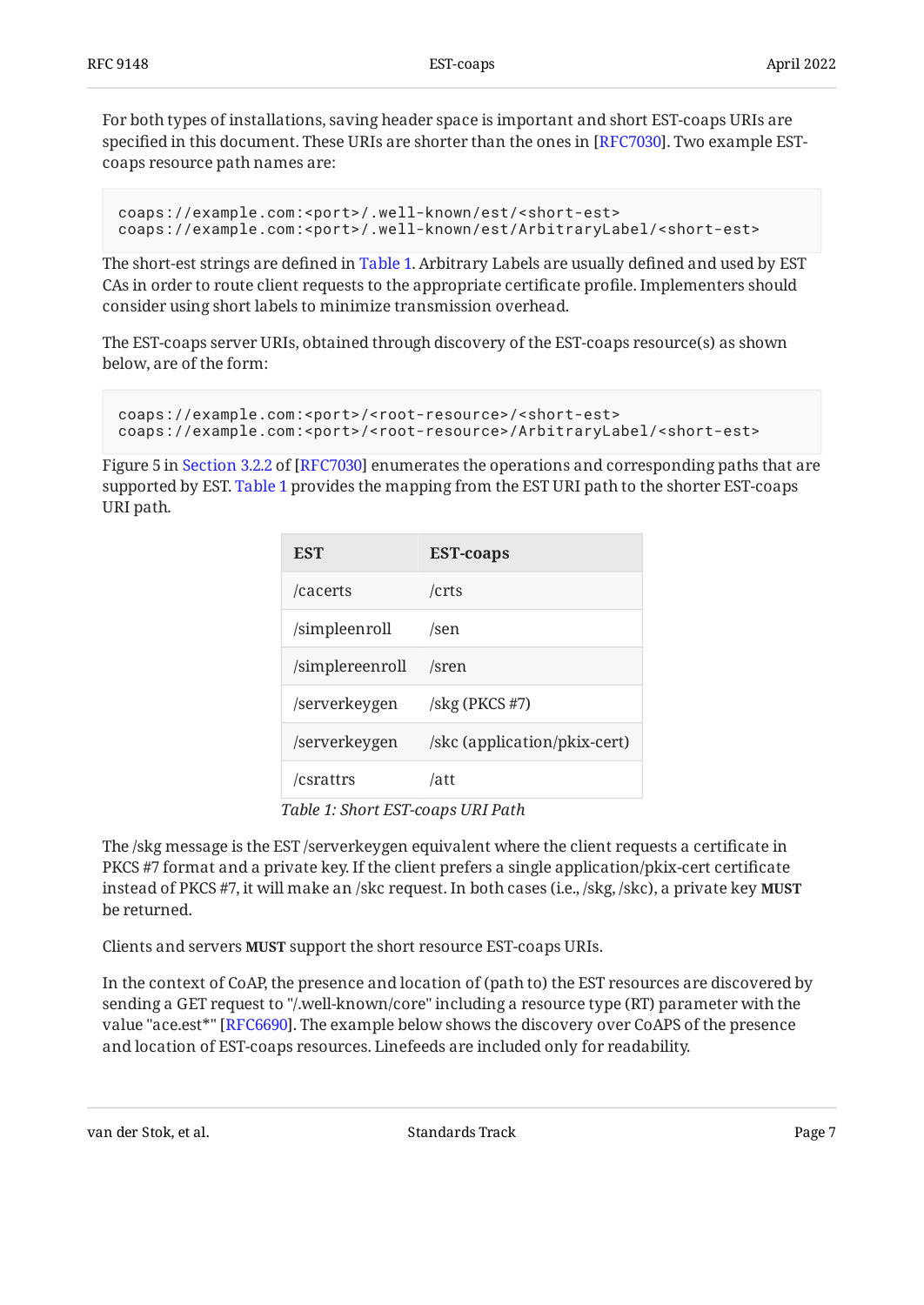```
 REQ: GET /.well-known/core?rt=ace.est*
   RES: 2.05 Content
</est/crts>;rt="ace.est.crts";ct="281 287",
</est/sen>;rt="ace.est.sen";ct="281 287",
</est/sren>;rt="ace.est.sren";ct="281 287",
</est/att>;rt="ace.est.att";ct=285,
</est/skg>;rt="ace.est.skg";ct=62,
</est/skc>;rt="ace.est.skc";ct=62
```
The first three lines, describing ace.est.crts, ace.est.sen, and ace.est.sren, of the discovery response above **MUST** be returned if the server supports resource discovery. The last three lines are only included if the corresponding EST functions are implemented (see [Table 2\)](#page-8-1). The Content-Formats in the response allow the client to request one that is supported by the server. These are the values that would be sent in the client request with an Accept Option.

Discoverable port numbers can be returned in the response payload. An example response payload for non-default CoAPS server port 61617 follows below. Linefeeds are included only for readability.

```
 REQ: GET /.well-known/core?rt=ace.est*
   RES: 2.05 Content
<coaps://[2001:db8:3::123]:61617/est/crts>;rt="ace.est.crts";
               ct="281 287",
<coaps://[2001:db8:3::123]:61617/est/sen>;rt="ace.est.sen";
               ct="281 287",
<coaps://[2001:db8:3::123]:61617/est/sren>;rt="ace.est.sren";
               ct="281 287",
<coaps://[2001:db8:3::123]:61617/est/att>;rt="ace.est.att";
               ct=285,
<coaps://[2001:db8:3::123]:61617/est/skg>;rt="ace.est.skg";
              ct=62.
<coaps://[2001:db8:3::123]:61617/est/skc>;rt="ace.est.skc";
              ct=62
```
The server **MUST** support the default /.well-known/est root resource. The server **SHOULD** support resource discovery when it supports non-default URIs (like /est or /est/ArbitraryLabel) or ports. The client **SHOULD** use resource discovery when it is unaware of the available EST-coaps resources.

<span id="page-7-0"></span>Throughout this document, the example root resource of /est is used.

#### **[4.2. Mandatory/Optional EST Functions](#page-7-0)**

This specification contains a set of required-to-implement functions, optional functions, and notspecified functions. The unspecified functions are deemed too expensive for low-resource devices in payload and calculation times.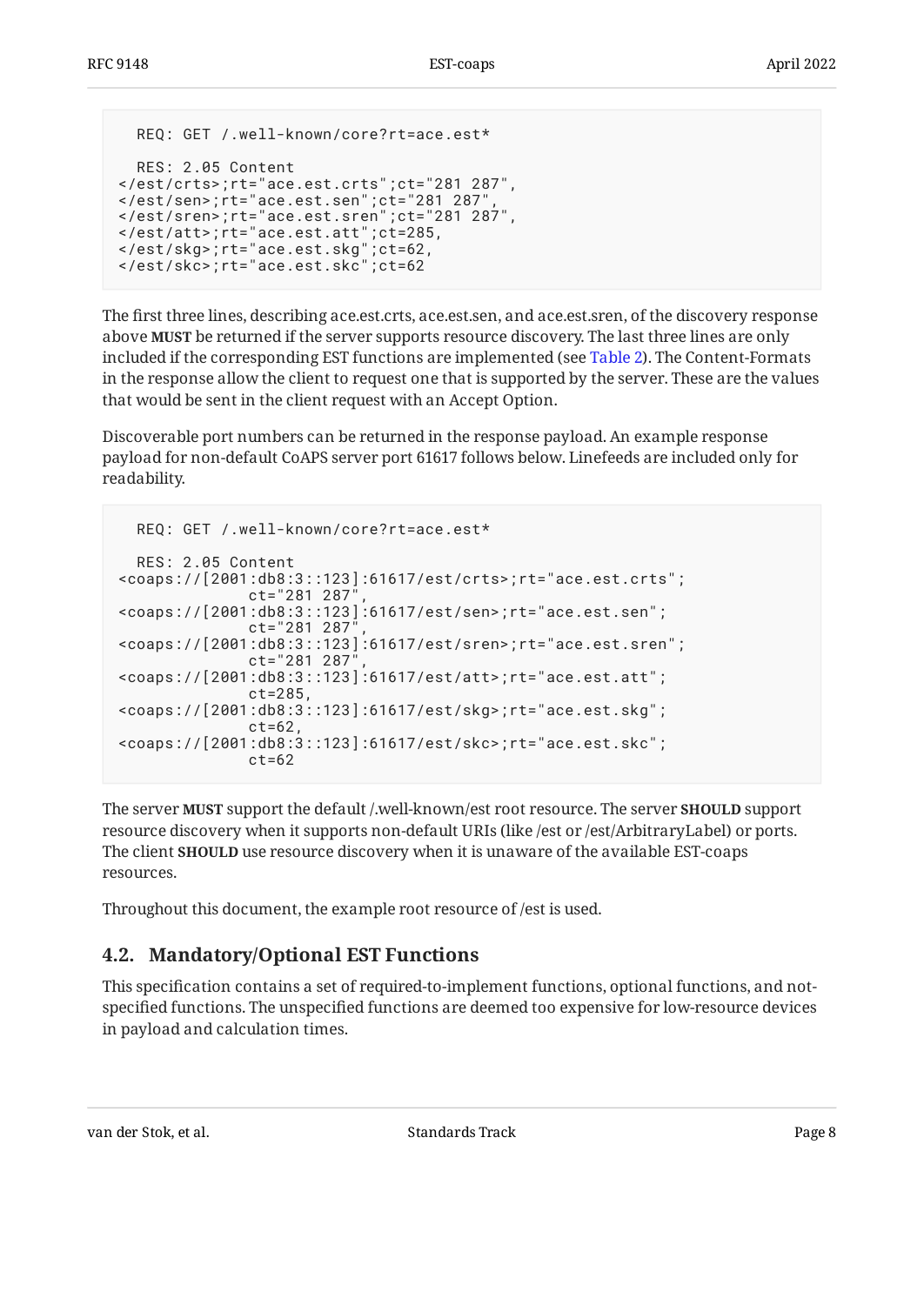<span id="page-8-1"></span>[Table 2](#page-8-1) specifies the mandatory-to-implement or optional implementation of the EST-coaps functions. Discovery of the existence of optional functions is described in [Section 4.1](#page-5-1).

<span id="page-8-2"></span>

| <b>EST Functions</b> | <b>EST-coaps Implementation</b> |
|----------------------|---------------------------------|
| /cacerts             | <b>MUST</b>                     |
| /simpleenroll        | <b>MUST</b>                     |
| /simplereenroll      | <b>MUST</b>                     |
| /fullcmc             | Not specified                   |
| /serverkeygen        | <b>OPTIONAL</b>                 |
| /csrattrs            | <b>OPTIONAL</b>                 |

*[Table 2](#page-8-2): [List of EST-coaps Functions](#page-8-1)* 

#### <span id="page-8-0"></span>**[4.3. Payload Formats](#page-8-0)**

EST-coaps is designed for low-resource devices; hence, it does not need to send Base64-encoded data. Simple binary is more efficient (30% smaller payload for DER-encoded ASN.1) and well supported by CoAP. Thus, the payload for a given media type follows the ASN.1 structure of the media type and is transported in binary format.

The Content-Format (HTTP Content-Type equivalent) of the CoAP message determines which EST message is transported in the CoAP payload. The media types specified in the HTTP Content-Type header field ([Section 3.2.4](https://www.rfc-editor.org/rfc/rfc7030#section-3.2.4) of [[RFC7030\]](#page-21-0)) are specified by the Content-Format Option (12) of CoAP. The combination of URI-Path and Content-Format in EST-coaps **MUST** map to an allowed combination of URI and media type in EST. The required Content-Formats for these requests and response messages are defined in [Section 8.1](#page-17-2). The CoAP response codes are defined in [Section 4.5](#page-10-0).

Content-Format 287 can be used in place of 281 to carry a single certificate instead of a PKCS #7 container in a /crts, /sen, /sren, or /skg response. Content-Format 281 **MUST** be supported by ESTcoaps servers. Servers **MAY** also support Content-Format 287. It is up to the client to support only Content-Format 281, 287 or both. The client will use a CoAP Accept Option in the request to express the preferred response Content-Format. If an Accept Option is not included in the request, the client is not expressing any preference and the server **SHOULD** choose format 281.

Content-Format 286 is used in /sen, /sren, and /skg requests and 285 in /att responses.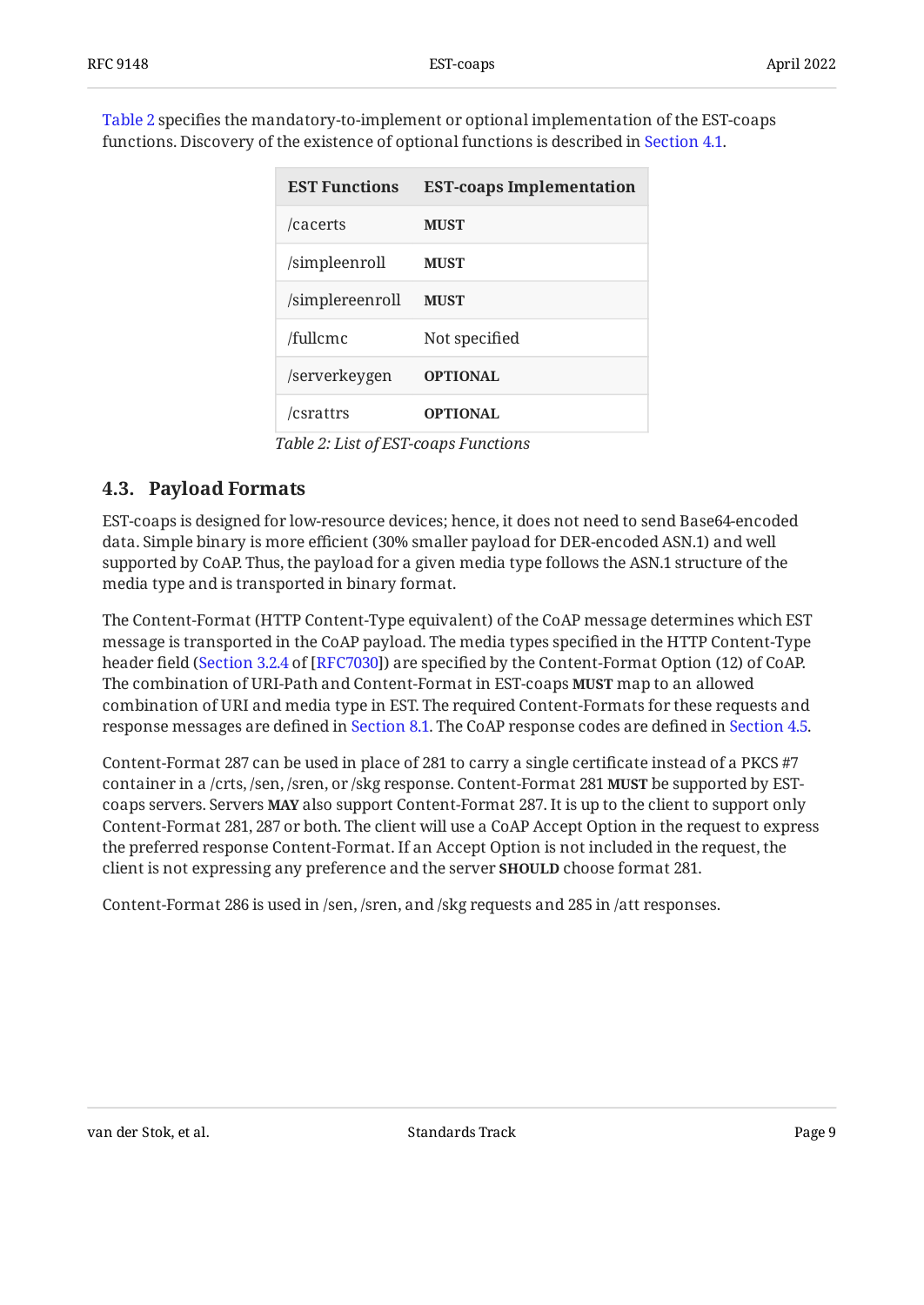A representation with Content-Format identifier 62 contains a collection of representations along with their respective Content-Format. The Content-Format identifies the media type application/ multipart-core specified in [[RFC8710\]](#page-22-5). For example, a collection, containing two representations in response to an EST-coaps server-side key generation /skg request, could include a private key in PKCS #8 [RFC5958] with Content-Format identifier 284 (0x011C) and a single certificate in a PKCS #7 container with Content-Format identifier 281 (0x0119). Such a collection would look like [284,h'0123456789abcdef', 281,h'fedcba9876543210'] in diagnostic Concise Binary Object Representation (CBOR) notation. The serialization of such CBOR content would be:

```
84 # array(4)
 19 011C # unsigned(284)
48 # bytes(8)
   0123456789ABCDEF # "\x01#Eg\x89\xAB\xCD\xEF"
19 0119 # unsigned(281)
48 # bytes(8)
   FEDCBA9876543210 # "\xFE\xDC\xBA\x98vT2\x10"
```
*[Figure 2: Multipart /skg Response Serialization](#page-9-1)* 

<span id="page-9-2"></span>When the client makes an /skc request, the certificate returned with the private key is a single X. 509 certificate (not a PKCS #7 container) with Content-Format identifier 287 (0x011F) instead of 281. In cases where the private key is encrypted with Cryptographic Message Syntax (CMS) (as explained in [Section 4.8](#page-13-0)), the Content-Format identifier is 280 (0x0118) instead of 284. The Content-Format used in the response is summarized in [Table 3.](#page-9-2)

<span id="page-9-3"></span>

|      | Function Response, Part 1 Response, Part 2 |     |
|------|--------------------------------------------|-----|
| /skg | 284                                        | 281 |
| /skc | 280                                        | 287 |

*[Table 3:](#page-9-3) [Response Content-Formats for /skg and /skc](#page-9-2)* 

The key and certificate representations are DER-encoded ASN.1, in its binary form. An example is shown in [Appendix A.3.](#page-28-0)

#### <span id="page-9-0"></span>**[4.4. Message Bindings](#page-9-0)**

The general EST-coaps message characteristics are:

- EST-coaps servers sometimes need to provide delayed responses, which are preceded by an immediately returned empty ACK or an ACK containing response code 5.03 as explained in [Section 4.7](#page-11-1). Thus, it is **RECOMMENDED** for implementers to send EST-coaps requests in Confirmable (CON) CoAP messages.
- The CoAP Options used are Uri-Host, Uri-Path, Uri-Port, Content-Format, Block1, Block2, and Accept. These CoAP Options are used to communicate the HTTP fields specified in the EST REST messages. The Uri-host and Uri-Port Options can be omitted from the CoAP message sent on the wire. When omitted, they are logically assumed to be the transport protocol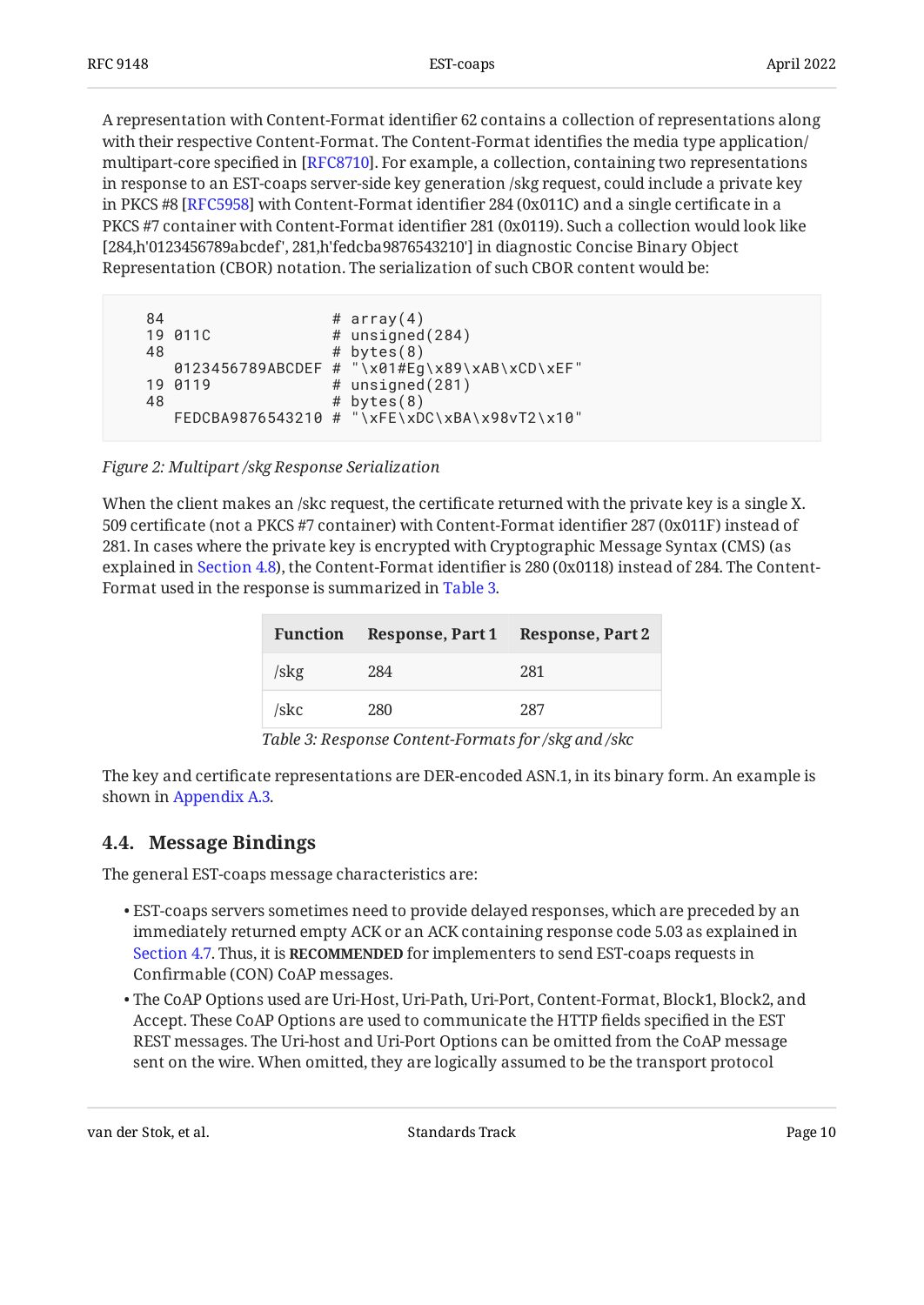destination address and port, respectively. Explicit Uri-Host and Uri-Port Options are typically used when an endpoint hosts multiple virtual servers and uses the Options to route the requests accordingly. Other CoAP Options should be handled in accordance with . [[RFC7252\]](#page-21-2)

EST URLs are HTTPS based (https://); in CoAP, these are assumed to be translated to CoAPS • (coaps://).

[Table 1](#page-6-0) provides the mapping from the EST URI path to the EST-coaps URI path. [Appendix A](#page-24-0) includes some practical examples of EST messages translated to CoAP.

#### <span id="page-10-0"></span>**[4.5. CoAP Response Codes](#page-10-0)**

Section5.9 of [\[RFC7252\]](#page-21-2) and Section 7 of [RFC8075] specify the mapping of HTTP response codes to CoAP response codes. The success code in response to an EST-coaps GET request (/crts, /att) is 2.05. Similarly, 2.04 is used in successful response to EST-coaps POST requests (/sen, /sren, /skg, / skc).

EST makes use of HTTP 204 or 404 responses when a resource is not available for the client. In EST-coaps, 2.04 is used in response to a POST (/sen, /sren, /skg, /skc). 4.04 is used when the resource is not available for the client.

HTTP response code 202 with a Retry-After header field in [\[RFC7030](#page-21-0)] has no equivalent in CoAP. HTTP 202 with Retry-After is used in EST for delayed server responses. [Section 4.7](#page-11-1) specifies how EST-coaps handles delayed messages with 5.03 responses with a Max-Age Option.

Additionally, EST's HTTP 400, 401, 403, 404, and 503 status codes have their equivalent CoAP 4.00, 4.01, 4.03, 4.04, and 5.03 response codes in EST-coaps. [Table 4](#page-10-1) summarizes the EST-coaps response codes.

<span id="page-10-1"></span>

| <b>Operation</b>            | <b>EST-coaps Response</b><br>Code | <b>Description</b>                                  |
|-----------------------------|-----------------------------------|-----------------------------------------------------|
| /crts, /att                 | 2.05                              | Success. Certs included in the response<br>payload. |
|                             | 4.xx/5.xx                         | Failure.                                            |
| /sen, /skg, /sren, /<br>skc | 2.04                              | Success. Cert included in the response<br>payload.  |
|                             | 5.03                              | Retry in Max-Age Option time.                       |
|                             | 4.xx/5.xx                         | Failure.                                            |

*[Table 4: EST-coaps Response Codes](#page-10-1)*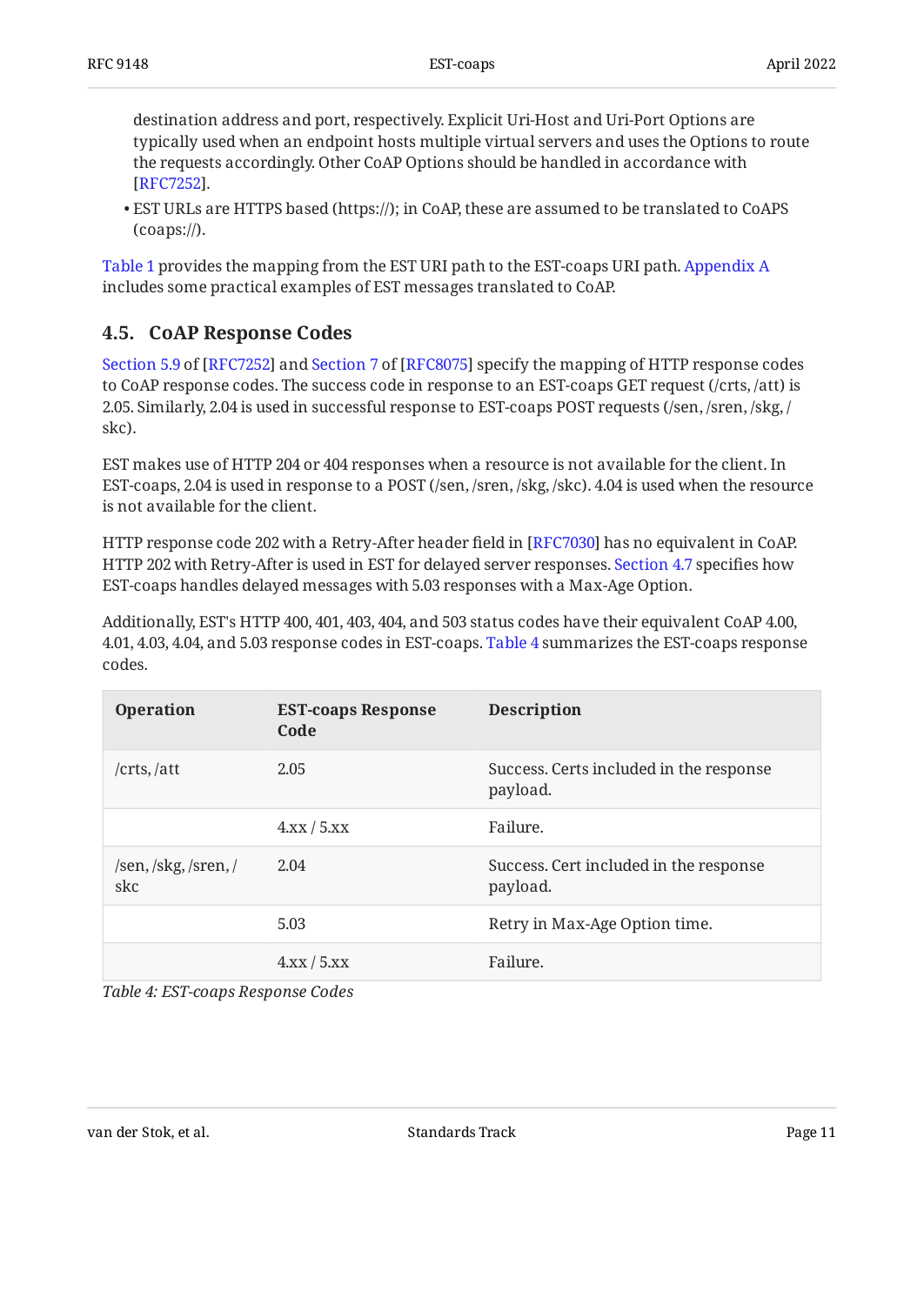#### <span id="page-11-0"></span>**[4.6. Message Fragmentation](#page-11-0)**

DTLS defines fragmentation only for the handshake and not for secure data exchange (DTLS records). [RFC6347] states that to avoid using IP fragmentation, which involves error-prone datagram reconstitution, invokers of the DTLS record layer should size DTLS records so that they fit within any Path MTU estimates obtained from the record layer. In addition, invokers residing on 6LoWPAN (IPv6 over Low-Power Wireless Personal Area Networks) over IEEE 802.15.4 networks [IEEE802.15.4] are recommended to size CoAP messages such that each DTLS record will fit within one or two IEEE 802.15.4 frames.

That is not always possible in EST-coaps. Even though ECC certificates are small in size, they can vary greatly based on signature algorithms, key sizes, and Object Identifier (OID) fields used. For 256-bit curves, common Elliptic Curve Digital Signature Algorithm (ECDSA) cert sizes are 500-1000 bytes, which could fluctuate further based on the algorithms, OIDs, Subject Alternative Names (SANs), and cert fields. For 384-bit curves, ECDSA certificates increase in size and can sometimes reach 1.5KB. Additionally, there are times when the EST cacerts response from the server can includemultiple certificates that amount to large payloads. Section 4.6 of [RFC7252] (CoAP)  $\,$ describes the possible payload sizes: "if nothing is known about the size of the headers, good upper bounds are 1152 bytes for the message size and 1024 bytes for the payload size". [Section 4.6](https://www.rfc-editor.org/rfc/rfc7252#section-4.6) of [[RFC7252\]](#page-21-2) also suggests that IPv4 implementations may want to limit themselves to more conservative IPv4 datagram sizes such as 576 bytes. Even with ECC, EST-coaps messages can still exceed MTU sizes on the Internet or 6LoWPAN [RFC4919] ([Section 2](https://www.rfc-editor.org/rfc/rfc7959#section-2) of [\[RFC7959\]](#page-21-3)). EST-coaps needs to be able to fragment messages into multiple DTLS datagrams.

To perform fragmentation in CoAP, [RFC7959] specifies the Block1 Option for fragmentation of the request payload and the Block2 Option for fragmentation of the return payload of a CoAP flow.As explained in Section 1 of [RFC7959], block-wise transfers should be used in Confirmable CoAP messages to avoid the exacerbation of lost blocks. EST-coaps servers **MUST** implement Block1 and Block2. EST-coaps clients **MUST** implement Block2. EST-coaps clients **MUST** implement Block1 only if they are expecting to send EST-coaps requests with a packet size that exceeds the path MTU.

[[RFC7959\]](#page-21-3) also defines Size1 and Size2 Options to provide size information about the resource representation in a request and response. The EST-coaps client and server **MAY** support Size1 and Size2 Options.

<span id="page-11-1"></span>Examples of fragmented EST-coaps messages are shown in [Appendix B](#page-30-0).

#### **[4.7. Delayed Responses](#page-11-1)**

Serverresponses can sometimes be delayed. According to Section 5.2.2 of [RFC7252], a slow server can acknowledge the request and respond later with the requested resource representation. In particular, a slow server can respond to an EST-coaps enrollment request with an empty ACK with code 0.00 before sending the certificate to the client after a short delay. If the certificate response is large, the server will need more than one Block2 block to transfer it.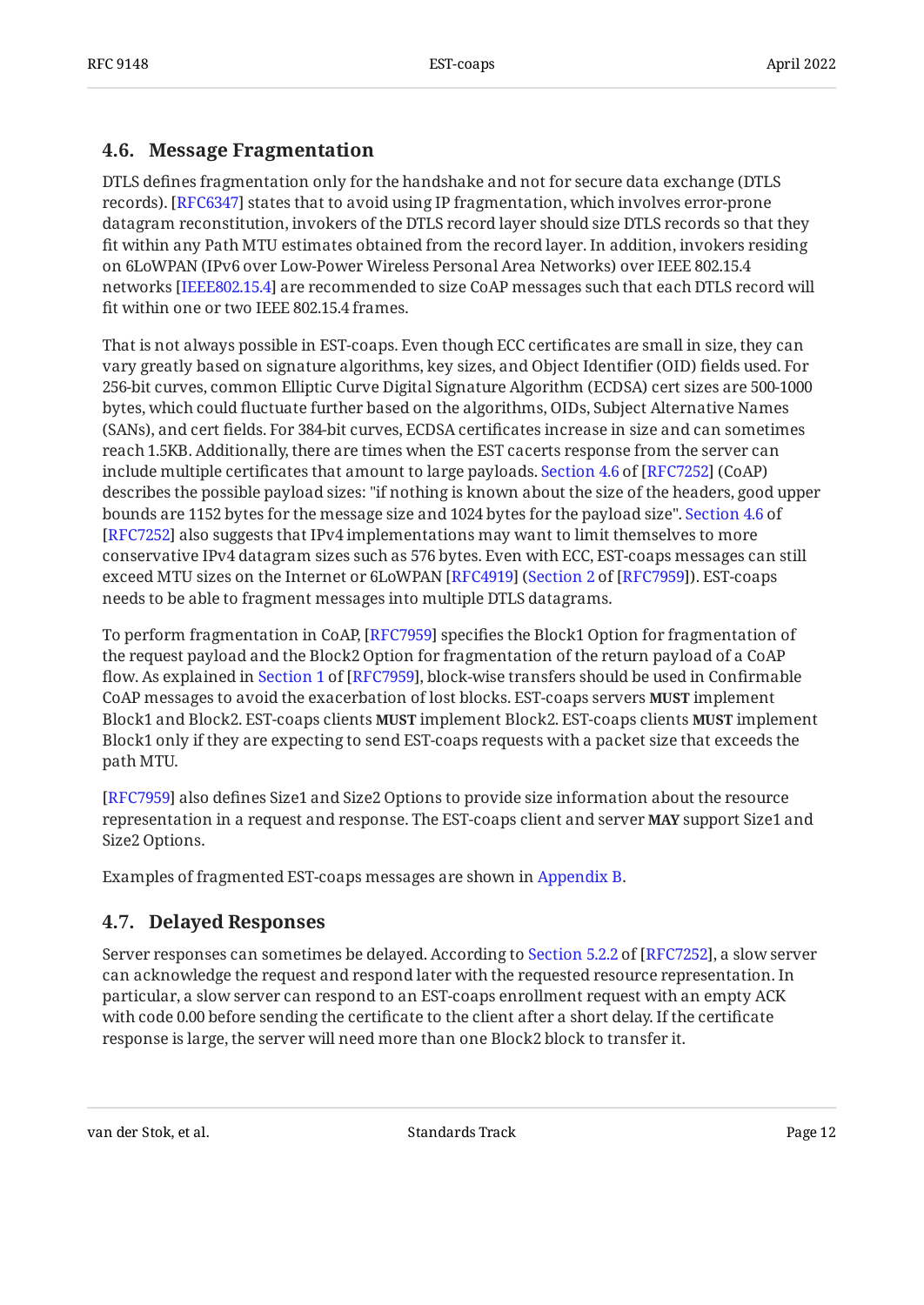This situation is shown in [Figure 3.](#page-12-0) The client sends an enrollment request that uses N1+1 Block1 blocks. The server uses an empty 0.00 ACK to announce the delayed response, which is provided later with 2.04 messages containing N2+1 Block2 Options. The first 2.04 is a Confirmable message that is acknowledged by the client. Onwards, the client acknowledges all subsequent Block2 blocks. The notation of [Figure 3](#page-12-0) is explained in [Appendix B.1](#page-30-1).

```
POST [2001:db8::2:1]:61616/est/sen (CON)(1:0/1/256)
               {CSR (frag# 1)} --> <-- (ACK) (1:0/1/256) (2.31 Continue)
POST [2001:db8::2:1]:61616/est/sen (CON)(1:1/1/256)
               {CSR (frag# 2)} -->
   <-- (ACK) (1:1/1/256) (2.31 Continue)
 .
 .
 .
POST [2001:db8::2:1]:61616/est/sen(CON)(1:N1/0/256)
               {CSR (frag# N1+1)}->
   <-- (0.00 empty ACK)
 |
   ... Short delay before the certificate is ready ...
 |
   <-- (CON) (1:N1/0/256)(2:0/1/256)(2.04 Changed)
                {Cert resp (frag# 1)}
(ACK) -->
POST [2001:db8::2:1]:61616/est/sen (CON)(2:1/0/256) <-- (ACK) (2:1/1/256) (2.04 Changed) {Cert resp (frag# 2)}
 .
 .
 .
POST [2001:db8::2:1]:61616/est/sen (CON)(2:N2/0/256)
   <-- (ACK) (2:N2/0/256) (2.04 Changed) {Cert resp (frag# N2+1)}
```
#### *[Figure 3: EST-coaps Enrollment with Short Wait](#page-12-0)*

If the server is very slow (for example, manual intervention is required, which would take minutes), it **SHOULD** respond with an ACK containing response code 5.03 (Service unavailable) and a Max-Age Option to indicate the time the client **SHOULD** wait before sending another request to obtain the content. After a delay of Max-Age, the client **SHOULD** resend the identical CSR to the server. As long as the server continues to respond with response code 5.03 (Service Unavailable) with a Max-Age Option, the client will continue to delay for Max-Age and then resend the enrollment request until the server responds with the certificate or the client abandons the request due to policy or other reasons.

<span id="page-12-1"></span>To demonstrate this scenario, [Figure 4](#page-13-1) shows a client sending an enrollment request that uses N1+1 Block1 blocks to send the CSR to the server. The server needs N2+1 Block2 blocks to respond but also needs to take a long delay (minutes) to provide the response. Consequently, the server uses a 5.03 ACK response with a Max-Age Option. The client waits for a period of Max-Age as many times as it receives the same 5.03 response and retransmits the enrollment request until it receives a certificate in a fragmented 2.04 response.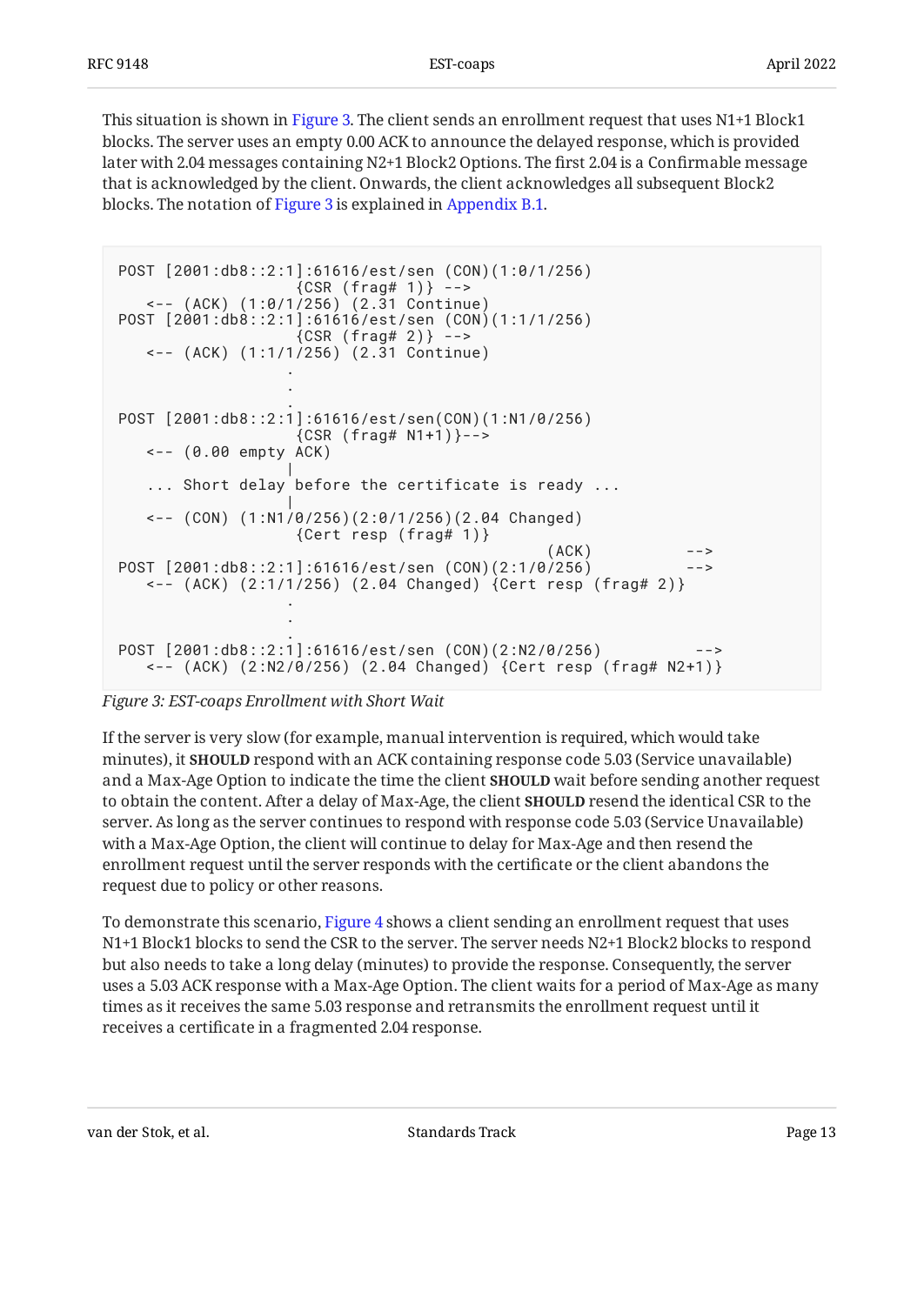```
POST [2001:db8::2:1]:61616/est/sen (CON)(1:0/1/256)
               {CSR (frag# 1)} --> <-- (ACK) (1:0/1/256) (2.31 Continue)
POST [2001:db8::2:1]:61616/est/sen (CON)(1:1/1/256)
               {CSR (frag# 2)} --> <-- (ACK) (1:1/1/256) (2.31 Continue)
 .
 .
 .
POST [2001:db8::2:1]:61616/est/sen(CON)(1:N1/0/256)
                {CSR (frag# N1+1)}-->
  <-- (ACK) (1:N1/0/256) (5.03 Service Unavailable) (Max-Age)
 |
 |
  ... Client tries again after Max-Age with identical payload ...
 |
 |
POST [2001:db8::2:1]:61616/est/sen(CON)(1:0/1/256)
               {CSR (frag# 1)}-->
  <-- (ACK) (1:0/1/256) (2.31 Continue)
POST [2001:db8::2:1]:61616/est/sen (CON)(1:1/1/256)
               {CSR (frag# 2)} --> <-- (ACK) (1:1/1/256) (2.31 Continue)
 .
 .
 .
POST [2001:db8::2:1]:61616/est/sen(CON)(1:N1/0/256)
               {CSR (frag# N1+1)}-->
 |
   ... Immediate response when certificate is ready ...
 |
  <-- (ACK) (1:N1/0/256) (2:0/1/256) (2.04 Changed)
 {Cert resp (frag# 1)}
POST [2001:db8::2:1]:61616/est/sen (CON)(2:1/0/256) -->
  <-- (ACK) (2:1/1/256) (2.04 Changed) {Cert resp (frag# 2)}
 .
 .
 .
POST [2001:db8::2:1]:61616/est/sen (CON)(2:N2/0/256) -->
  <-- (ACK) (2:N2/0/256) (2.04 Changed) {Cert resp (frag# N2+1)}
```
<span id="page-13-0"></span>*[Figure 4:](#page-13-1) [EST-coaps Enrollment with Long Wait](#page-12-1)* 

### **[4.8. Server-Side Key Generation](#page-13-0)**

Private keys can be generated on the server to support scenarios where server-side key generation is needed. Such scenarios include those where it is considered more secure to generate the long-lived, random private key that identifies the client at the server, or where the resources spent to generate a random private key at the client are considered scarce, or where the security policy requires that the certificate public and corresponding private keys are centrally generated and controlled. As always, it is necessary to use proper random numbers in various protocols such as (D)TLS ([Section 9.1](#page-18-2)).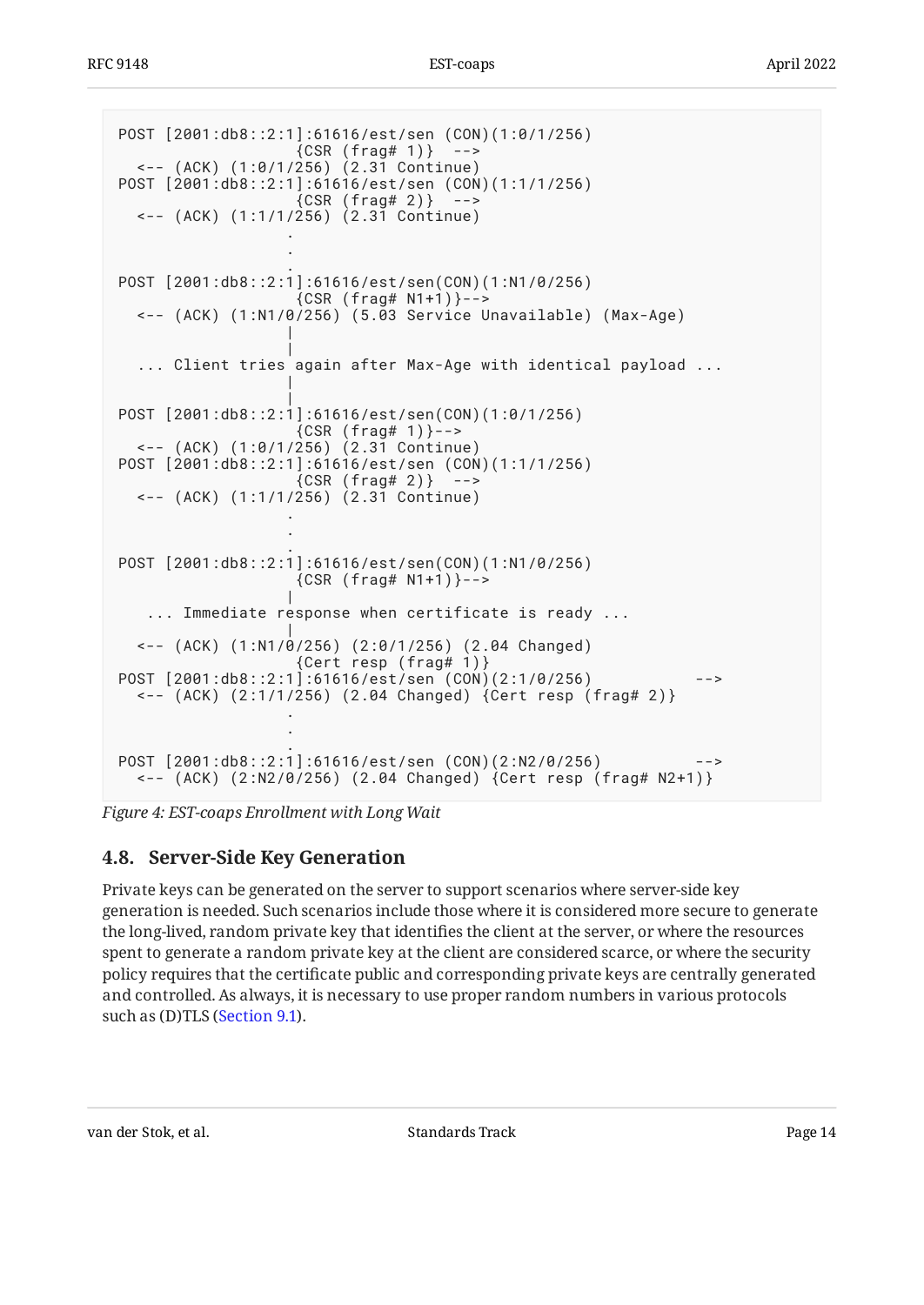When requesting server-side key generation, the client asks for the server or proxy to generate the private key and the certificate, which are transferred back to the client in the server-side key generation response. In all respects, the server treats the CSR as it would treat any enroll or reenroll CSR; the only distinction here is that the server **MUST** ignore the public key values and signature in the CSR. These are included in the request only to allow reuse of existing codebases for generating and parsing such requests.

The client /skg request is for a certificate in a PKCS #7 container and private key in two application/multipart-core elements. Respectively, an /skc request is for a single application/pkixcert certificate and a private key. The private key Content-Format requested by the client is indicated in the PKCS #10 CSR request. If the request contains SMIMECapabilities and DecryptKeyIdentifier or AsymmetricDecryptKeyIdentifier, the client is expecting Content-Format 280 for the private key. Then, this private key is encrypted symmetrically or asymmetrically per [[RFC7030\]](#page-21-0). The symmetric key or the asymmetric keypair establishment method is out of scope of this specification. An /skg or /skc request with a CSR without SMIMECapabilities expects an application/multipart-core with an unencrypted PKCS #8 private key with Content-Format 284.

The EST-coaps server-side key generation response is returned with Content-Format application/ multipart-core [RFC8710] containing a CBOR array with four items ([Section 4.3](#page-8-0)). The two representations (each consisting of two CBOR array items) do not have to be in a particular order since each representation is preceded by its Content-Format ID. Depending on the request, the private key can be in unprotected PKCS #8 format [RFC5958] (Content-Format 284) or protected inside of CMS SignedData (Content-Format 280). The SignedData, placed in the outermost container, is signed by the party that generated the private key, which may be the EST server or the EST CA. SignedData placed within the Enveloped Data does not need additional signing as explainedin Section 4.4.2 of [RFC7030]. In summary, the symmetrically encrypted key is included in the encryptedKey attribute in a KEKRecipientInfo structure. In the case where the asymmetric encryption key is suitable for transport key operations, the generated private key is encrypted with a symmetric key. The symmetric key itself is encrypted by the client-defined (in the CSR) asymmetric public key and is carried in an encryptedKey attribute in a KeyTransRecipientInfo structure. Finally, if the asymmetric encryption key is suitable for key agreement, the generated private key is encrypted with a symmetric key. The symmetric key itself is encrypted by the client defined (in the CSR) asymmetric public key and is carried in a recipientEncryptedKeys attribute in a KeyAgreeRecipientInfo.

[[RFC7030\]](#page-21-0) recommends the use of additional encryption of the returned private key. For the context of this specification, clients and servers that choose to support server-side key generation **MUST** support unprotected (PKCS #8) private keys (Content-Format 284). Symmetric or asymmetric encryption of the private key (CMS EnvelopedData, Content-Format 280) **SHOULD** be supported for deployments where end-to-end encryption is needed between the client and a server. Such cases could include architectures where an entity between the client and the CA terminates the DTLS connection (Registrar in [Figure 5\)](#page-15-1). Though [RFC7030] strongly recommends that clients request the use of CMS encryption on top of the TLS channel's protection, this document does not make such a recommendation; CMS encryption can still be used when mandated by the use case.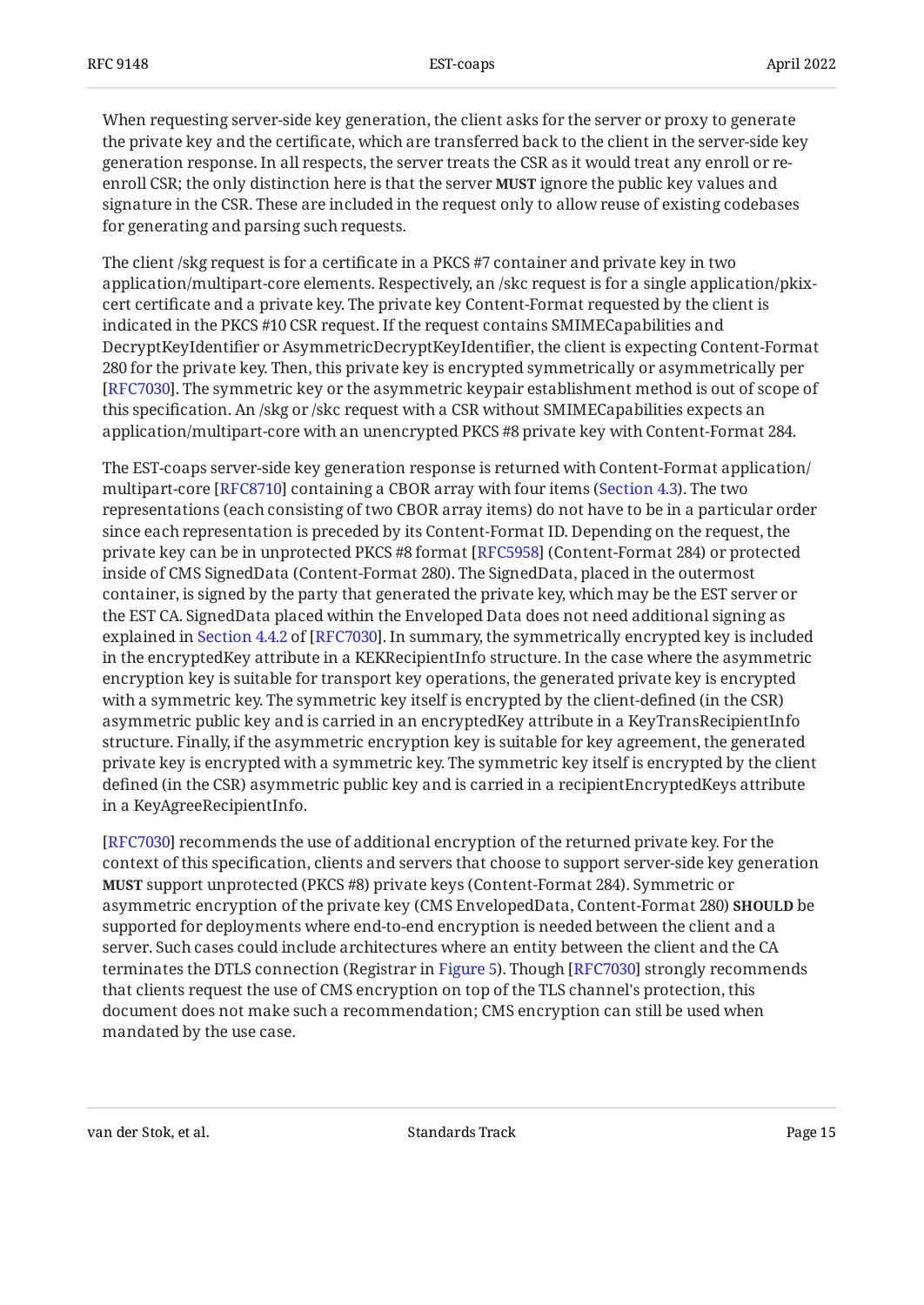### <span id="page-15-0"></span>**[5. HTTPS-CoAPS Registrar](#page-15-0)**

In real-world deployments, the EST server will not always reside within the CoAP boundary. The EST server can exist outside the constrained network, in which case it will support TLS/HTTP instead of CoAPS. In such environments, EST-coaps is used by the client within the CoAP boundary and TLS is used to transport the EST messages outside the CoAP boundary. A Registrar at the edge is required to operate between the CoAP environment and the external HTTP network as shown in [Figure 5.](#page-15-1)

<span id="page-15-1"></span>

*[Figure 5: EST-coaps-to-HTTPS Registrar at the CoAP Boundary](#page-15-1)* 

The EST-coaps-to-HTTPS Registrar **MUST** terminate EST-coaps downstream and initiate EST connections over TLS upstream. The Registrar **MUST** authenticate and optionally authorize the client requests while it **MUST** be authenticated by the EST server or CA. The trust relationship between the Registrar and the EST server **SHOULD** be pre-established for the Registrar to proxy these connections on behalf of various clients.

When enforcing Proof-of-Possession (POP) linking, the tls-unique or tls-exporter value of the session for DTLS 1.2 and DTLS 1.3, respectively, is used to prove that the private key corresponding to the public key is in the possession of the client and was used to establish the connection as explained in [Section 3](#page-3-1). The POP linking information is lost between the EST-coaps client and the EST server when a Registrar is present. The EST server becomes aware of the presence of a Registrar from its TLS client certificate that includes the id-kp-cmcRA extended key usage (EKU) extension[RFC6402]. As explained in Section 3.7 of [RFC7030], the "EST server **SHOULD** apply authorization policy consistent with an RA client ... the EST server could be configured to accept POP linking information that does not match the current TLS session because the authenticated EST client RA has verified this information when acting as an EST server".

[Table 1](#page-6-0) contains the URI mappings between EST-coaps and EST that the Registrar MUST adhere to. [Section 4.5](#page-10-0)of this specification and Section 7 of [RFC8075] define the mappings between ESTcoaps and HTTP response codes that determine how the Registrar **MUST** translate CoAP response codes from/to HTTP status codes. The mapping from CoAP Content-Format to HTTP Content-Type is defined in [Section 8.1](#page-17-2). Additionally, a conversion from CBOR major type 2 to Base64 encoding **MUST** take place at the Registrar. If CMS end-to-end encryption is employed for the private key,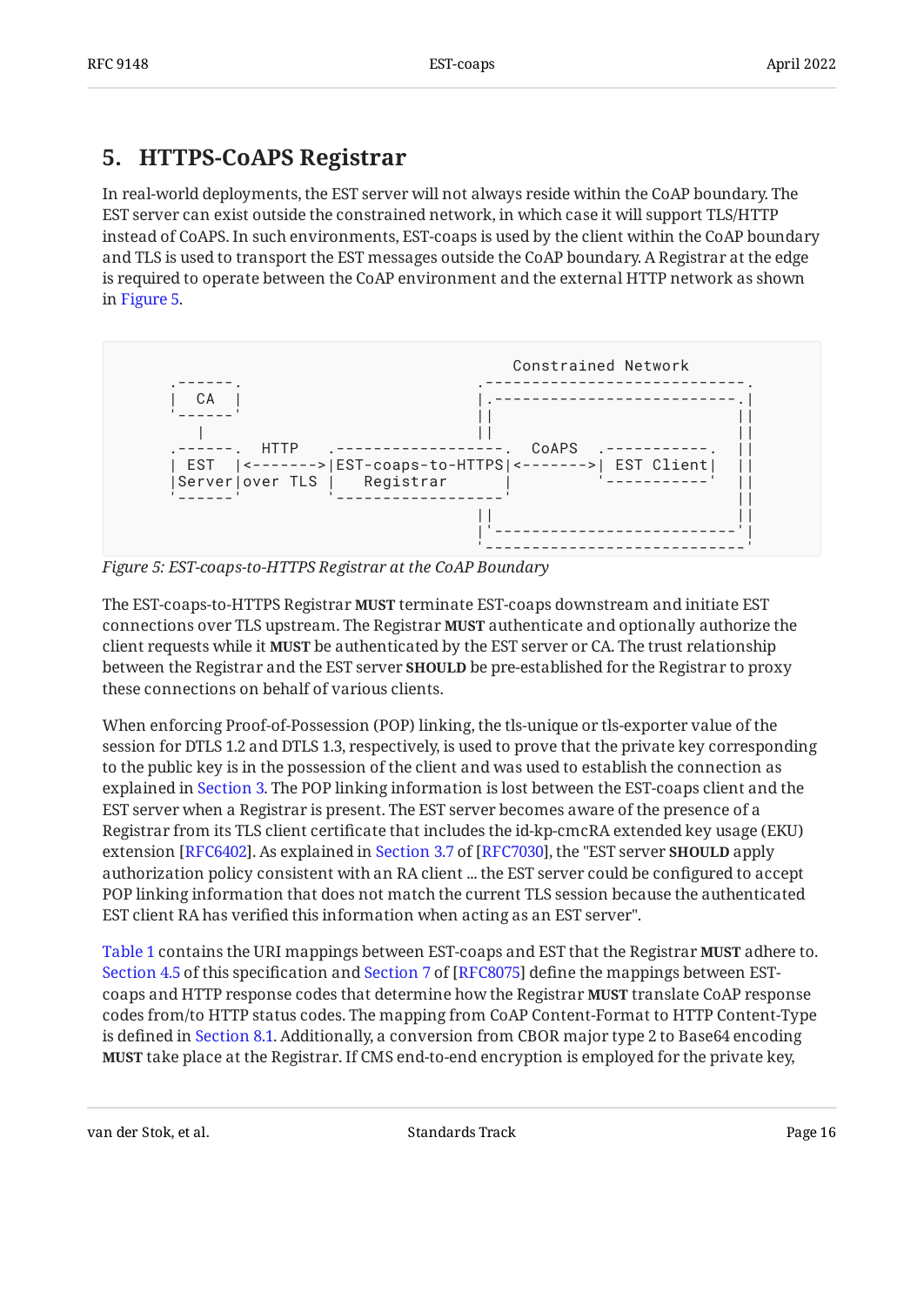the encrypted CMS EnvelopedData blob **MUST** be converted at the Registrar to binary CBOR type 2 downstream to the client. This is a format conversion that does not require decryption of the CMS EnvelopedData.

A deviation from the mappings in [Table 1](#page-6-0) could take place if clients that leverage server-side key generation preferred for the enrolled keys to be generated by the Registrar in the case the CA does not support server-side key generation. Such a Registrar is responsible for generating a new CSR signed by a new key that will be returned to the client along with the certificate from the CA. In these cases, the Registrar **MUST** use random number generation with proper entropy.

Due to fragmentation of large messages into blocks, an EST-coaps-to-HTTP Registrar **MUST** reassemble the blocks before translating the binary content to Base64 and consecutively relay the message upstream.

<span id="page-16-0"></span>The EST-coaps-to-HTTP Registrar **MUST** support resource discovery according to the rules in [Section 4.1](#page-5-1).

### **[6. Parameters](#page-16-0)**

This section addresses transmission parameters described in Sections [4.7](https://www.rfc-editor.org/rfc/rfc7252#section-4.7) and [4.8](https://www.rfc-editor.org/rfc/rfc7252#section-4.8) of [RFC7252]. EST does not impose any unique values on the CoAP parameters in [RFC7252], but the setting of the CoAP parameter values may have consequence for the setting of the EST parameter values.

Implementations should follow the default CoAP configuration parameters [RFC7252]. However, depending on the implementation scenario, retransmissions and timeouts can also occur on other networking layers, governed by other configuration parameters. When a change in a server parameter has taken place, the parameter values in the communicating endpoints **MUST** be adjusted as necessary. Examples of how parameters could be adjusted include higher-layer congestion protocols, provisioning agents, and configurations included in firmware updates.

Some further comments about some specific parameters, mainly from Table 2 in [RFC7252], include the following:

- NSTART: A parameter that controls the number of simultaneous outstanding interactions that a client maintains to a given server. An EST-coaps client is expected to control at most one interaction with a given server, which is the default NSTART value defined in [RFC7252].  $\,$
- DEFAULT\_LEISURE: A setting that is only relevant in multicast scenarios and is outside the scope of EST-coaps.
- PROBING\_RATE: A parameter that specifies the rate of resending Non-confirmable messages. In the rare situations that Non-confirmable messages are used, the default PROBING\_RATE value defined in [RFC7252] applies.

Finally, the Table 3 parameters in [\[RFC7252](#page-21-2)] are mainly derived from Table 2. Directly changing parameters on one table would affect parameters on the other.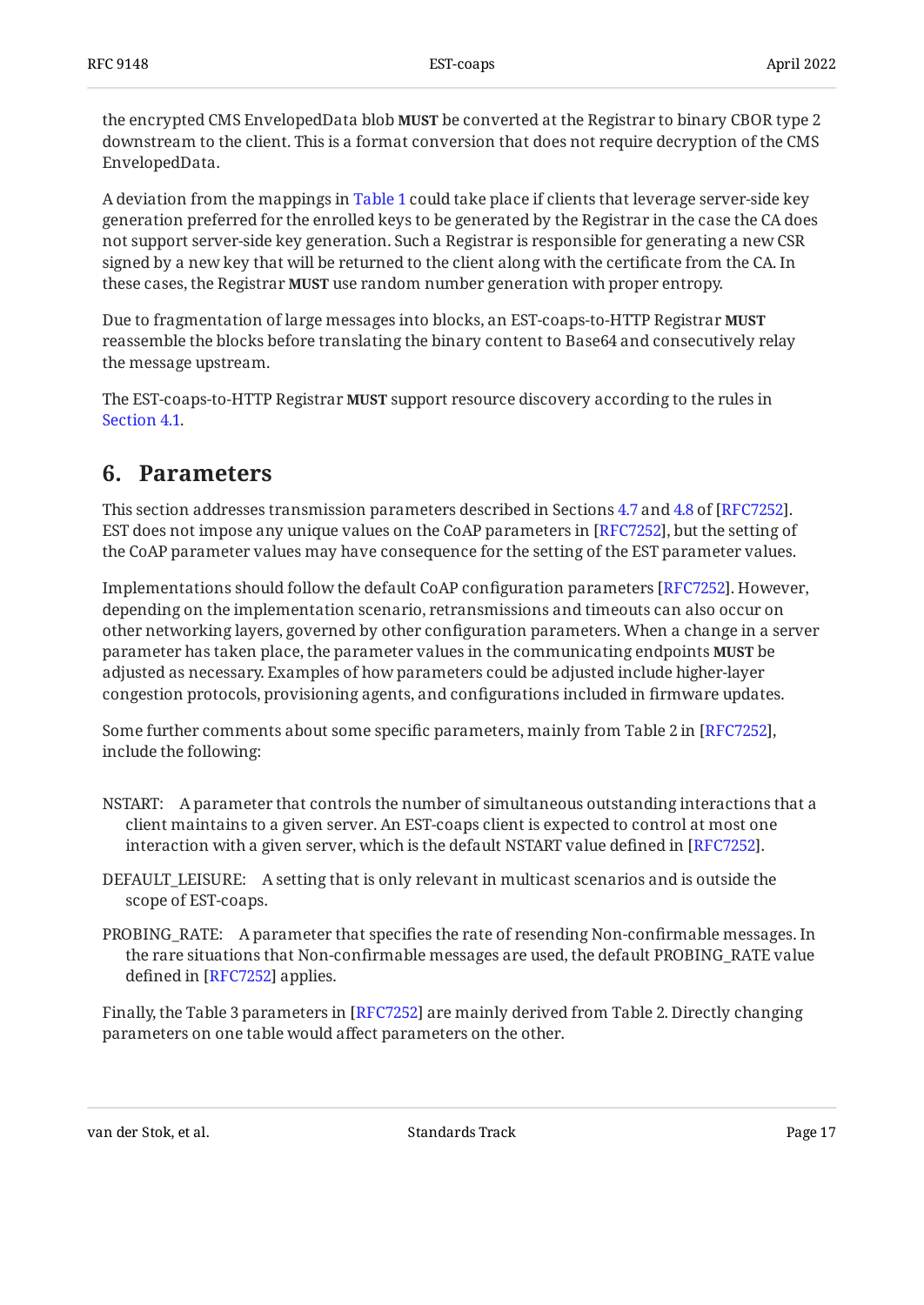## <span id="page-17-0"></span>**[7. Deployment Limitations](#page-17-0)**

Although EST-coaps paves the way for the utilization of EST by constrained devices in constrained networks, some classes of devices [RFC7228] will not have enough resources to handle the payloads that come with EST-coaps. The specification of EST-coaps is intended to ensure that EST works for networks of constrained devices that choose to limit their communications stack to DTLS/CoAP. It is up to the network designer to decide which devices execute the EST protocol and which do not.

## <span id="page-17-2"></span><span id="page-17-1"></span>**[8. IANA Considerations](#page-17-1)**

#### **[8.1. Content-Formats Registry](#page-17-2)**

IANA has registered the following Content-Formats given in [Table 5](#page-17-4) in the "CoAP Content-Formats" subregistry within the "CoRE Parameters" registry [CORE-PARAMS]. These have been registered in the IETF Review or IESG Approval range (256-9999).

<span id="page-17-4"></span>

| <b>Media Type</b>                                           | ID  | <b>Reference</b>                |
|-------------------------------------------------------------|-----|---------------------------------|
| application/pkcs7-mime; smime-type=server-generated-<br>key | 280 | [RFC7030] [RFC8551] RFC<br>9148 |
| application/pkcs7-mime; smime-type=certs-only               | 281 | [RFC8551] RFC 9148              |
| application/pkcs8                                           | 284 | [RFC5958] [RFC8551] RFC<br>9148 |
| application/csrattrs                                        | 285 | [RFC7030] RFC 9148              |
| application/pkcs10                                          | 286 | [RFC5967] [RFC8551] RFC<br>9148 |
| application/pkix-cert                                       | 287 | [RFC2585] RFC 9148              |

<span id="page-17-3"></span>*[Table 5: New CoAP Content-Formats](#page-17-4)* 

#### **[8.2. Resource Type Registry](#page-17-3)**

IANA has registered the following Resource Type (rt=) Link Target Attributes given in [Table 6](#page-17-5) in the "Resource Type (rt=) Link Target Attribute Values" subregistry under the "Constrained RESTful Environments (CoRE) Parameters" registry.

<span id="page-17-5"></span>

| Value        | <b>Description</b>                                    | Reference       |
|--------------|-------------------------------------------------------|-----------------|
| ace.est.crts | This resource depicts the support of EST GET cacerts. | <b>RFC 9148</b> |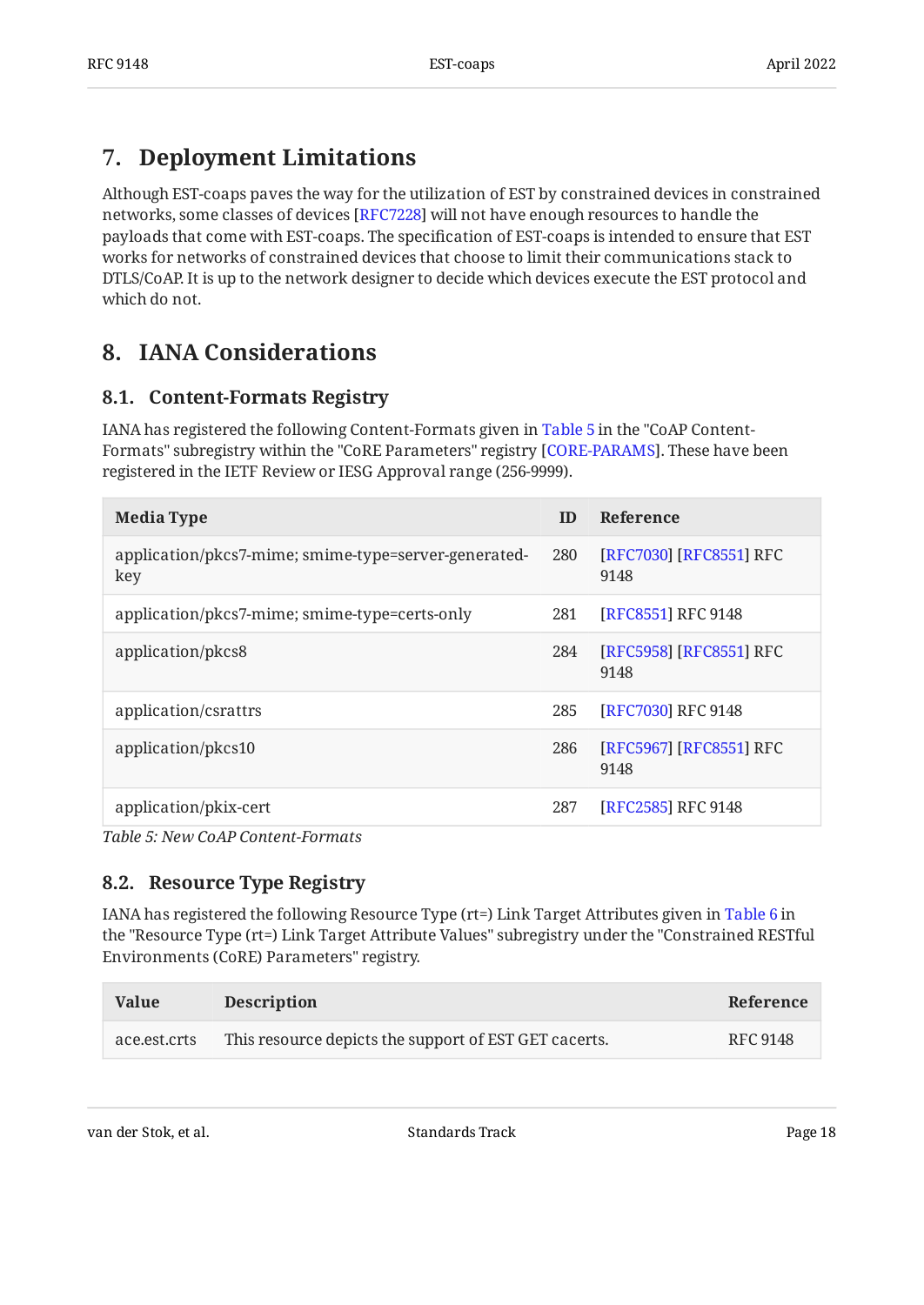| Value        | <b>Description</b>                                                                                                                       | Reference       |
|--------------|------------------------------------------------------------------------------------------------------------------------------------------|-----------------|
| ace.est.sen  | This resource depicts the support of EST simple enroll.                                                                                  | <b>RFC 9148</b> |
| ace.est.sren | This resource depicts the support of EST simple reenroll.                                                                                | <b>RFC 9148</b> |
| ace.est.att  | This resource depicts the support of EST GET CSR attributes.                                                                             | <b>RFC 9148</b> |
| ace.est.skg  | This resource depicts the support of EST server-side key<br>generation with the returned certificate in a PKCS #7 container.             | <b>RFC 9148</b> |
| ace.est.skc  | This resource depicts the support of EST server-side key<br>generation with the returned certificate in application/pkix-cert<br>format. | <b>RFC 9148</b> |

<span id="page-18-0"></span>*[Table 6: New Resource Type \(rt=\) Link Target Attributes](#page-17-5)* 

#### **[8.3. Well-Known URIs Registry](#page-18-0)**

IANA has added an additional reference to the est URI in the "Well-Known URIs" registry:

URI Suffix: est Change Controller: IETF References: [\[RFC7030\]](#page-21-0) RFC 9148 Status: permanent Related Information: Date Registered: 2013-08-16 Date Modified: 2020-04-29

## <span id="page-18-2"></span><span id="page-18-1"></span>**[9. Security Considerations](#page-18-1)**

#### **[9.1. EST Server Considerations](#page-18-2)**

Thesecurity considerations in Section 6 of [RFC7030] are only partially valid for the purposes of this document. As HTTP Basic Authentication is not supported, the considerations expressed for using passwords do not apply. The other portions of the security considerations in [\[RFC7030\]](#page-21-0) continue to apply.

Modern security protocols require random numbers to be available during the protocol run, for example, for nonces and ephemeral (EC) Diffie-Hellman key generation. This capability to generate random numbers is also needed when the constrained device generates the private key (that corresponds to the public key enrolled in the CSR). When server-side key generation is used, the constrained device depends on the server to generate the private key randomly, but it still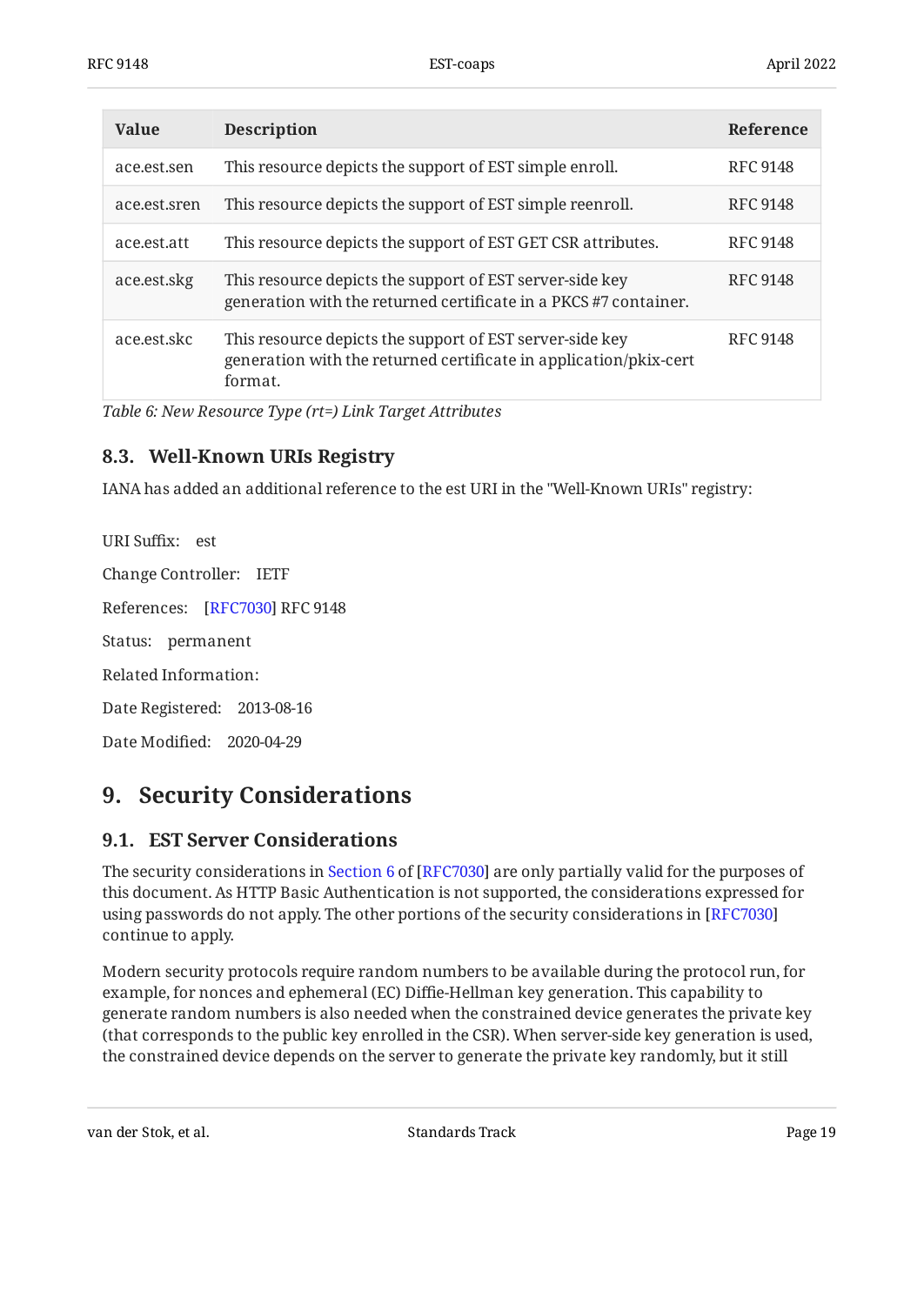needs locally generated random numbers for use in security protocols, as explained in [Section 12](https://www.rfc-editor.org/rfc/rfc7925#section-12) of [[RFC7925\]](#page-21-6). Additionally, the transport of keys generated at the server is inherently risky. For those deploying server-side key generation, analysis **SHOULD** be done to establish whether serverside key generation increases or decreases the probability of digital identity theft.

It is important to note that, as pointed out in [PsQs], sources contributing to the randomness pool used to generate random numbers on laptops or desktop PCs, such as mouse movement, timing of keystrokes, or air turbulence on the movement of hard drive heads, are not available on many constrained devices. Other sources have to be used or dedicated hardware has to be added. Selecting hardware for an IoT device that is capable of producing high-quality random numbers is therefore important [RSA-FACT].

Asdiscussed in Section 6 of [RFC7030], it is

**RECOMMENDED** that the Implicit Trust Anchor database used for EST server authentication be carefully managed to reduce the chance of a third-party CA with poor certification practices from being trusted. Disabling the Implicit Trust Anchor database after successfully receiving the Distribution of CA certificates response ( [\[RFC7030\]](#page-21-0), [Section 6](https://www.rfc-editor.org/rfc/rfc7030#section-6)) limits any vulnerability to the first TLS exchange.

Alternatively, in a case where a /sen request immediately follows a /crts, a client **MAY** choose to keep the connection authenticated by the Implicit TA open for efficiency reasons [\(Section 3](#page-3-1)). A client that interleaves EST-coaps /crts request with other requests in the same DTLS connection **SHOULD** revalidate the server certificate chain against the updated Explicit TA from the /crts response before proceeding with the subsequent requests. If the server certificate chain does not authenticate against the database, the client **SHOULD** close the connection without completing the rest of the requests. The updated Explicit TA **MUST** continue to be used in new DTLS connections.

In cases where the Initial Device Identifier (IDevID) used to authenticate the client is expired, the server **MAY** still authenticate the client because IDevIDs are expected to live as long as the device itself ([Section 3\)](#page-3-1). In such occasions, checking the certificate revocation status or authorizing the client using another method is important for the server to raise its confidence that the client can be trusted.

In accordance with [RFC7030], TLS cipher suites that include "\_EXPORT\_" and "\_DES\_" in their names **MUST NOT** be used. More recommendations for secure use of TLS and DTLS are included in . [[BCP195](#page-22-11)]

Asdescribed in Certificate Management over CMS (CMC), Section 6.7 of [RFC5272], "For keys that can be used as signature keys, signing the certification request with the private key serves as a POP on that key pair". In (D)TLS 1.2, the inclusion of tls-unique in the certificate request links the proof-of-possession to the (D)TLS proof-of-identity. This implies but does not prove that only the authenticated client currently has access to the private key.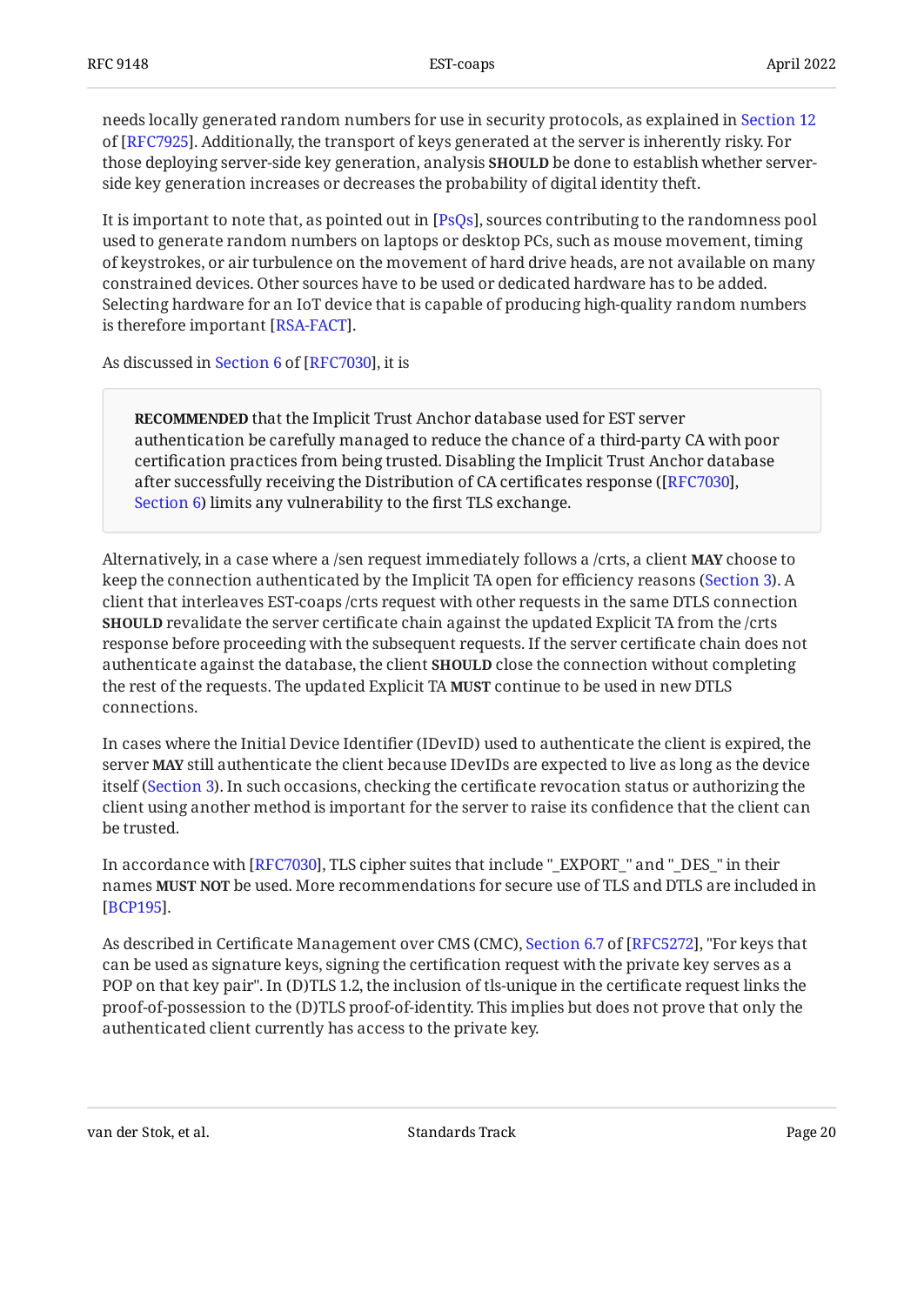What's more, CMC POP linking uses tls-unique as it is defined in [RFC5929]. The 3SHAKE attack  $\,$ [[TRIPLESHAKE\]](#page-23-10) poses a risk by allowing an on-path active attacker to leverage session resumption and renegotiation to inject itself between a client and server even when channel binding is in use. Implementers should use the Extended Master Secret Extension in DTLS [[RFC7627\]](#page-23-11) to prevent such attacks. In the context of this specification, an attacker could invalidate the purpose of the POP linking challengePassword in the client request by resuming an EST-coaps connection. Even though the practical risk of such an attack to EST-coaps is not devastating, we would rather use a more secure channel-binding mechanism. In this specification, we still depend on the tls-unique mechanism defined in [RFC5929] for DTLS 1.2  $\,$ because a 3SHAKE attack does not expose messages exchanged with EST-coaps. But for DTLS 1.3, [[TLS13-CHANNEL-BINDINGS\]](#page-23-5) is used instead to derive a 32-byte tls-exporter binding in place of the tls-unique value in the CSR. That would alleviate the risks from the 3SHAKE attack . [[TRIPLESHAKE\]](#page-23-10)

Interpreters of ASN.1 structures should be aware of the use of invalid ASN.1 length fields and should take appropriate measures to guard against buffer overflows, stack overruns in particular, and malicious content in general.

#### <span id="page-20-0"></span>**[9.2. HTTPS-CoAPS Registrar Considerations](#page-20-0)**

The Registrar proposed in [Section 5](#page-15-0) must be deployed with care and only when direct clientserver connections are not possible. When POP linking is used, the Registrar terminating the DTLS connection establishes a new TLS connection with the upstream CA. Thus, it is impossible for POP linking to be enforced end to end for the EST transaction. The EST server could be configured to accept POP linking information that does not match the current TLS session because the authenticated EST Registrar is assumed to have verified POP linking downstream to the client.

The introduction of an EST-coaps-to-HTTP Registrar assumes the client can authenticate the Registrar using its implicit or explicit TA database. It also assumes the Registrar has a trust relationship with the upstream EST server in order to act on behalf of the clients. When a client uses the Implicit TA database for certificate validation, it **SHOULD** confirm if the server is acting as an RA by the presence of the id-kp-cmcRA EKU [RFC6402] in the server certificate.

In a server-side key generation case, if no end-to-end encryption is used, the Registrar may be able see the private key as it acts as a man in the middle. Thus, the client puts its trust on the Registrar not exposing the private key.

Clients that leverage server-side key generation without end-to-end encryption of the private key ([Section 4.8\)](#page-13-0) have no knowledge as to whether the Registrar will be generating the private key and enrolling the certificates with the CA or if the CA will be responsible for generating the key. In such cases, the existence of a Registrar requires the client to put its trust on the Registrar when it is generating the private key.

### <span id="page-20-2"></span><span id="page-20-1"></span>**[10. References](#page-20-1)**

#### **[10.1. Normative References](#page-20-2)**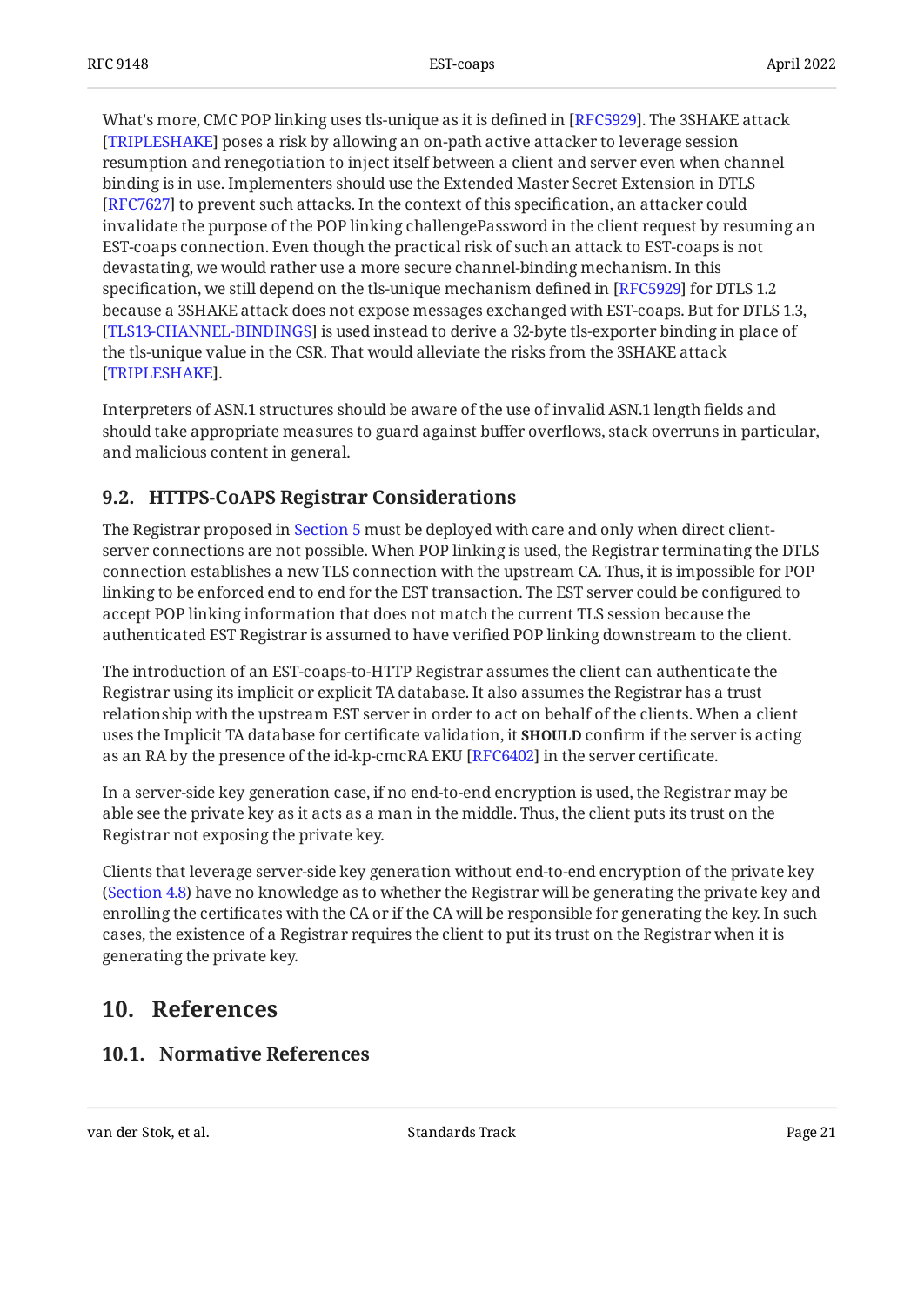<span id="page-21-12"></span><span id="page-21-10"></span><span id="page-21-9"></span><span id="page-21-8"></span><span id="page-21-7"></span><span id="page-21-4"></span><span id="page-21-1"></span><span id="page-21-0"></span>

| [RFC2119] | Bradner, S., "Key words for use in RFCs to Indicate Requirement Levels", BCP 14,<br>RFC 2119, DOI 10.17487/RFC2119, March 1997, <https: <br="" info="" www.rfc-editor.org="">rfc2119&gt;.</https:>                                                                                 |
|-----------|------------------------------------------------------------------------------------------------------------------------------------------------------------------------------------------------------------------------------------------------------------------------------------|
| [RFC2585] | Housley, R. and P. Hoffman, "Internet X.509 Public Key Infrastructure<br>Operational Protocols: FTP and HTTP", RFC 2585, DOI 10.17487/RFC2585, May<br>1999, <https: info="" rfc2585="" www.rfc-editor.org="">.</https:>                                                            |
| [RFC5246] | Dierks, T. and E. Rescorla, "The Transport Layer Security (TLS) Protocol Version<br>1.2", RFC 5246, DOI 10.17487/RFC5246, August 2008, <https: <br="" www.rfc-editor.org=""><math>info/rfc5246</math>.</https:>                                                                    |
| [RFC5958] | Turner, S., "Asymmetric Key Packages", RFC 5958, DOI 10.17487/RFC5958, August<br>2010, <https: info="" rfc5958="" www.rfc-editor.org="">.</https:>                                                                                                                                 |
| [RFC5967] | Turner, S., "The application/pkcs10 Media Type", RFC 5967, DOI 10.17487/RFC5967,<br>August 2010, <https: info="" rfc5967="" www.rfc-editor.org="">.</https:>                                                                                                                       |
| [RFC6347] | Rescorla, E. and N. Modadugu, "Datagram Transport Layer Security Version 1.2",<br>RFC 6347, DOI 10.17487/RFC6347, January 2012, <https: <br="" info="" www.rfc-editor.org="">rfc6347&gt;.</https:>                                                                                 |
| [RFC6690] | Shelby, Z., "Constrained RESTful Environments (CoRE) Link Format", RFC 6690,<br>DOI 10.17487/RFC6690, August 2012, <https: info="" rfc6690="" www.rfc-editor.org="">.</https:>                                                                                                     |
| [RFC7030] | Pritikin, M., Ed., Yee, P., Ed., and D. Harkins, Ed., "Enrollment over Secure<br>Transport", RFC 7030, DOI 10.17487/RFC7030, October 2013, <https: www.rfc-<br="">editor.org/info/rfc7030&gt;.</https:>                                                                            |
| [RFC7252] | Shelby, Z., Hartke, K., and C. Bormann, "The Constrained Application Protocol<br>(CoAP)", RFC 7252, DOI 10.17487/RFC7252, June 2014, <https: <br="" www.rfc-editor.org="">info/rfc7252&gt;.</https:>                                                                               |
| [RFC7925] | Tschofenig, H., Ed. and T. Fossati, "Transport Layer Security (TLS) / Datagram<br>Transport Layer Security (DTLS) Profiles for the Internet of Things", RFC 7925,<br>DOI 10.17487/RFC7925, July 2016, <https: info="" rfc7925="" www.rfc-editor.org="">.</https:>                  |
| [RFC7959] | Bormann, C. and Z. Shelby, Ed., "Block-Wise Transfers in the Constrained<br>Application Protocol (CoAP)", RFC 7959, DOI 10.17487/RFC7959, August 2016,<br><https: info="" rfc7959="" www.rfc-editor.org="">.</https:>                                                              |
| [RFC8075] | Castellani, A., Loreto, S., Rahman, A., Fossati, T., and E. Dijk, "Guidelines for<br>Mapping Implementations: HTTP to the Constrained Application Protocol<br>(CoAP)", RFC 8075, DOI 10.17487/RFC8075, February 2017, <https: www.rfc-<br="">editor.org/info/rfc8075&gt;.</https:> |
| [RFC8174] | Leiba, B., "Ambiguity of Uppercase vs Lowercase in RFC 2119 Key Words", BCP 14,<br>RFC 8174, DOI 10.17487/RFC8174, May 2017, <https: <br="" info="" www.rfc-editor.org="">rfc8174&gt;.</https:>                                                                                    |

<span id="page-21-11"></span><span id="page-21-6"></span><span id="page-21-5"></span><span id="page-21-3"></span><span id="page-21-2"></span>van der Stok, et al. November 1988 standards Track Page 22 august 23 Februaries 1989 august 23 Februaries 1989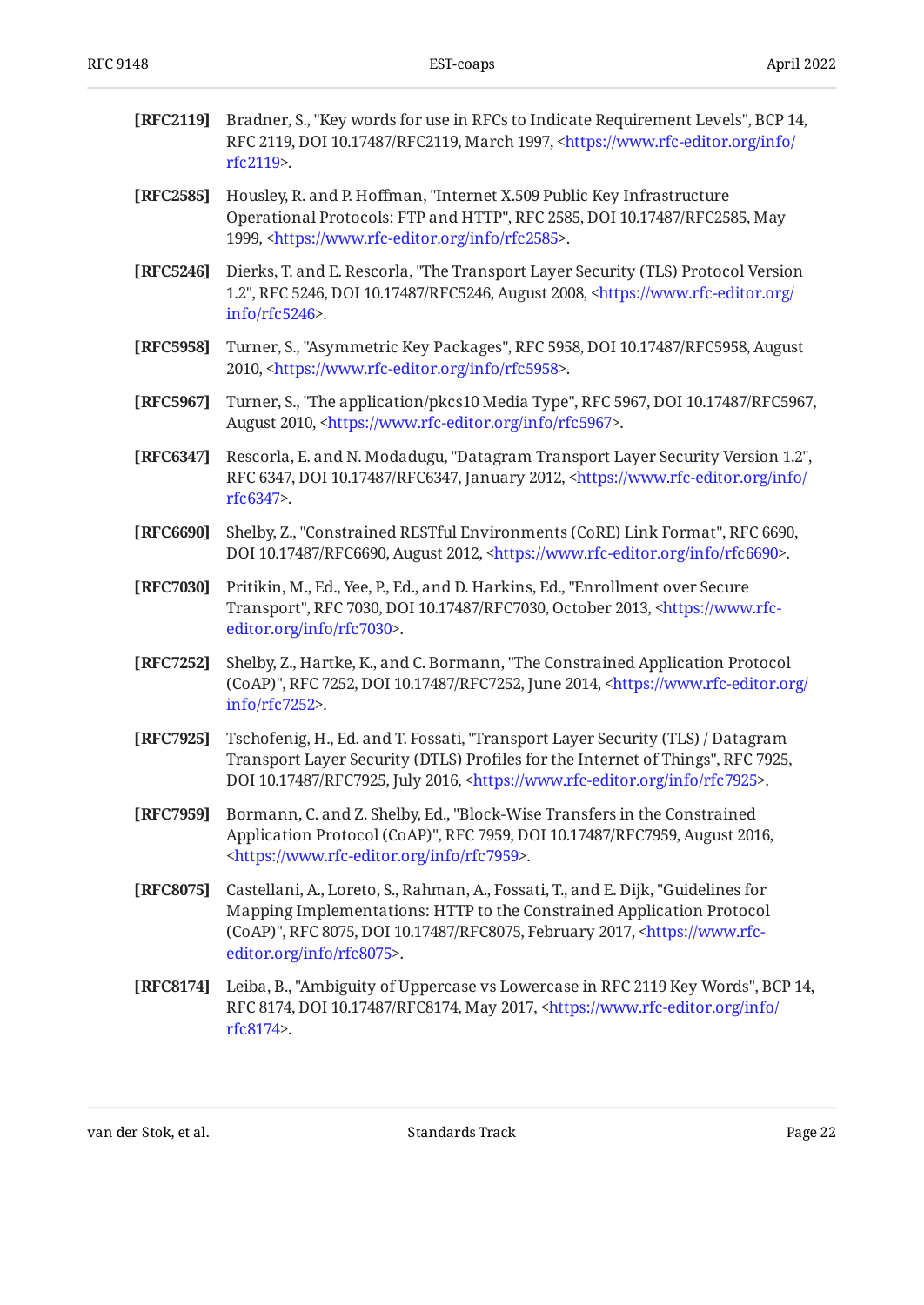<span id="page-22-2"></span>

| <b>[RFC8422]</b> Nir, Y., Josefsson, S., and M. Pegourie-Gonnard, "Elliptic Curve Cryptography (ECC) |
|------------------------------------------------------------------------------------------------------|
| Cipher Suites for Transport Layer Security (TLS) Versions 1.2 and Earlier", RFC                      |
| 8422, DOI 10.17487/RFC8422, August 2018, <https: <="" info="" th="" www.rfc-editor.org=""></https:>  |
| $rfc8422$ .                                                                                          |
|                                                                                                      |

- <span id="page-22-1"></span>**[RFC8446]** Rescorla, E., "The Transport Layer Security (TLS) Protocol Version 1.3", RFC 8446, DOI 10.17487/RFC8446, August 2018, <https://www.rfc-editor.org/info/rfc8446>.
- <span id="page-22-9"></span>**[RFC8551]** Schaad, J., Ramsdell, B., and S. Turner, "Secure/Multipurpose Internet Mail Extensions (S/MIME) Version 4.0 Message Specification", RFC 8551, DOI 10.17487/ RFC8551, April 2019, <https://www.rfc-editor.org/info/rfc8551>.
- <span id="page-22-5"></span>**[RFC8710]** Fossati, T., Hartke, K., and C. Bormann, "Multipart Content-Format for the Constrained Application Protocol (CoAP)", RFC 8710, DOI 10.17487/RFC8710, February 2020, <https://www.rfc-editor.org/info/rfc8710>.
- <span id="page-22-3"></span>**[RFC9147]** Rescorla, E., Tschofenig, H., and N. Modadugu, "The Datagram Transport Layer Security (DTLS) Protocol Version 1.3", RFC 9147, DOI 10.17487/RFC9147, April 2022, . [<https://www.rfc-editor.org/info/rfc9147](https://www.rfc-editor.org/info/rfc9147)>

#### <span id="page-22-0"></span>**[10.2. Informative References](#page-22-0)**

<span id="page-22-11"></span>**[BCP195]** Sheffer, Y., Holz, R., and P. Saint-Andre, "Recommendations for Secure Use of , Transport Layer Security (TLS) and Datagram Transport Layer Security (DTLS)" BCP 195, RFC 7525, May 2015.

[<https://www.rfc-editor.org/info/bcp195](https://www.rfc-editor.org/info/bcp195)>

- <span id="page-22-8"></span>**[CORE-PARAMS]** IANA, "Constrained RESTful Environments (CoRE) Parameters", <[https://](https://www.iana.org/assignments/core-parameters/) . [www.iana.org/assignments/core-parameters/](https://www.iana.org/assignments/core-parameters/)>
- <span id="page-22-6"></span>**[IEEE802.15.4]** IEEE, "IEEE 802.15.4-2020 - IEEE Standard for Low-Rate Wireless Networks", May 2020.
- <span id="page-22-12"></span><span id="page-22-10"></span><span id="page-22-7"></span><span id="page-22-4"></span>**[IEEE802.1AR]** IEEE, "IEEE Standard for Local and metropolitan area networks - Secure Device Identity", December 2009.
	- **[PKI-GUIDE]** Moskowitz, R., Birkholz, H., Xia, L., and M. Richardson, "Guide for building an ECC pki", Work in Progress, Internet-Draft, draft-moskowitz-ecdsa-pki-10, 31 January 2021, <https://datatracker.ietf.org/doc/html/draft-moskowitz-ecdsa-pki-10>.
		- **[PsQs]** Heninger, N., Durumeric, Z., Wustrow, E., and J. Alex Halderman, "Mining Your Ps and Qs: Detection of Widespread Weak Keys in Network Devices", USENIX Security Symposium 2012, ISBN 978-931971-95-9, August 2012.
		- **[RFC4919]** Kushalnagar, N., Montenegro, G., and C. Schumacher, "IPv6 over Low-Power Statement, and Goals", RFC 4919, DOI 10.17487/RFC4919, August 2007, [<https://](https://www.rfc-editor.org/info/rfc4919) . [www.rfc-editor.org/info/rfc4919>](https://www.rfc-editor.org/info/rfc4919) Wireless Personal Area Networks (6LoWPANs): Overview, Assumptions, Problem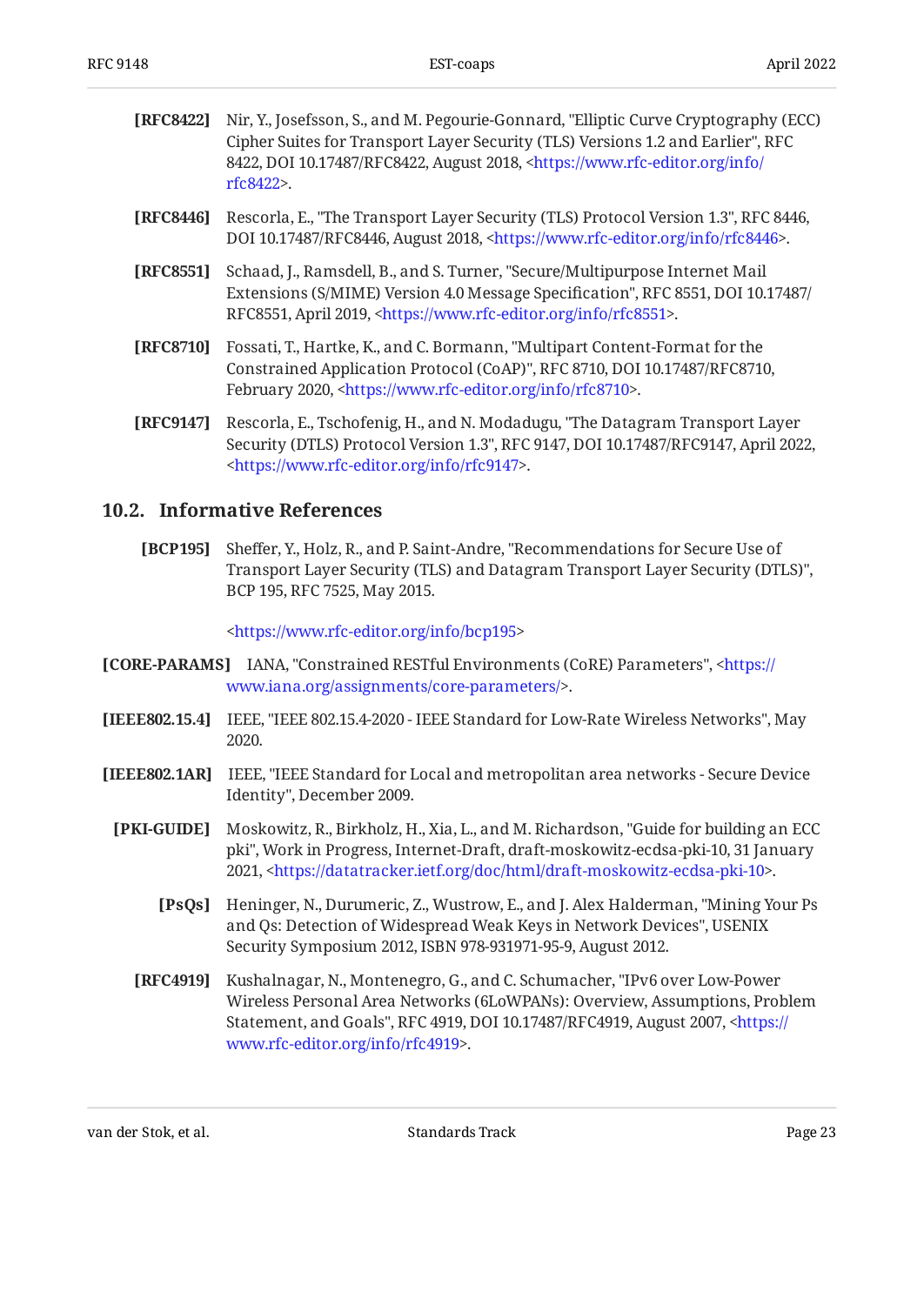<span id="page-23-12"></span><span id="page-23-11"></span><span id="page-23-8"></span><span id="page-23-7"></span><span id="page-23-4"></span><span id="page-23-3"></span><span id="page-23-1"></span><span id="page-23-0"></span>

| [RFC5272]     | Schaad, J. and M. Myers, "Certificate Management over CMS (CMC)", RFC 5272,<br>DOI 10.17487/RFC5272, June 2008, <https: info="" rfc5272="" www.rfc-editor.org="">.</https:>                                                                                                                             |
|---------------|---------------------------------------------------------------------------------------------------------------------------------------------------------------------------------------------------------------------------------------------------------------------------------------------------------|
| [RFC5929]     | Altman, J., Williams, N., and L. Zhu, "Channel Bindings for TLS", RFC 5929, DOI<br>10.17487/RFC5929, July 2010, <https: info="" rfc5929="" www.rfc-editor.org="">.</https:>                                                                                                                             |
| [RFC6402]     | Schaad, J., "Certificate Management over CMS (CMC) Updates", RFC 6402, DOI<br>10.17487/RFC6402, November 2011, <https: info="" rfc6402="" www.rfc-editor.org="">.</https:>                                                                                                                              |
| [RFC7228]     | Bormann, C., Ersue, M., and A. Keranen, "Terminology for Constrained-Node<br>Networks", RFC 7228, DOI 10.17487/RFC7228, May 2014, <https: www.rfc-<br="">editor.org/info/rfc7228&gt;.</https:>                                                                                                          |
| [RFC7230]     | Fielding, R., Ed. and J. Reschke, Ed., "Hypertext Transfer Protocol (HTTP/1.1):<br>Message Syntax and Routing", RFC 7230, DOI 10.17487/RFC7230, June 2014,<br><https: info="" rfc7230="" www.rfc-editor.org="">.</https:>                                                                               |
| [RFC7251]     | McGrew, D., Bailey, D., Campagna, M., and R. Dugal, "AES-CCM Elliptic Curve<br>Cryptography (ECC) Cipher Suites for TLS", RFC 7251, DOI 10.17487/RFC7251, June<br>2014, <https: info="" rfc7251="" www.rfc-editor.org="">.</https:>                                                                     |
| [RFC7299]     | Housley, R., "Object Identifier Registry for the PKIX Working Group", RFC 7299,<br>DOI 10.17487/RFC7299, July 2014, <https: info="" rfc7299="" www.rfc-editor.org="">.</https:>                                                                                                                         |
| [RFC7627]     | Bhargavan, K., Ed., Delignat-Lavaud, A., Pironti, A., Langley, A., and M. Ray,<br>"Transport Layer Security (TLS) Session Hash and Extended Master Secret<br>Extension", RFC 7627, DOI 10.17487/RFC7627, September 2015, <https: www.rfc-<br="">editor.org/info/rfc7627&gt;.</https:>                   |
| [RFC7748]     | Langley, A., Hamburg, M., and S. Turner, "Elliptic Curves for Security", RFC 7748,<br>DOI 10.17487/RFC7748, January 2016, <https: info="" rfc7748="" www.rfc-editor.org="">.</https:>                                                                                                                   |
| [RFC9146]     | Rescorla, E., Ed., Tschofenig, H., Ed., Fossati, T., and A. Kraus, "Connection<br>Identifier for DTLS 1.2", RFC 9146, DOI 10.17487/RFC9146, March 2022, <https: <br="">www.rfc-editor.org/info/rfc9146&gt;.</https:>                                                                                    |
| [RSA-FACT]    | Bernstein, D., Chang, Y., Cheng, C., Chou, L., Heninger, N., Lange, T., and N.<br>Someren, "Factoring RSA keys from certified smart cards: Coppersmith in the<br>wild", Advances in Cryptology - ASIACRYPT 2013, August 2013.                                                                           |
|               | [TLS13-CHANNEL-BINDINGS] Whited, S., "Channel Bindings for TLS 1.3", Work in Progress,<br>Internet-Draft, draft-ietf-kitten-tls-channel-bindings-for-tls13-15, 4 March 2022,<br><https: datatracker.ietf.org="" doc="" draft-ietf-kitten-tls-channel-bindings-for-<br="" html="">tls13-15&gt;.</https:> |
| [TRIPLESHAKE] | Bhargavan, B., Delignat-Lavaud, A., Fournet, C., Pironti, A., and P. Strub, "Triple<br>Handshakes and Cookie Cutters: Breaking and Fixing Authentication over TLS",<br>ISBN 978-1-4799-4686-0, DOI 10.1109/SP.2014.14, May 2014, <https: 10.1109="" <="" doi.org="" th=""></https:>                     |

van der Stok, et al. November 1988 standards Track Page 24 august 24 august 24 august 24 august 24 august 24 august 24 august 24 august 25 august 25 august 25 august 25 august 25 august 25 august 25 august 26 august 26 aug

<span id="page-23-10"></span><span id="page-23-9"></span><span id="page-23-6"></span><span id="page-23-5"></span><span id="page-23-2"></span>. [SP.2014.14>](https://doi.org/10.1109/SP.2014.14)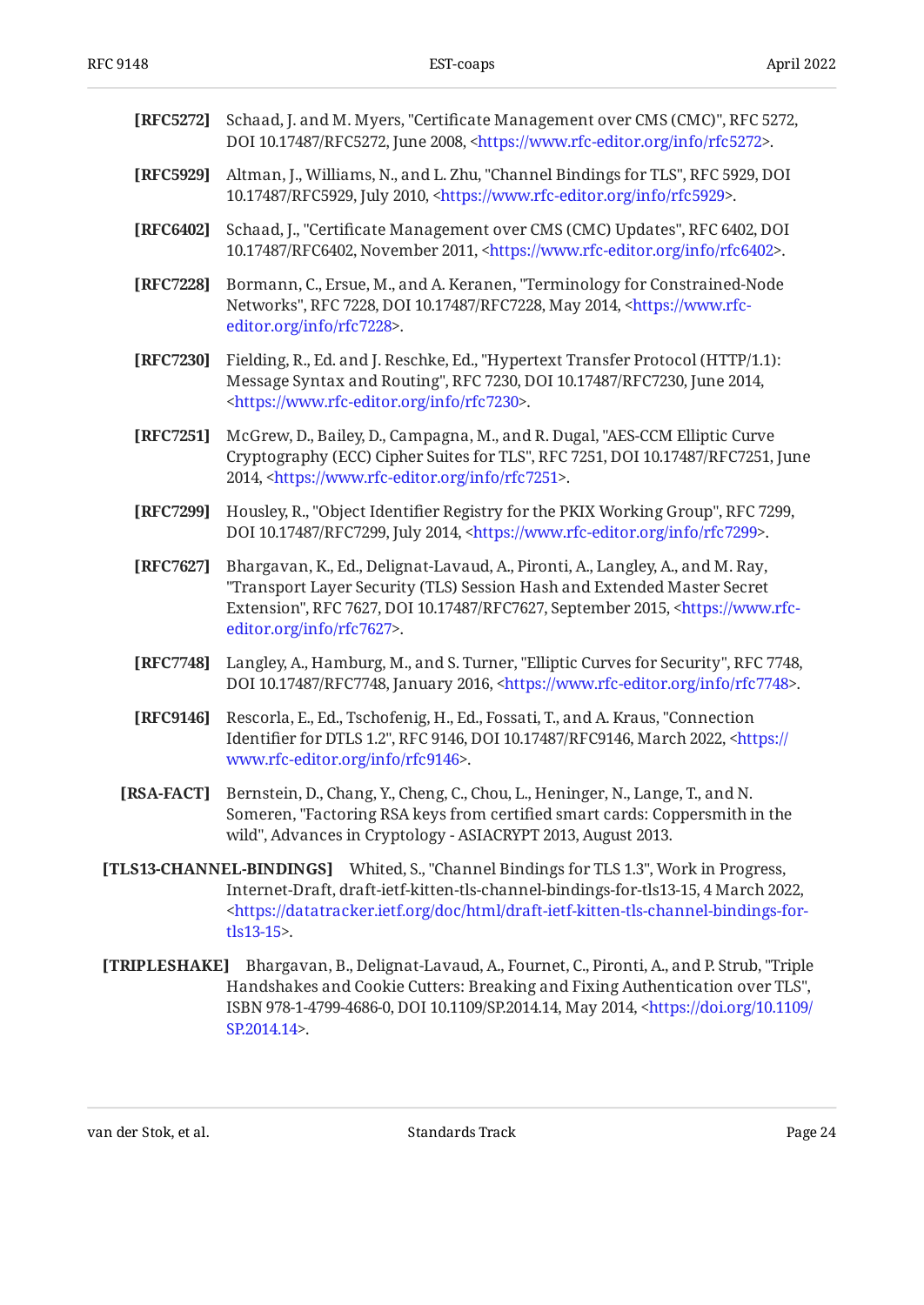## <span id="page-24-0"></span>**[Appendix A. EST Messages to EST-coaps](#page-24-0)**

Thissection shows similar examples to the ones presented in Appendix A of [RFC7030]. The payloads in the examples are the hex-encoded binary, generated with 'xxd -p', of the PKI certificates created following [PKI-GUIDE]. Hex is used for visualization purposes because a binary representation cannot be rendered well in text. The hexadecimal representations would not be transported in hex, but in binary. The payloads are shown unencrypted. In practice, the message content would be transferred over an encrypted DTLS channel.

The certificate responses included in the examples contain Content-Format 281 (application/ pkcs7). If the client had requested Content-Format 287 (application/pkix-cert), the server would respond with a single DER binary certificate. That certificate would be in a multipart-core container specifically in the case of a response to a /est/skc query.

These examples assume a short resource path of "/est". Even though omitted from the examples for brevity, before making the EST-coaps requests, a client would learn about the server supported EST-coaps resources with a GET request for /.well-known/core?rt=ace.est\* as explained in [Section](#page-5-1) [4.1.](#page-5-1)

The corresponding CoAP headers are only shown in [Appendix A.1](#page-24-1). Creating CoAP headers is assumed to be generally understood.

<span id="page-24-1"></span>The message content is presented in plain text in [Appendix C](#page-34-0).

#### **[A.1. cacerts](#page-24-1)**

In EST-coaps, a cacerts message can be the following:

```
GET example.com:9085/est/crts
(Accept: 281)
```
The corresponding CoAP header fields are shown below. The use of block and DTLS are shown in [Appendix B.](#page-30-0)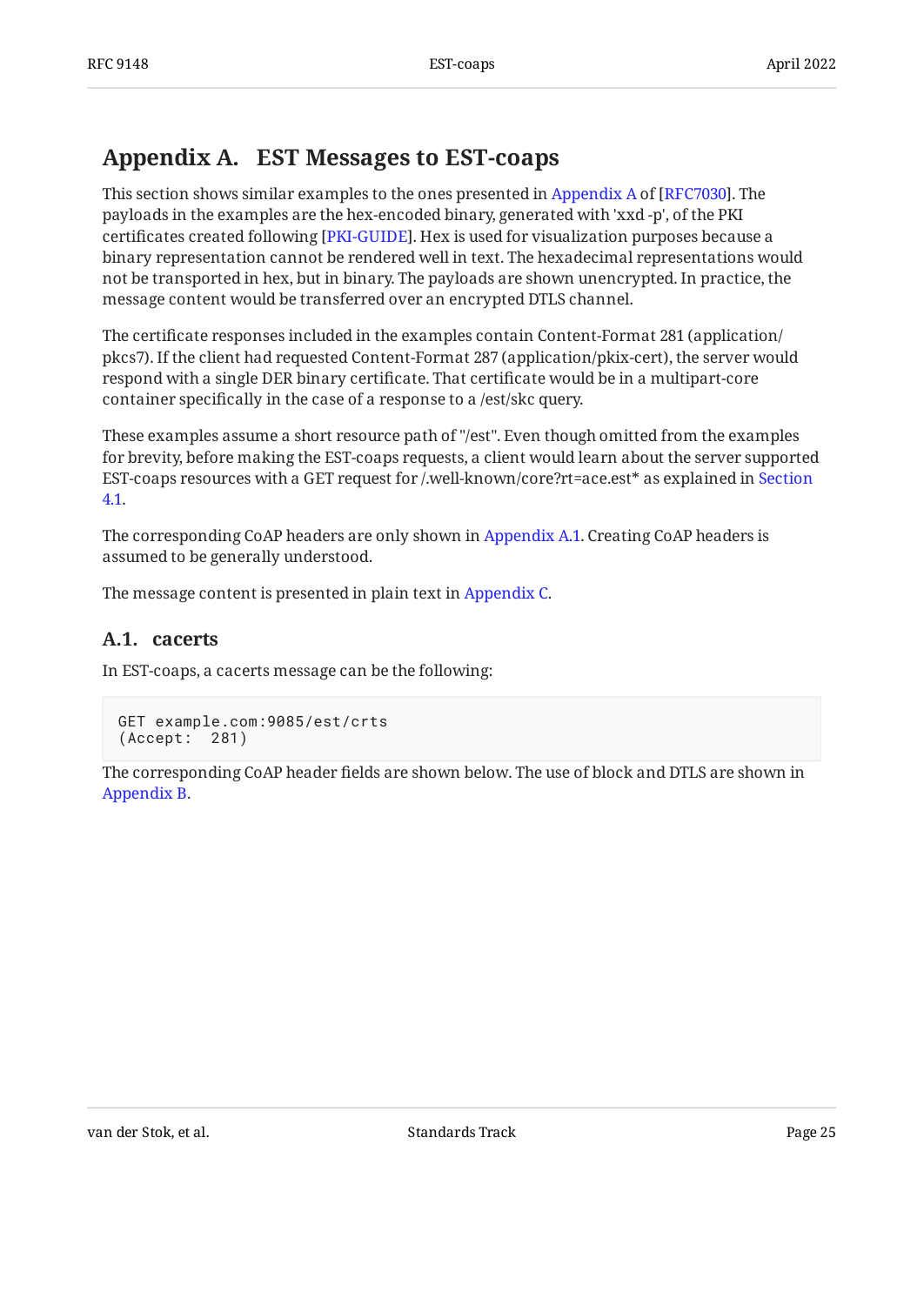```
Ver = 1T = 0 (CON)
Code = 0 \times 01 (0.01 is GET) Token = 0x9a (client generated)
 Options
 Option (Uri-Host)
    Option Delta = 0x3 (option# 3)
    Option Length = 0xB
    Option Value = "example.com"
 Option (Uri-Port)
    Option Delta = 0x4 (option# 3+4=7)
    Option Length = 0x2
    Option Value = 9085
  Option (Uri-Path)
    Option Delta = 0x4 (option# 7+4=11)
    Option Length = 0x3
    Option Value = "est"
  Option (Uri-Path)
   Option Delta = 0 \times 0 (option# 11+0=11)
   Option Length = 0x4 Option Value = "crts"
  Option (Accept)
   Option Delta = 0 \times 6 (option# 11+6=17)
   Option Length = 0x2 Option Value = 281
 Payload = [Empty]
```
Asspecified in Section 5.10.1 of [RFC7252], the Uri-Host and Uri-Port Options can be omitted if they coincide with the transport protocol destination address and port, respectively.

A 2.05 Content response with a cert in EST-coaps will then be the following:

```
2.05 Content (Content-Format: 281)
    {payload with certificate in binary format}
```
With the following CoAP fields: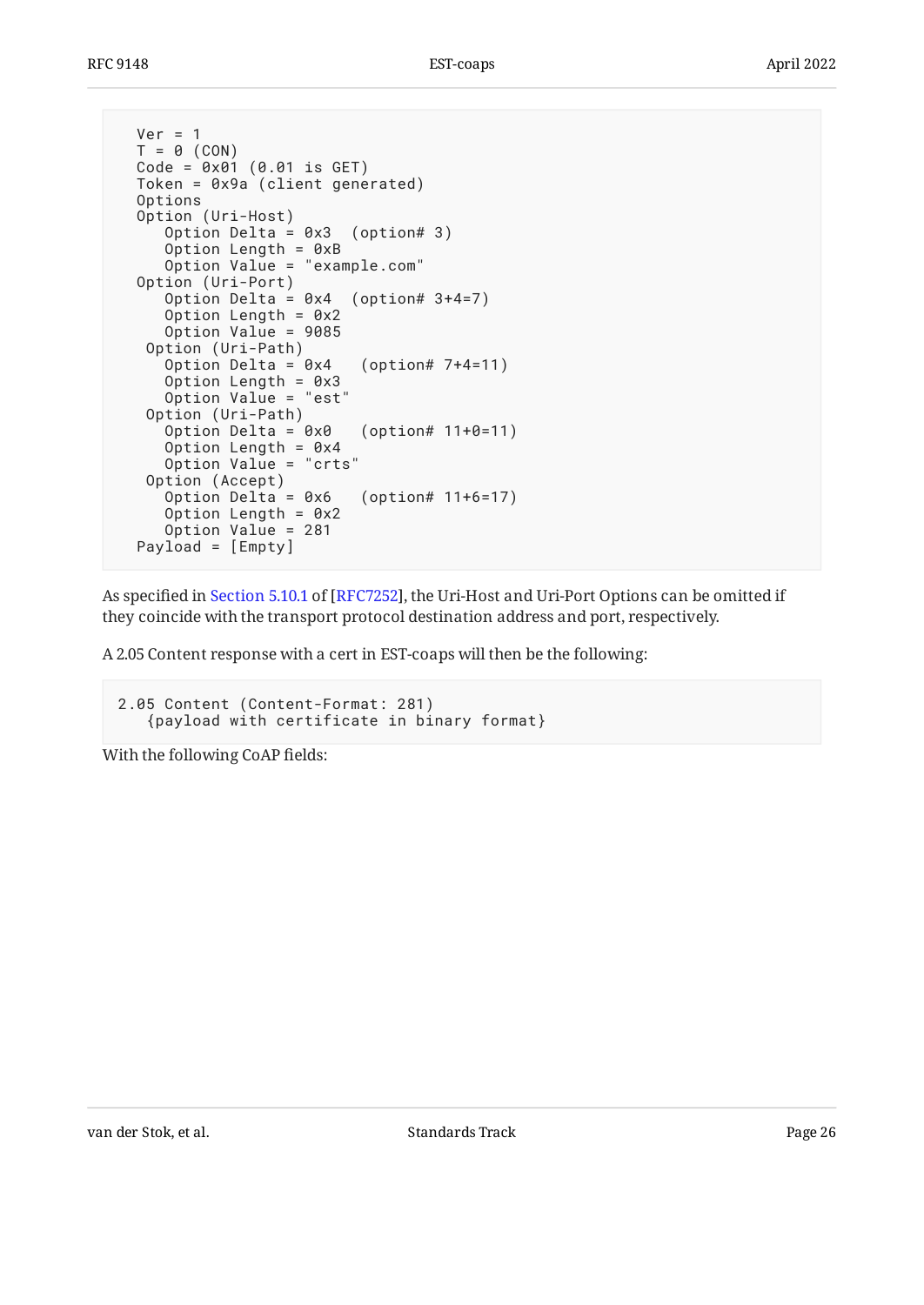$Ver = 1$  $T = 2$  (ACK) Code = 0x45 (2.05 Content) Token = 0x9a (copied from request by server) Options Option (Content-Format) Option Delta = 0xC (option# 12) Option Length =  $0x2$  Option Value = 281 [ The hexadecimal representation below would NOT be transported in hex, but in binary. Hex is used because a binary representation cannot be rendered well in text. ] Payload = 3082027a06092a864886f70d010702a082026b308202670201013100300b 06092a864886f70d010701a082024d30820249308201efa0030201020208 0b8bb0fe604f6a1e300a06082a8648ce3d0403023067310b300906035504 0613025553310b300906035504080c024341310b300906035504070c024c 4131143012060355040a0c0b4578616d706c6520496e6331163014060355 040b0c0d63657274696669636174696f6e3110300e06035504030c07526f 6f74204341301e170d3139303133313131323730335a170d333930313236 3131323730335a3067310b3009060355040613025553310b300906035504 080c024341310b300906035504070c024c4131143012060355040a0c0b45 78616d706c6520496e6331163014060355040b0c0d636572746966696361 74696f6e3110300e06035504030c07526f6f742043413059301306072a86 48ce3d020106082a8648ce3d030107034200040c1b1e82ba8cc72680973f 97edb8a0c72ab0d405f05d4fe29b997a14ccce89008313d09666b6ce375c 595fcc8e37f8e4354497011be90e56794bd91ad951ab45a3818430818130 1d0603551d0e041604141df1208944d77b5f1d9dcb51ee244a523f3ef5de 301f0603551d230418301680141df1208944d77b5f1d9dcb51ee244a523f 3ef5de300f0603551d130101ff040530030101ff300e0603551d0f0101ff 040403020106301e0603551d110417301581136365727469667940657861 6d706c652e636f6d300a06082a8648ce3d040302034800304502202b891d d411d07a6d6f621947635ba4c43165296b3f633726f02e51ecf464bd4002 2100b4be8a80d08675f041fbc719acf3b39dedc85dc92b3035868cb2daa8 f05db196a1003100

<span id="page-26-0"></span>The payload is shown in plain text in [Appendix C.1.](#page-34-1)

#### **[A.2. enroll / reenroll](#page-26-0)**

During the (re-)enroll exchange, the EST-coaps client uses a CSR (Content-Format 286) request in the POST request payload. The Accept Option tells the server that the client is expecting Content-Format 281 (PKCS #7) in the response. As shown in [Appendix C.2,](#page-35-0) the CSR contains a challengePassword, which is used for POP linking [\(Section 3](#page-3-1)).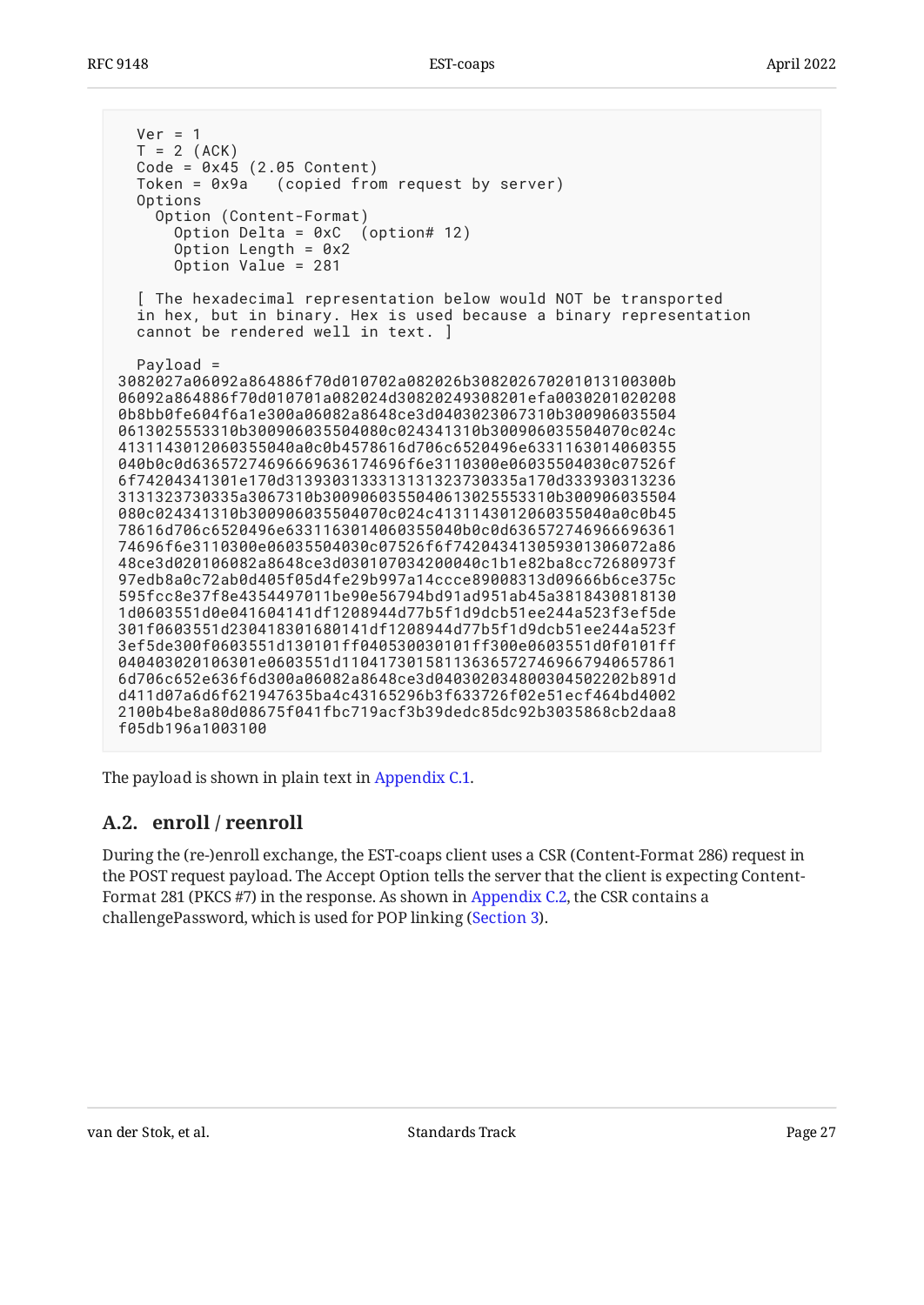POST [2001:db8::2:321]:61616/est/sen (Token: 0x45) (Accept: 281) (Content-Format: 286) [ The hexadecimal representation below would NOT be transported in hex, but in binary. Hex is used because a binary representation cannot be rendered well in text. ] 3082018b30820131020100305c310b3009060355040613025553310b3009 06035504080c024341310b300906035504070c024c413114301206035504 0a0c0b6578616d706c6520496e63310c300a060355040b0c03496f54310f 300d060355040513065774313233343059301306072a8648ce3d02010608 2a8648ce3d03010703420004c8b421f11c25e47e3ac57123bf2d9fdc494f 028bc351cc80c03f150bf50cff958d75419d81a6a245dffae790be95cf75 f602f9152618f816a2b23b5638e59fd9a073303406092a864886f70d0109 0731270c2576437630292a264a4b4a3bc3a2c280c2992f3e3c2e2c3d6b6e 7634332323403d204e787e60303b06092a864886f70d01090e312e302c30 2a0603551d1104233021a01f06082b06010505070804a013301106092b06 010401b43b0a01040401020304300a06082a8648ce3d0403020348003045 02210092563a546463bd9ecff170d0fd1f2ef0d3d012160e5ee90cffedab ec9b9a38920220179f10a3436109051abad17590a09bc87c4dce5453a6fc 1135a1e84eed754377

After verification of the CSR by the server, a 2.04 Changed response with the issued certificate will be returned to the client.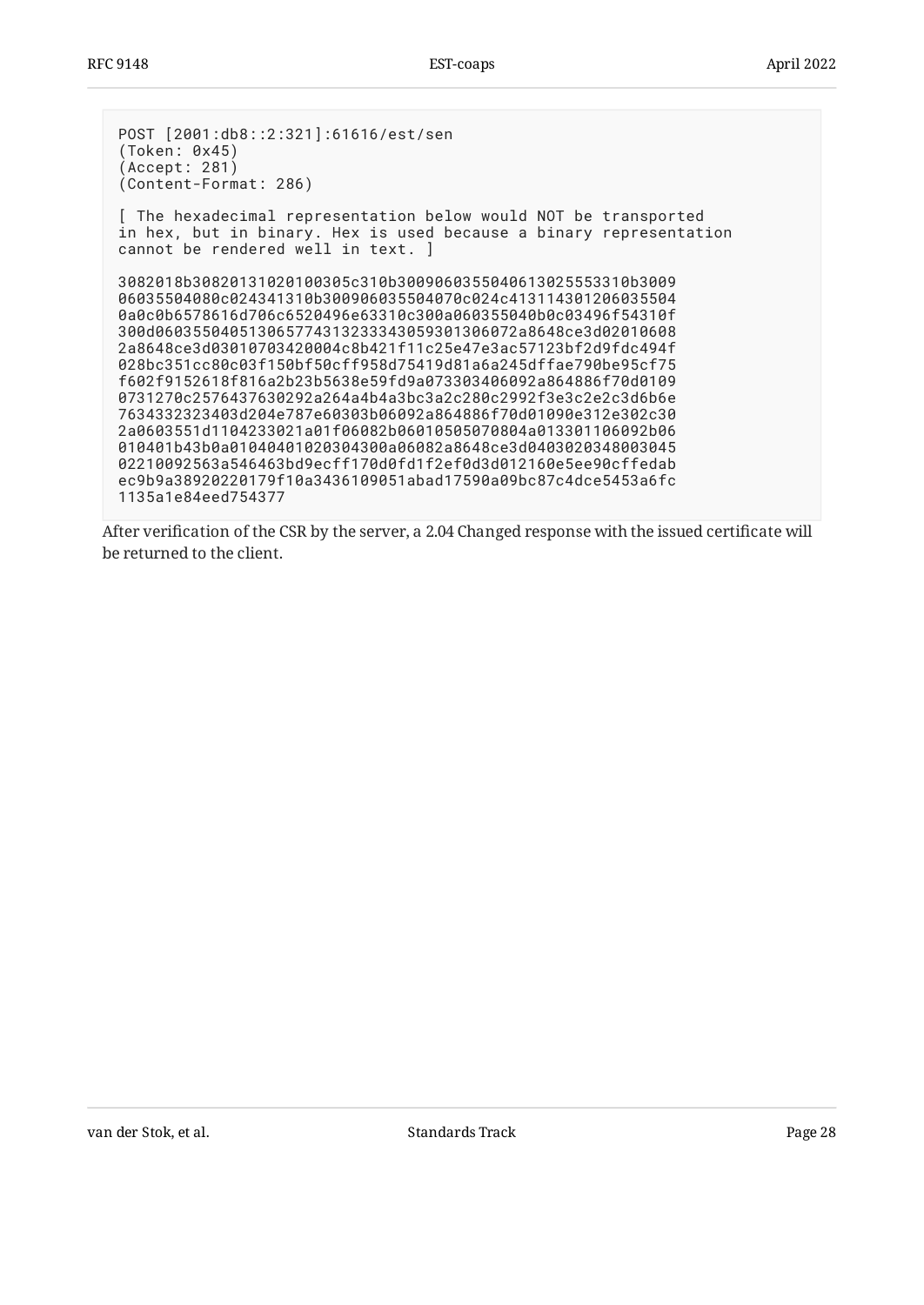2.04 Changed (Token: 0x45) (Content-Format: 281) [ The hexadecimal representation below would NOT be transported in hex, but in binary. Hex is used because a binary representation cannot be rendered well in text. ] 3082026e06092a864886f70d010702a082025f3082025b0201013100300b 06092a864886f70d010701a08202413082023d308201e2a0030201020208 7e7661d7b54e4632300a06082a8648ce3d040302305d310b300906035504 0613025553310b300906035504080c02434131143012060355040a0c0b45 78616d706c6520496e6331163014060355040b0c0d636572746966696361 74696f6e3113301106035504030c0a3830322e3141522043413020170d31 39303133313131323931365a180f39393939313233313233353935395a30 5c310b3009060355040613025553310b300906035504080c024341310b30 0906035504070c024c4131143012060355040a0c0b6578616d706c652049 6e63310c300a060355040b0c03496f54310f300d06035504051306577431 3233343059301306072a8648ce3d020106082a8648ce3d03010703420004 c8b421f11c25e47e3ac57123bf2d9fdc494f028bc351cc80c03f150bf50c ff958d75419d81a6a245dffae790be95cf75f602f9152618f816a2b23b56 38e59fd9a3818a30818730090603551d1304023000301d0603551d0e0416 041496600d8716bf7fd0e752d0ac760777ad665d02a0301f0603551d2304 183016801468d16551f951bfc82a431d0d9f08bc2d205b1160300e060355 1d0f0101ff0404030205a0302a0603551d1104233021a01f06082b060105 05070804a013301106092b06010401b43b0a01040401020304300a06082a 8648ce3d0403020349003046022100c0d81996d2507d693f3c48eaa5ee94 91bda6db214099d98117c63b361374cd86022100a774989f4c321a5cf25d 832a4d336a08ad67df20f1506421188a0ade6d349236a1003100

<span id="page-28-0"></span>The request and response is shown in plain text in [Appendix C.2.](#page-35-0)

#### **[A.3. serverkeygen](#page-28-0)**

In a serverkeygen exchange, the CoAP POST request looks like the following:

```
POST 192.0.2.1:8085/est/skg
(Token: 0xa5)
(Accept: 62)
(Content-Format: 286)
[ The hexadecimal representation below would NOT be transported
in hex, but in binary. Hex is used because a binary representation
cannot be rendered well in text. ]
3081d03078020100301631143012060355040a0c0b736b67206578616d70
6c653059301306072a8648ce3d020106082a8648ce3d03010703420004c8
b421f11c25e47e3ac57123bf2d9fdc494f028bc351cc80c03f150bf50cff
958d75419d81a6a245dffae790be95cf75f602f9152618f816a2b23b5638
e59fd9a000300a06082a8648ce3d040302034800304502207c553981b1fe
349249d8a3f50a0346336b7dfaa099cf74e1ec7a37a0a760485902210084
79295398774b2ff8e7e82abb0c17eaef344a5088fa69fd63ee611850c34b
0a
```
The response would follow [RFC8710] and could look like the following: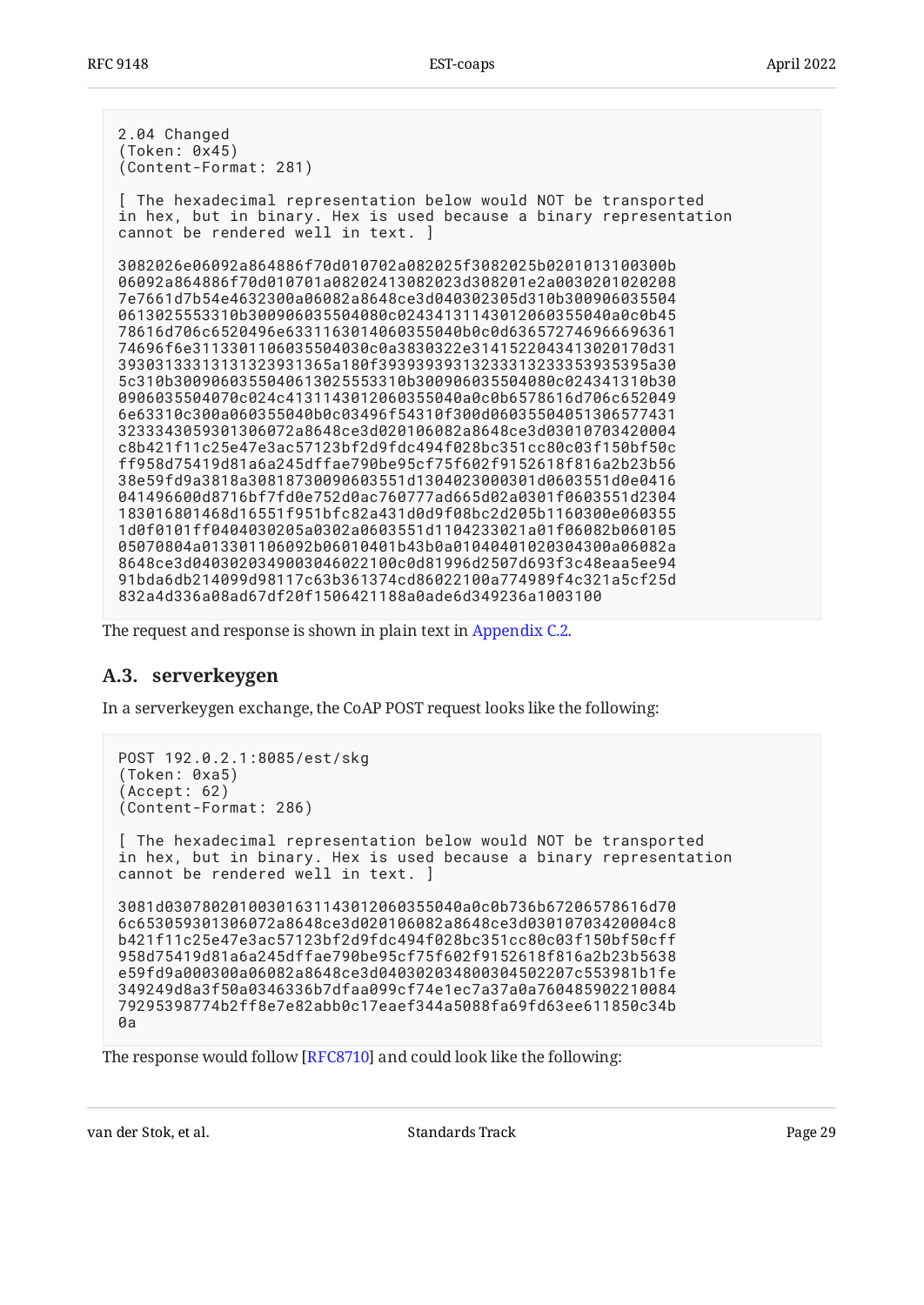| 2.04 Changed<br>(Token: 0xa5)<br>(Content-Format: 62)                                                                                                                                                                                                                                                                                                                                                                                                                                                                                                                                                                                                                                                                                                                                                                                                                                                                                                                                                                                                                                                                                                                                                                                                                                                                                                                                                                                                                                  |
|----------------------------------------------------------------------------------------------------------------------------------------------------------------------------------------------------------------------------------------------------------------------------------------------------------------------------------------------------------------------------------------------------------------------------------------------------------------------------------------------------------------------------------------------------------------------------------------------------------------------------------------------------------------------------------------------------------------------------------------------------------------------------------------------------------------------------------------------------------------------------------------------------------------------------------------------------------------------------------------------------------------------------------------------------------------------------------------------------------------------------------------------------------------------------------------------------------------------------------------------------------------------------------------------------------------------------------------------------------------------------------------------------------------------------------------------------------------------------------------|
| [ The hexadecimal representations below would NOT be transported<br>in hex, but in binary. Hex is used because a binary representation<br>cannot be rendered well in text. ]                                                                                                                                                                                                                                                                                                                                                                                                                                                                                                                                                                                                                                                                                                                                                                                                                                                                                                                                                                                                                                                                                                                                                                                                                                                                                                           |
| 84<br># $array(4)$<br>19 011C<br># unsigned(284)<br># bytes(138)<br>58 8A<br>308187020100301306072a8648ce3d020106082a8648ce3d030107046d30<br>6b020101042061336a86ac6e7af4a96f632830ad4e6aa0837679206094d7<br>679a01ca8c6f0c37a14403420004c8b421f11c25e47e3ac57123bf2d9fdc<br>494f028bc351cc80c03f150bf50cff958d75419d81a6a245dffae790be95<br>cf75f602f9152618f816a2b23b5638e59fd9<br># unsigned(281)<br>19 0119<br>bytes $(467)$<br>59 01D3<br>#<br>308201cf06092a864886f70d010702a08201c0308201bc0201013100300b<br>06092a864886f70d010701a08201a23082019e30820144a0030201020209<br>00b3313e8f3fc9538e300a06082a8648ce3d040302301631143012060355<br>040a0c0b736b67206578616d706c65301e170d3139303930343037343430<br>335a170d3339303833303037343430335a301631143012060355040a0c0b<br>736b67206578616d706c653059301306072a8648ce3d020106082a8648ce<br>3d03010703420004c8b421f11c25e47e3ac57123bf2d9fdc494f028bc351<br>cc80c03f150bf50cff958d75419d81a6a245dffae790be95cf75f602f915<br>2618f816a2b23b5638e59fd9a37b307930090603551d1304023000302c06<br>096086480186f842010d041f161d4f70656e53534c2047656e6572617465<br>64204365727469666963617465301d0603551d0e0416041496600d8716bf<br>7fd0e752d0ac760777ad665d02a0301f0603551d2304183016801496600d<br>8716bf7fd0e752d0ac760777ad665d02a0300a06082a8648ce3d04030203<br>48003045022100e95bfa25a08976652246f2d96143da39fce0dc4c9b26b9<br>cce1f24164cc2b12b602201351fd8eea65764e3459d324e4345ff5b2a915<br>38c04976111796b3698bf6379ca1003100 |

The private key in the response above is without CMS EnvelopedData and has no additional encryption beyond DTLS ([Section 4.8\)](#page-13-0).

<span id="page-29-0"></span>The request and response is shown in plain text in [Appendix C.3.](#page-37-0)

#### **[A.4. csrattrs](#page-29-0)**

The following is a csrattrs exchange: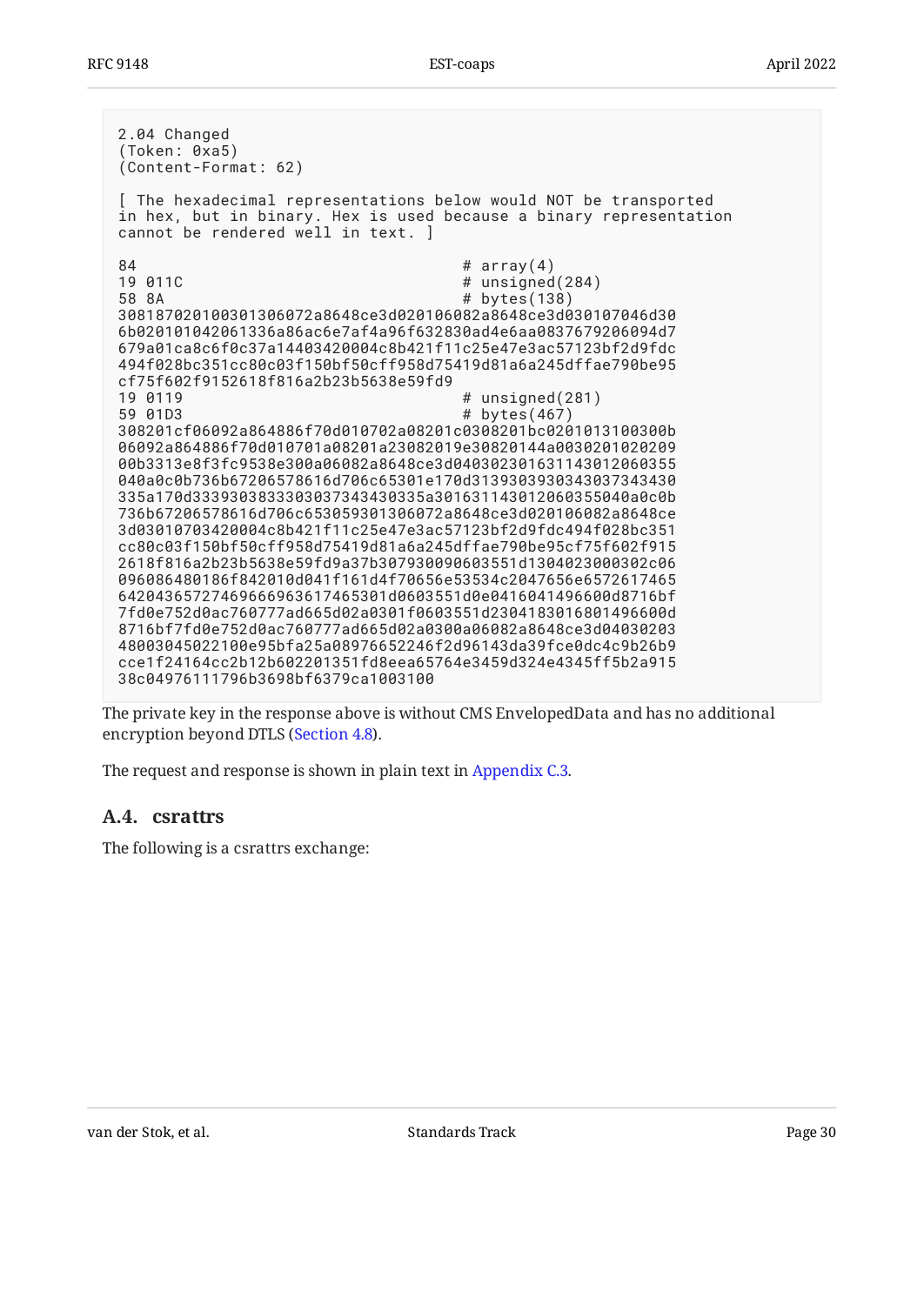```
REQ:
GET example.com:61616/est/att
RES:
2.05 Content
(Content-Format: 285)
[ The hexadecimal representation below would NOT be transported
in hex, but in binary. Hex is used because a binary representation
cannot be rendered well in text. ]
307c06072b06010101011630220603883701311b131950617273652053455
420617320322e3939392e31206461746106092a864886f70d010907302c06
0388370231250603883703060388370413195061727365205345542061732
0322e3939392e32206461746106092b240303020801010b06096086480165
03040202
```
A 2.05 Content response should contain attributes that are relevant for the authenticated client. Thisexample is copied from Appendix A.2 of [RFC7030], where the base64 representation is replaced with a hexadecimal representation of the equivalent binary format. The EST-coaps server returns attributes that the client can ignore if they are unknown to the client.

### <span id="page-30-0"></span>**[Appendix B. EST-coaps Block Message Examples](#page-30-0)**

Two examples are presented in this section:

- A cacerts exchange shows the use of Block2 and the block headers. 1.
- An enroll exchange shows the Block1 and Block2 size negotiation for request and response 2. payloads.

The payloads are shown unencrypted. In practice, the message contents would be binary formatted and transferred over an encrypted DTLS tunnel. The corresponding CoAP headers are only shown in [Appendix B.1.](#page-30-1) Creating CoAP headers is assumed to be generally known.

#### <span id="page-30-1"></span>**[B.1. cacerts](#page-30-1)**

This section provides a detailed example of the messages using DTLS and CoAP Option Block2. The example block length is taken as 64, which gives an SZX value of 2.

The following is an example of a cacerts exchange over DTLS. The content length of the cacerts responsein Appendix A.1 of [RFC7030] contains 639 bytes in binary in this example. The CoAP message adds around 10 bytes in this example, and the DTLS record around 29 bytes. To avoid IP fragmentation, the CoAP Block Option is used and an MTU of 127 is assumed to stay within one IEEE 802.15.4 packet. To stay below the MTU of 127, the payload is split in 9 packets with a payload of 64 bytes each, followed by a last tenth packet of 63 bytes. The client sends an IPv6 packet containing a UDP datagram with DTLS record protection that encapsulates a CoAP request 10 times (one fragment of the request per block). The server returns an IPv6 packet containing a UDP datagram with the DTLS record that encapsulates the CoAP response. The CoAP requestresponse exchange with block option is shown below. Block Option is shown in a decomposed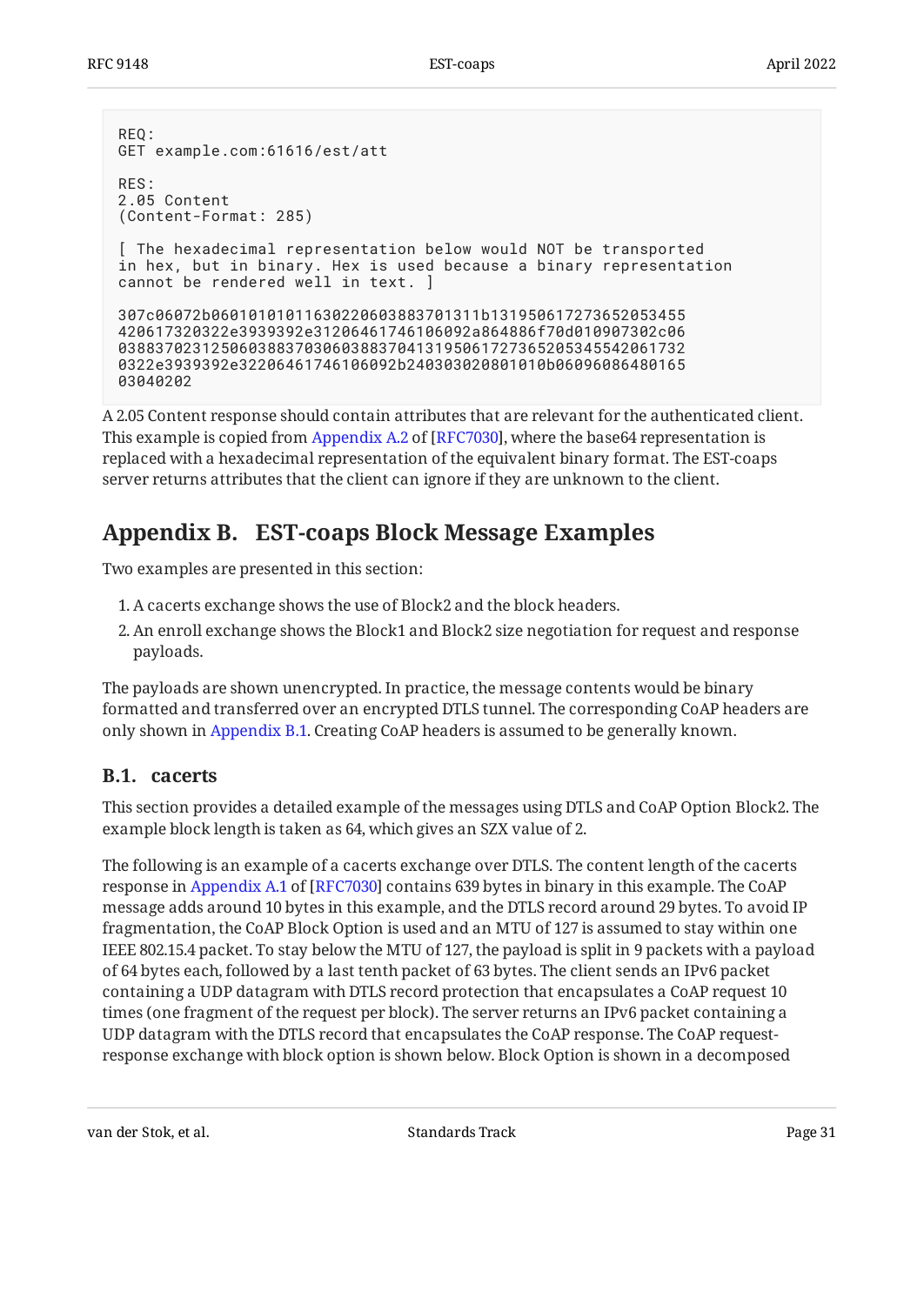way (block-option:NUM/M/size) indicating the kind of Block Option (2 in this case) followed by a colon, and then the block number (NUM), the more bit ( $M = 0$  in Block2 response means it is last

block), and block size with exponent ( $2^{(SZX+4)}$ ) separated by slashes. The Length 64 is used with SZX=2. The CoAP Request is sent Confirmable (CON), and the Content-Format of the response, even though not shown, is 281 (application/pkcs7-mime; smime-type=certs-only). The transfer of the 10 blocks with partially filled block NUM=9 is shown below.

```
 GET example.com:9085/est/crts (2:0/0/64) -->
             <-- (2:0/1/64) 2.05 Content
  GET example.com:9085/est/crts (2:1/0/64) -->
             <-- (2:1/1/64) 2.05 Content
 |
 |
 |
  GET example.com:9085/est/crts (2:9/0/64) -->
                (2:9/0/64) 2.05 Content
```
The header of the GET request looks like the following:

```
Ver = 1T = 0 (CON)
 Code = 0 \times 01 (0.1 \text{ GET})<br>Token = 0 \times 9a (clie
                   (client generated)
  Options
    Option (Uri-Host)
      Option Delta = 0x3 (option# 3)
      Option Length = 0xB
      Option Value = "example.com"
    Option (Uri-Port)
     Option Delta = 0x4 (option# 3+4=7)
     Option Length = 0x2 Option Value = 9085
    Option (Uri-Path)
     Option Delta = 0 \times 4 (option# 7+4=11)
      Option Length = 0x3
      Option Value = "est"
   Option (Uri-Path)Uri-Path)<br>Option Delta = 0x0 (option# 11+0=11)
     Option Delta = 0 \times 0 Option Length = 0x4
 Option Value = "crts"
    Option (Accept)
     Option Delta = 0x6 (option# 11+6=17)
     Option Length = 0x2 Option Value = 281
  Payload = [Empty]
```
The Uri-Host and Uri-Port Options can be omitted if they coincide with the transport protocol destination address and port, respectively. Explicit Uri-Host and Uri-Port Options are typically used when an endpoint hosts multiple virtual servers and uses the Options to route the requests accordingly.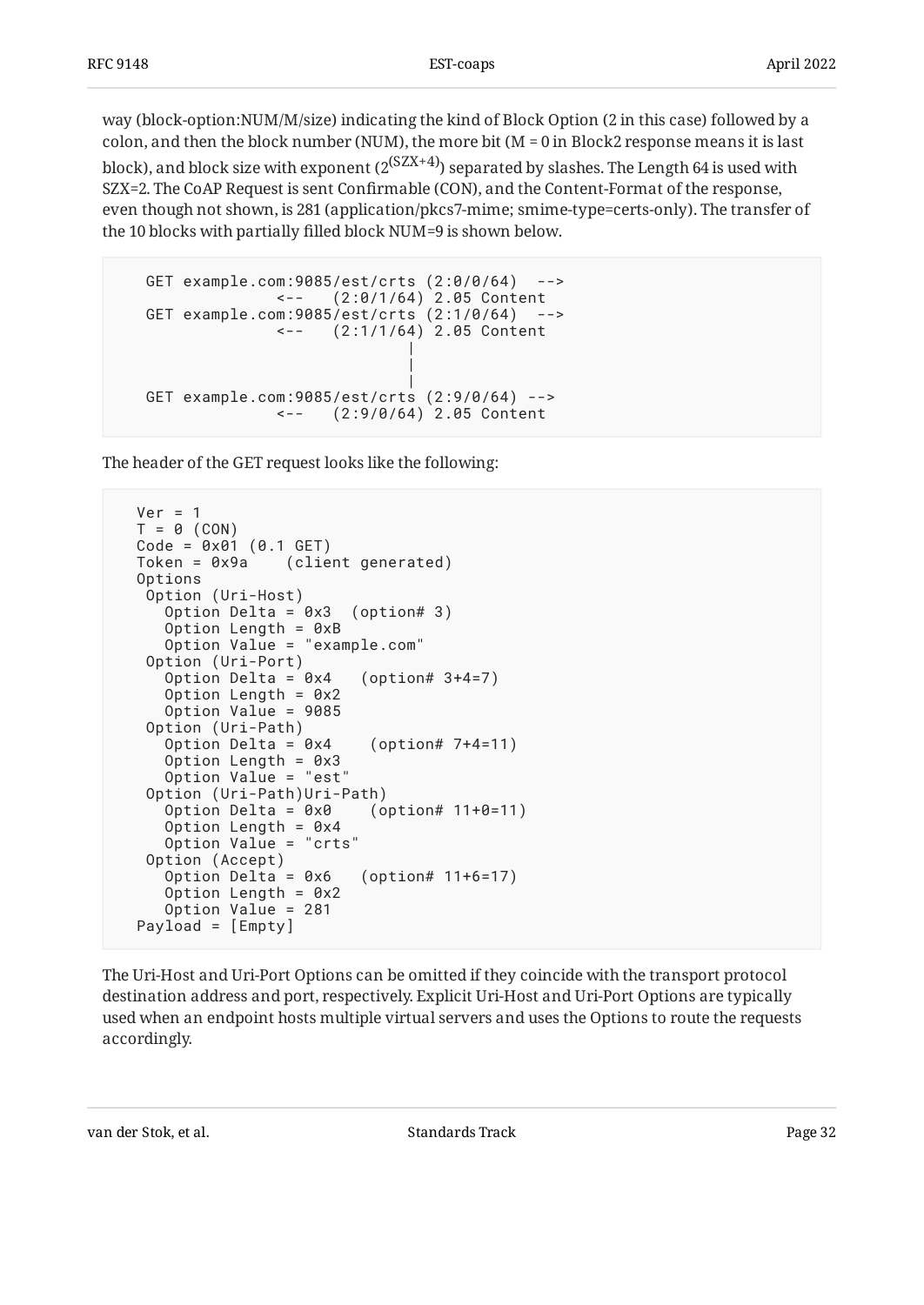To provide further details on the CoAP headers, the first two and the last blocks are written out below. The header of the first Block2 response looks like the following:

```
Ver = 1T = 2 (ACK)
  Code = 0 \times 45 (2.05 Content)
   Token = 0x9a (copied from request by server)
   Options
     Option
       Option Delta = 0xC (option# 12 Content-Format)
      Option Length = 0x2 Option Value = 281
     Option
       Option Delta = 0xB (option# 12+11=23 Block2)
       Option Length = 0x1
       Option Value = 0x0A (block#=0, M=1, SZX=2)
   [ The hexadecimal representation below would NOT be transported
   in hex, but in binary. Hex is used because a binary representation
   cannot be rendered well in text. ]
   Payload =
3082027b06092a864886f70d010702a082026c308202680201013100300b
06092a864886f70d010701a082024e3082024a308201f0a0030201020209
009189bc
```
The header of the second Block2 response looks like the following:

```
Ver = 1T = 2 (means ACK)
   Code = 0x45 (2.05 Content)
   Token = 0x9a (copied from request by server)
   Options
     Option
       Option Delta = 0xC (option# 12 Content-Format)
       Option Length = 0x2
       Option Value = 281
     Option
       Option Delta = 0xB (option 12+11=23 Block2)
       Option Length = 0x1
       Option Value = 0x1A (block#=1, M=1, SZX=2)
   [ The hexadecimal representation below would NOT be transported
   in hex, but in binary. Hex is used because a binary representation
   cannot be rendered well in text. ]
   Payload =
df9c99244b300a06082a8648ce3d0403023067310b300906035504061302
5553310b300906035504080c024341310b300906035504070c024c413114
30120603
```
The header of the tenth and final Block2 response looks like the following: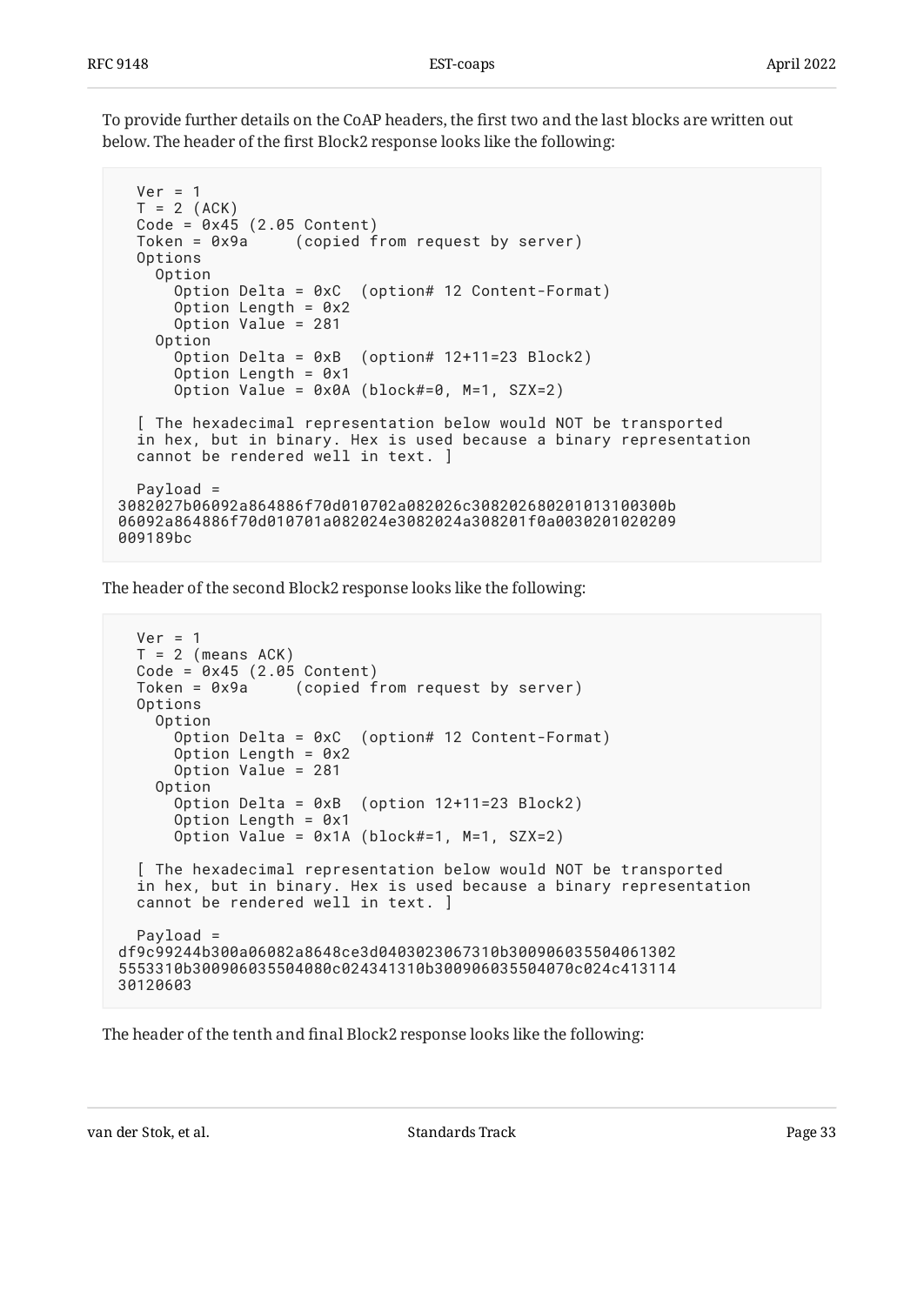```
Ver = 1T = 2 (means ACK)
   Code = 0x45 (2.05 Content)
  Token = 0x9a (copied from request by server)
   Options
     Option
       Option Delta = 0xC (option# 12 Content-Format)
      Option Length = 0x2 Option Value = 281
     Option
       Option Delta = 0xB (option# 12+11=23 Block2 )
       Option Length = 0x1
      Option Value = 0 \times 92 (block#=9, M=0, SZX=2)
   [ The hexadecimal representation below would NOT be transported
   in hex, but in binary. Hex is used because a binary representation
   cannot be rendered well in text. ]
   Payload =
2ec0b4af52d46f3b7ecc9687ddf267bcec368f7b7f1353272f022047a28a
e5c7306163b3c3834bab3c103f743070594c089aaa0ac870cd13b902caa1
003100
```
#### <span id="page-33-0"></span>**[B.2. enroll / reenroll](#page-33-0)**

<span id="page-33-1"></span>In this example, the requested Block2 size of 256 bytes, required by the client, is transferred to the server in the very first request message. The block size of 256 is equal to  $(2^{(SZX+4)})$ , which gives SZX=4. The notation for block numbering is the same as in [Appendix B.1.](#page-30-1) The header fields and the payload are omitted for brevity.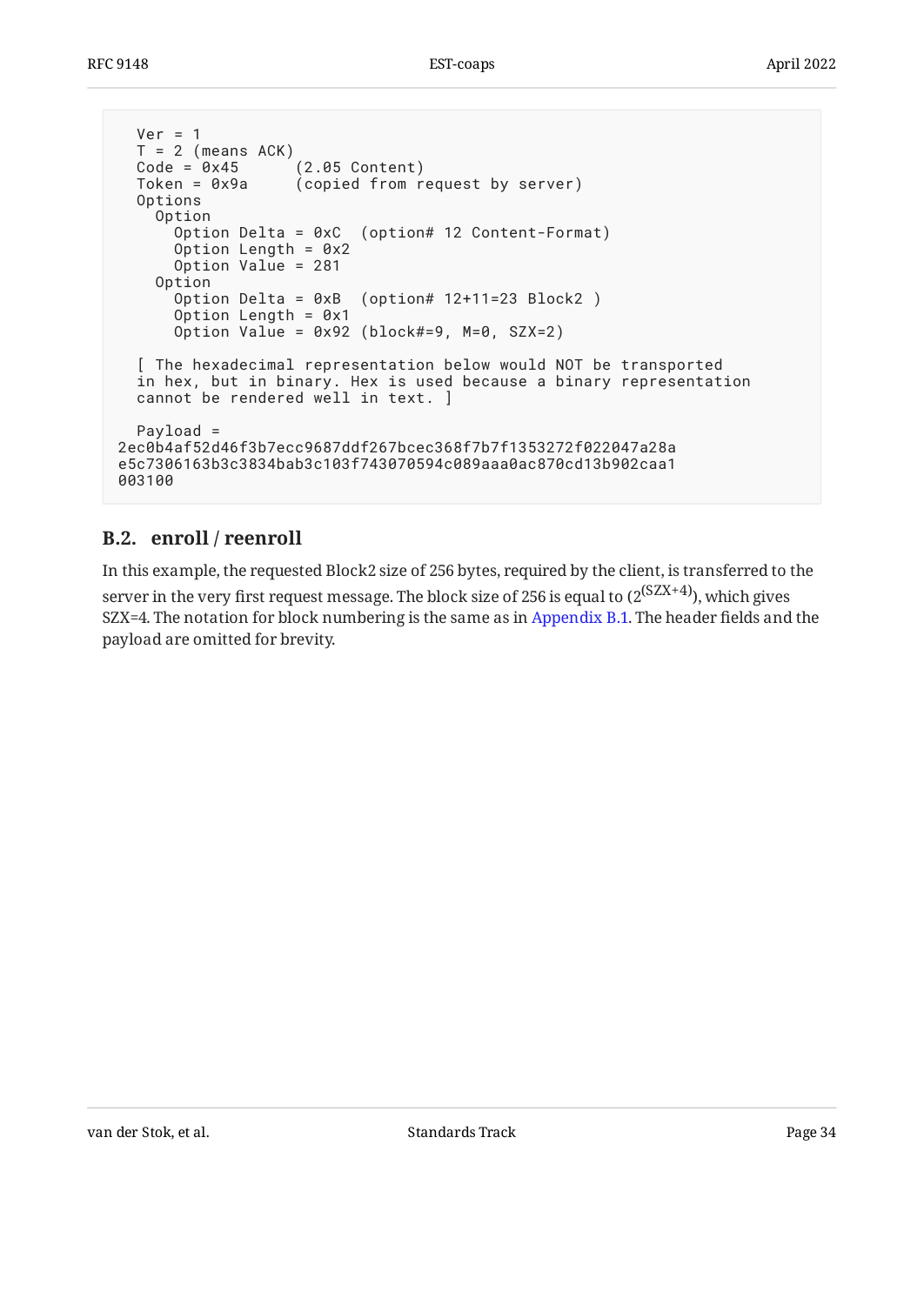```
POST [2001:db8::2:1]:61616/est/sen (CON)(1:0/1/256)
              {CSR (frag# 1)} - - <-- (ACK) (1:0/1/256) (2.31 Continue)
POST [2001:db8::2:1]:61616/est/sen (CON)(1:1/1/256)
 {CSR (frag# 2)} -->
 <-- (ACK) (1:1/1/256) (2.31 Continue)
 .
 .
 .
POST [2001:db8::2:1]:61616/est/sen (CON)(1:N1/0/256)
              {CSR(frag# N1+1)}-->
 |
   ...........Immediate response .........
 |
 <-- (ACK) (1:N1/0/256)(2:0/1/256)(2.04 Changed)
 {Cert resp (frag# 1)}
POST [2001:db8::2:1]:61616/est/sen (CON)(2:1/0/256) -->
  <-- (ACK) (2:1/1/256)(2.04 Changed)
               {Cert resp (frag# 2)}
 .
 .
 .
POST [2001:db8::2:321]:61616/est/sen (CON)(2:N2/0/256) -->
  <-- (ACK) (2:N2/0/256) (2.04 Changed)
               {Cert resp (frag# N2+1)}
```
*[Figure 6:](#page-34-2) [EST-coaps Enrollment with Multiple Blocks](#page-33-1)* 

N1+1 blocks have been transferred from client to server, and N2+1 blocks have been transferred from server to client.

## <span id="page-34-0"></span>**[Appendix C. Message Content Breakdown](#page-34-0)**

This appendix presents the hexadecimal dumps of the binary payloads in plain text shown in [Appendix A.](#page-24-0)

#### <span id="page-34-1"></span>**[C.1. cacerts](#page-34-1)**

The cacerts response containing one root CA certificate is presented in plain text in the following: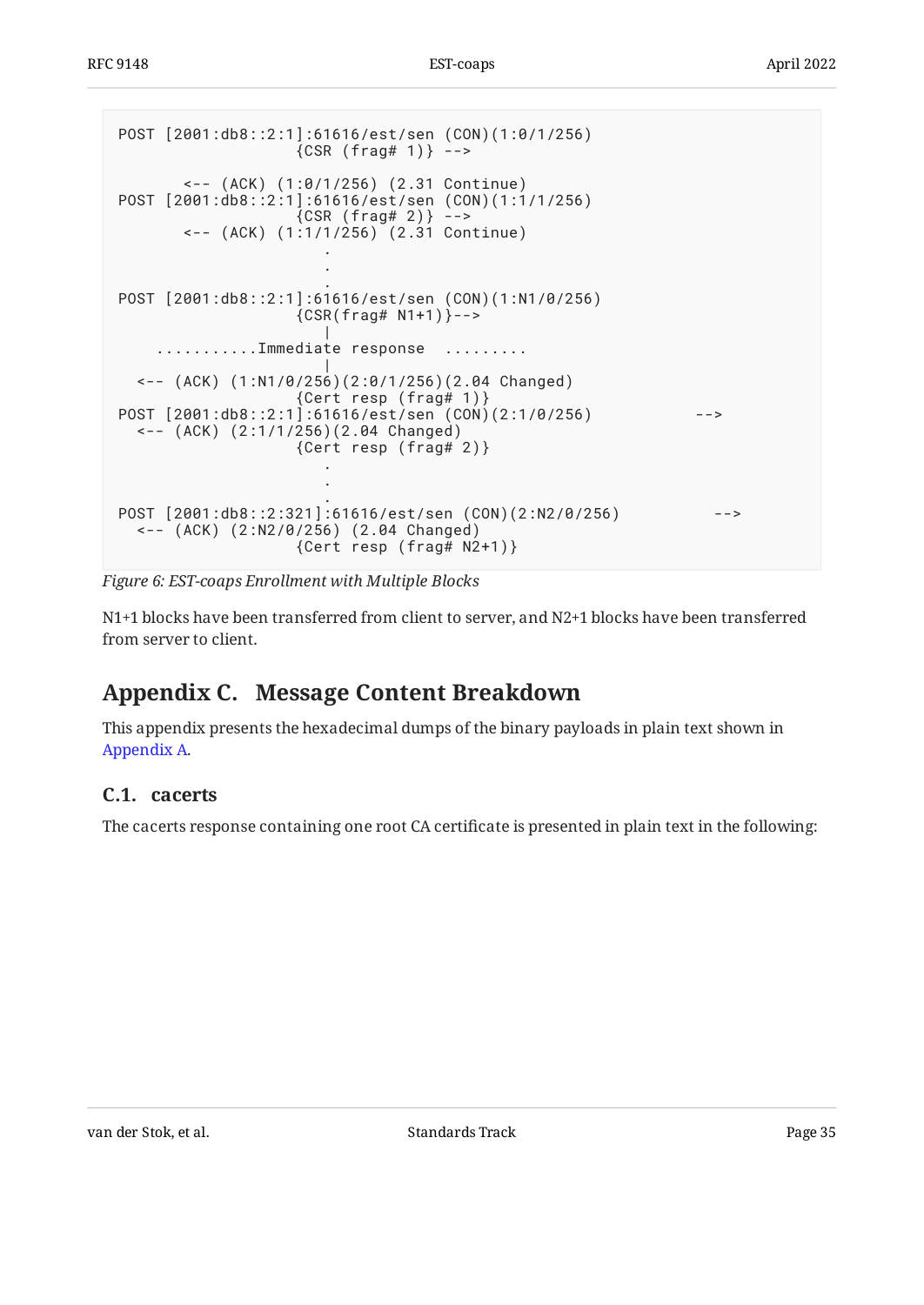```
Certificate:
     Data:
         Version: 3 (0x2)
         Serial Number: 831953162763987486 (0xb8bb0fe604f6a1e)
     Signature Algorithm: ecdsa-with-SHA256
         Issuer: C=US, ST=CA, L=LA, O=Example Inc,
                    OU=certification, CN=Root CA
         Validity
             Not Before: Jan 31 11:27:03 2019 GMT
             Not After : Jan 26 11:27:03 2039 GMT
         Subject: C=US, ST=CA, L=LA, O=Example Inc,
                       OU=certification, CN=Root CA
         Subject Public Key Info:
             Public Key Algorithm: id-ecPublicKey
                 Public-Key: (256 bit)
                 pub:
                      04:0c:1b:1e:82:ba:8c:c7:26:80:97:3f:97:ed:b8:
                      a0:c7:2a:b0:d4:05:f0:5d:4f:e2:9b:99:7a:14:cc:
                      ce:89:00:83:13:d0:96:66:b6:ce:37:5c:59:5f:cc:
                      8e:37:f8:e4:35:44:97:01:1b:e9:0e:56:79:4b:d9:
                      1a:d9:51:ab:45
                 ASN1 OID: prime256v1
                 NIST CURVE: P-256
         X509v3 extensions:
             X509v3 Subject Key Identifier:
1D:F1:20:89:44:D7:7B:5F:1D:9D:CB:51:EE:24:4A:52:3F:3E:F5:DE
             X509v3 Authority Key Identifier:
                    keyid:
1D:F1:20:89:44:D7:7B:5F:1D:9D:CB:51:EE:24:4A:52:3F:3E:F5:DE
             X509v3 Basic Constraints: critical
                 CA:TRUE
             X509v3 Key Usage: critical
                 Certificate Sign, CRL Sign
             X509v3 Subject Alternative Name:
                 email:certify@example.com
    Signature Algorithm: ecdsa-with-SHA256
          30:45:02:20:2b:89:1d:d4:11:d0:7a:6d:6f:62:19:47:63:5b:
          a4:c4:31:65:29:6b:3f:63:37:26:f0:2e:51:ec:f4:64:bd:40:
          02:21:00:b4:be:8a:80:d0:86:75:f0:41:fb:c7:19:ac:f3:b3:
          9d:ed:c8:5d:c9:2b:30:35:86:8c:b2:da:a8:f0:5d:b1:96
```
#### <span id="page-35-0"></span>**[C.2. enroll / reenroll](#page-35-0)**

The enrollment request is presented in plain text in the following: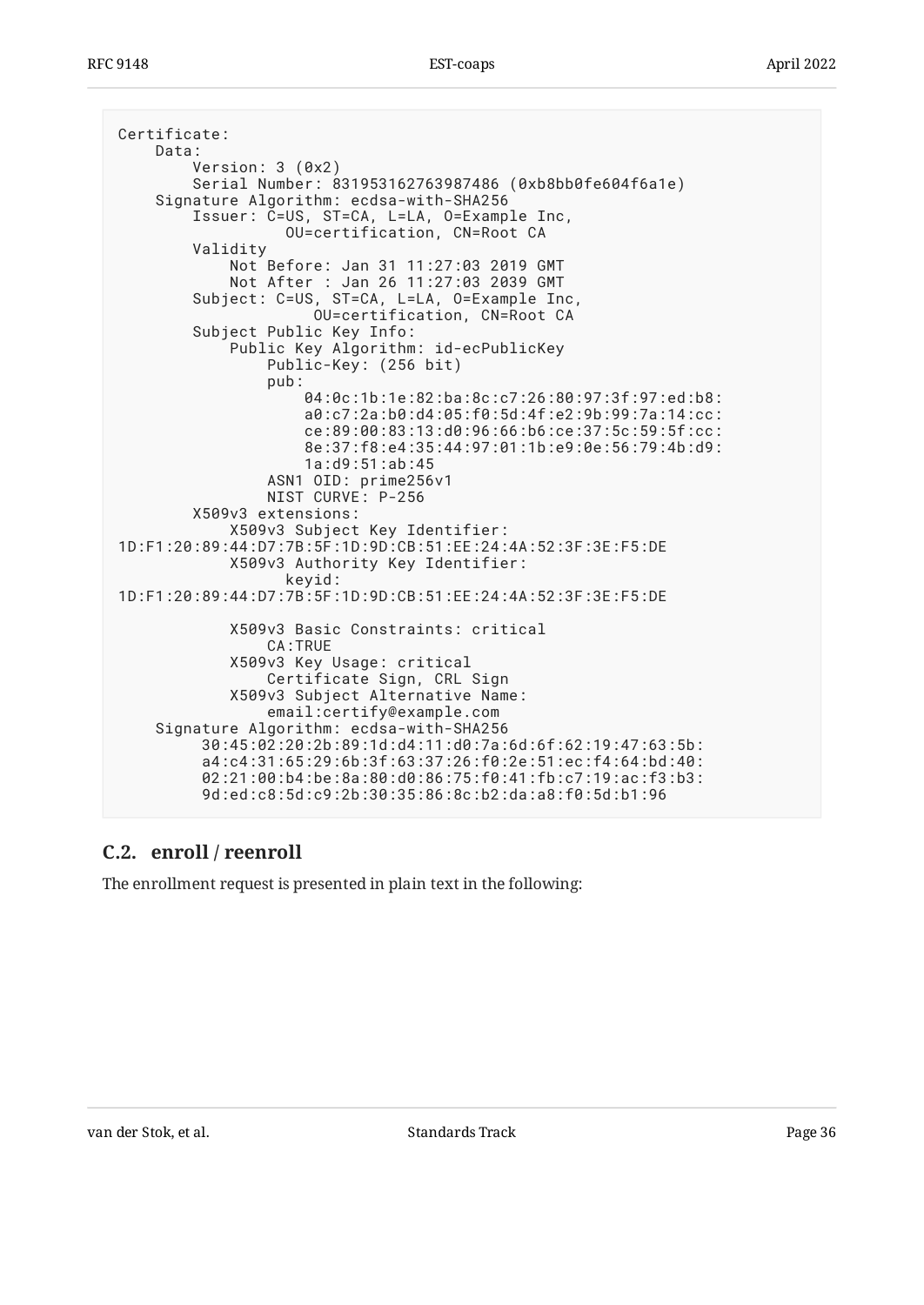```
Certificate Request:
     Data:
         Version: 0 (0x0)
         Subject: C=US, ST=CA, L=LA, O=example Inc,
                      OU=IoT/serialNumber=Wt1234
         Subject Public Key Info:
             Public Key Algorithm: id-ecPublicKey
                 Public-Key: (256 bit)
                 pub:
                      04:c8:b4:21:f1:1c:25:e4:7e:3a:c5:71:23:bf:2d:
                      9f:dc:49:4f:02:8b:c3:51:cc:80:c0:3f:15:0b:f5:
                      0c:ff:95:8d:75:41:9d:81:a6:a2:45:df:fa:e7:90:
                      be:95:cf:75:f6:02:f9:15:26:18:f8:16:a2:b2:3b:
                      56:38:e5:9f:d9
                 ASN1 OID: prime256v1
                 NIST CURVE: P-256
         Attributes:
             challengePassword: <256-bit POP linking value>
         Requested Extensions:
             X509v3 Subject Alternative Name:
                 othername:<unsupported>
     Signature Algorithm: ecdsa-with-SHA256
          30:45:02:21:00:92:56:3a:54:64:63:bd:9e:cf:f1:70:d0:fd:
          1f:2e:f0:d3:d0:12:16:0e:5e:e9:0c:ff:ed:ab:ec:9b:9a:38:
          92:02:20:17:9f:10:a3:43:61:09:05:1a:ba:d1:75:90:a0:9b:
          c8:7c:4d:ce:54:53:a6:fc:11:35:a1:e8:4e:ed:75:43:77
```
The CSR contains a challengePassword, which is used for POP linking ([Section 3\)](#page-3-1). The CSR also contains an id-on-hardwareModuleName hardware identifier to customize the returned certificate to the requesting device (See [RFC7299] and [PKI-GUIDE]).

The issued certificate presented in plain text in the following: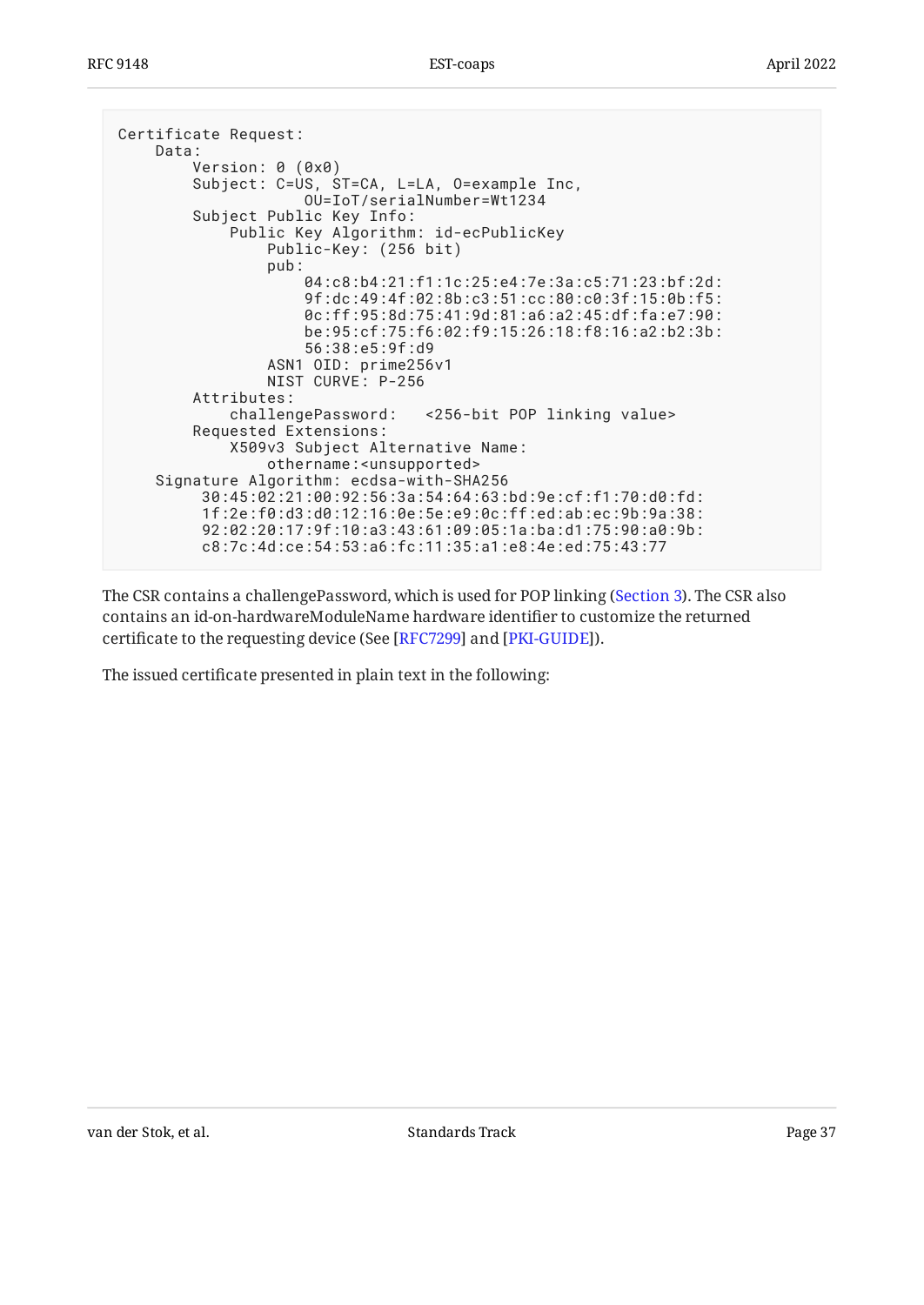```
Certificate:
     Data:
         Version: 3 (0x2)
         Serial Number: 9112578475118446130 (0x7e7661d7b54e4632)
     Signature Algorithm: ecdsa-with-SHA256
         Issuer: C=US, ST=CA, O=Example Inc,
                        OU=certification, CN=802.1AR CA
         Validity
             Not Before: Jan 31 11:29:16 2019 GMT
             Not After : Dec 31 23:59:59 9999 GMT
         Subject: C=US, ST=CA, L=LA, O=example Inc,
                 OU=IoT/serialNumber=Wt1234
         Subject Public Key Info:
             Public Key Algorithm: id-ecPublicKey
                 Public-Key: (256 bit)
                 pub:
                      04:c8:b4:21:f1:1c:25:e4:7e:3a:c5:71:23:bf:2d:
                      9f:dc:49:4f:02:8b:c3:51:cc:80:c0:3f:15:0b:f5:
                      0c:ff:95:8d:75:41:9d:81:a6:a2:45:df:fa:e7:90:
                      be:95:cf:75:f6:02:f9:15:26:18:f8:16:a2:b2:3b:
                      56:38:e5:9f:d9
                 ASN1 OID: prime256v1
                 NIST CURVE: P-256
         X509v3 extensions:
             X509v3 Basic Constraints:
                  CA:FALSE
             X509v3 Subject Key Identifier:
96:60:0D:87:16:BF:7F:D0:E7:52:D0:AC:76:07:77:AD:66:5D:02:A0
             X509v3 Authority Key Identifier:
                 keyid:
68:D1:65:51:F9:51:BF:C8:2A:43:1D:0D:9F:08:BC:2D:20:5B:11:60
             X509v3 Key Usage: critical
                 Digital Signature, Key Encipherment
             X509v3 Subject Alternative Name:
                 othername:<unsupported>
     Signature Algorithm: ecdsa-with-SHA256
          30:46:02:21:00:c0:d8:19:96:d2:50:7d:69:3f:3c:48:ea:a5:
          ee:94:91:bd:a6:db:21:40:99:d9:81:17:c6:3b:36:13:74:cd:
          86:02:21:00:a7:74:98:9f:4c:32:1a:5c:f2:5d:83:2a:4d:33:
          6a:08:ad:67:df:20:f1:50:64:21:18:8a:0a:de:6d:34:92:36
```
#### <span id="page-37-0"></span>**[C.3. serverkeygen](#page-37-0)**

The following is the server-side key generation request presented in plain text: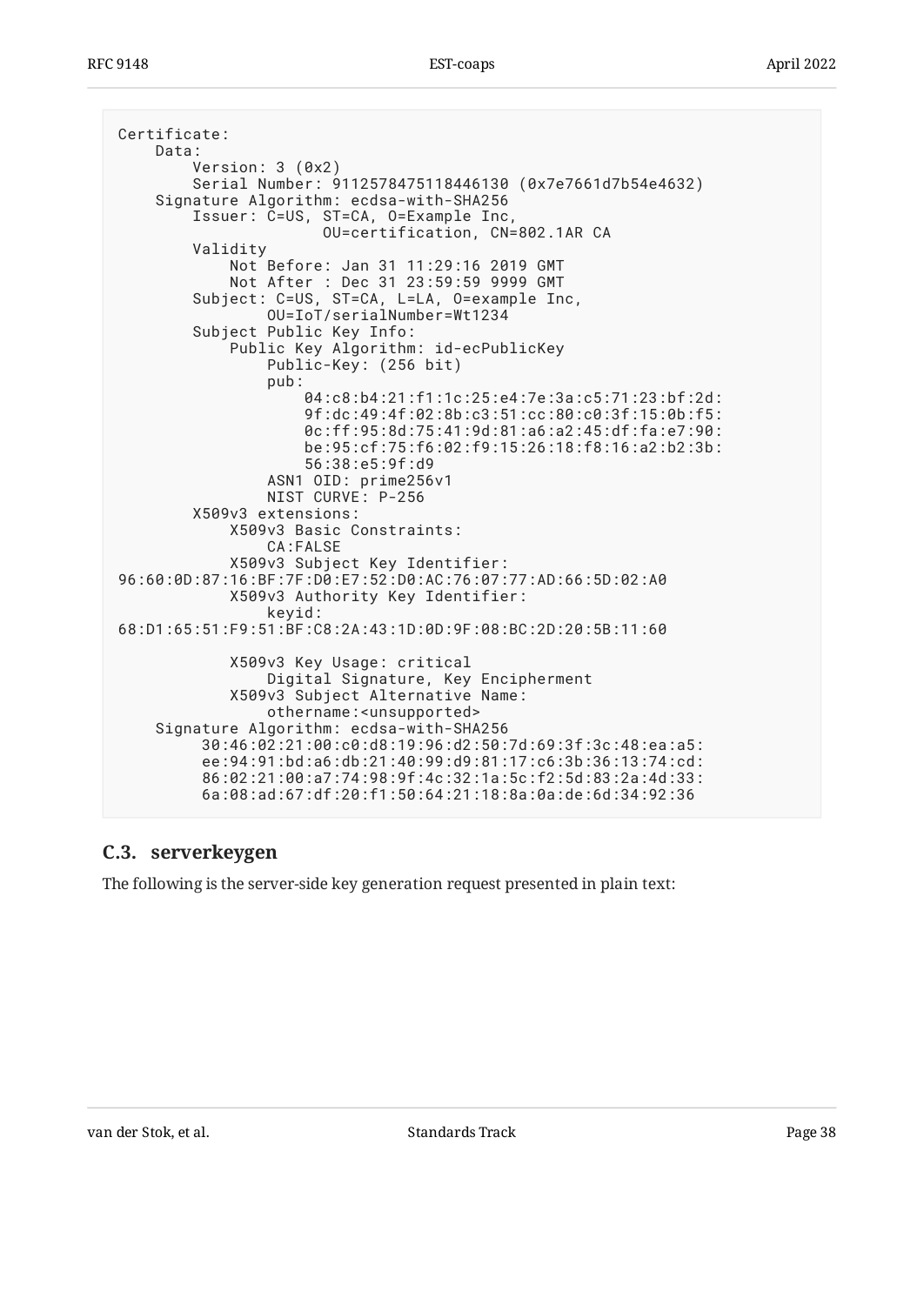```
Certificate Request:
     Data:
         Version: 0 (0x0)
         Subject: O=skg example
         Subject Public Key Info:
             Public Key Algorithm: id-ecPublicKey
                  Public-Key: (256 bit)
                  pub:
                      04:c8:b4:21:f1:1c:25:e4:7e:3a:c5:71:23:bf:2d:
                      9f:dc:49:4f:02:8b:c3:51:cc:80:c0:3f:15:0b:f5:
                      0c:ff:95:8d:75:41:9d:81:a6:a2:45:df:fa:e7:90:
                      be:95:cf:75:f6:02:f9:15:26:18:f8:16:a2:b2:3b:
                      56:38:e5:9f:d9
                  ASN1 OID: prime256v1
                  NIST CURVE: P-256
         Attributes:
             a0:00
     Signature Algorithm: ecdsa-with-SHA256
          30:45:02:20:7c:55:39:81:b1:fe:34:92:49:d8:a3:f5:0a:03:
          46:33:6b:7d:fa:a0:99:cf:74:e1:ec:7a:37:a0:a7:60:48:59:
          02:21:00:84:79:29:53:98:77:4b:2f:f8:e7:e8:2a:bb:0c:17:
          ea:ef:34:4a:50:88:fa:69:fd:63:ee:61:18:50:c3:4b:0a
```
The following is the private key content of the server-side key generation response presented in plain text:

```
Private-Key: (256 bit)
priv:
     61:33:6a:86:ac:6e:7a:f4:a9:6f:63:28:30:ad:4e:
     6a:a0:83:76:79:20:60:94:d7:67:9a:01:ca:8c:6f:
     0c:37
pub:
     04:c8:b4:21:f1:1c:25:e4:7e:3a:c5:71:23:bf:2d:
     9f:dc:49:4f:02:8b:c3:51:cc:80:c0:3f:15:0b:f5:
     0c:ff:95:8d:75:41:9d:81:a6:a2:45:df:fa:e7:90:
     be:95:cf:75:f6:02:f9:15:26:18:f8:16:a2:b2:3b:
     56:38:e5:9f:d9
ASN1 OID: prime256v1
NIST CURVE: P-256
```
The following is the certificate in the server-side key generation response payload presented in plain text: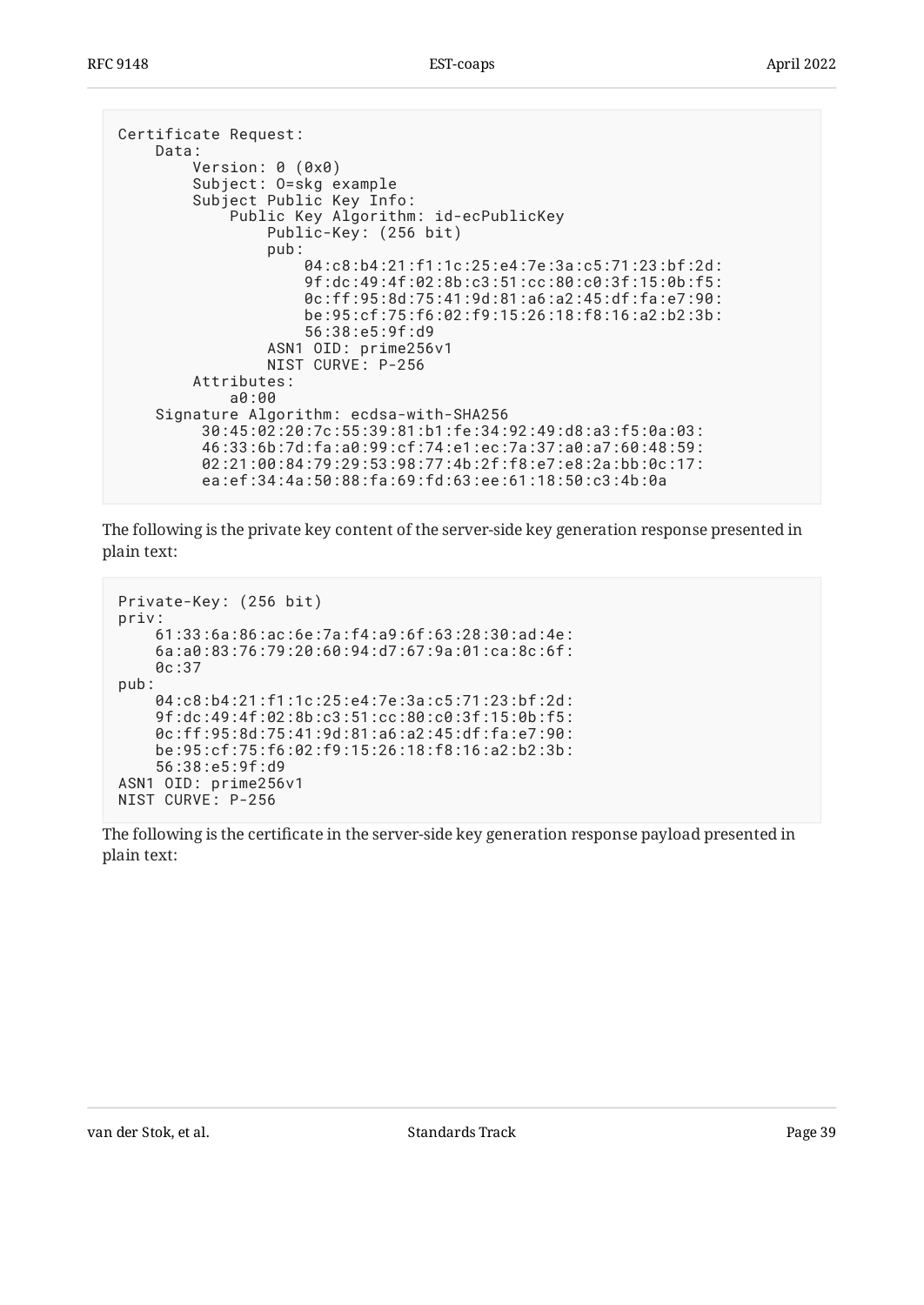```
Certificate:
     Data:
         Version: 3 (0x2)
         Serial Number:
             b3:31:3e:8f:3f:c9:53:8e
     Signature Algorithm: ecdsa-with-SHA256
         Issuer: O=skg example
         Validity
             Not Before: Sep 4 07:44:03 2019 GMT
             Not After : Aug 30 07:44:03 2039 GMT
         Subject: O=skg example
         Subject Public Key Info:
             Public Key Algorithm: id-ecPublicKey
                  Public-Key: (256 bit)
                  pub:
                      04:c8:b4:21:f1:1c:25:e4:7e:3a:c5:71:23:bf:2d:
                      9f:dc:49:4f:02:8b:c3:51:cc:80:c0:3f:15:0b:f5:
                      0c:ff:95:8d:75:41:9d:81:a6:a2:45:df:fa:e7:90:
                      be:95:cf:75:f6:02:f9:15:26:18:f8:16:a2:b2:3b:
                      56:38:e5:9f:d9
                  ASN1 OID: prime256v1
                 NIST CURVE: P-256
         X509v3 extensions:
             X509v3 Basic Constraints:
                  CA:FALSE
             Netscape Comment:
                  OpenSSL Generated Certificate
             X509v3 Subject Key Identifier:
96:60:0D:87:16:BF:7F:D0:E7:52:D0:AC:76:07:77:AD:66:5D:02:A0
             X509v3 Authority Key Identifier:
                  keyid:
96:60:0D:87:16:BF:7F:D0:E7:52:D0:AC:76:07:77:AD:66:5D:02:A0
     Signature Algorithm: ecdsa-with-SHA256
          30:45:02:21:00:e9:5b:fa:25:a0:89:76:65:22:46:f2:d9:61:
          43:da:39:fc:e0:dc:4c:9b:26:b9:cc:e1:f2:41:64:cc:2b:12:
          b6:02:20:13:51:fd:8e:ea:65:76:4e:34:59:d3:24:e4:34:5f:
          f5:b2:a9:15:38:c0:49:76:11:17:96:b3:69:8b:f6:37:9c
```
## <span id="page-39-0"></span>**[Acknowledgements](#page-39-0)**

The authors are very grateful to Klaus Hartke for his detailed explanations on the use of Block with DTLS and his support for the Content-Format specification. The authors would like to thank Esko Dijk and Michael Verschoor for the valuable discussions that helped in shaping the solution. They would also like to thank Peter Panburana for his feedback on technical details of the solution. Constructive comments were received from Benjamin Kaduk, Eliot Lear, Jim Schaad, Hannes Tschofenig, Julien Vermillard, John Manuel, Oliver Pfaff, Pete Beal, and Carsten Bormann.

Interop tests were done by Oliver Pfaff, Thomas Werner, Oskar Camezind, Bjorn Elmers, and Joel . Hoglund

Robert Moskowitz provided code to create the examples.